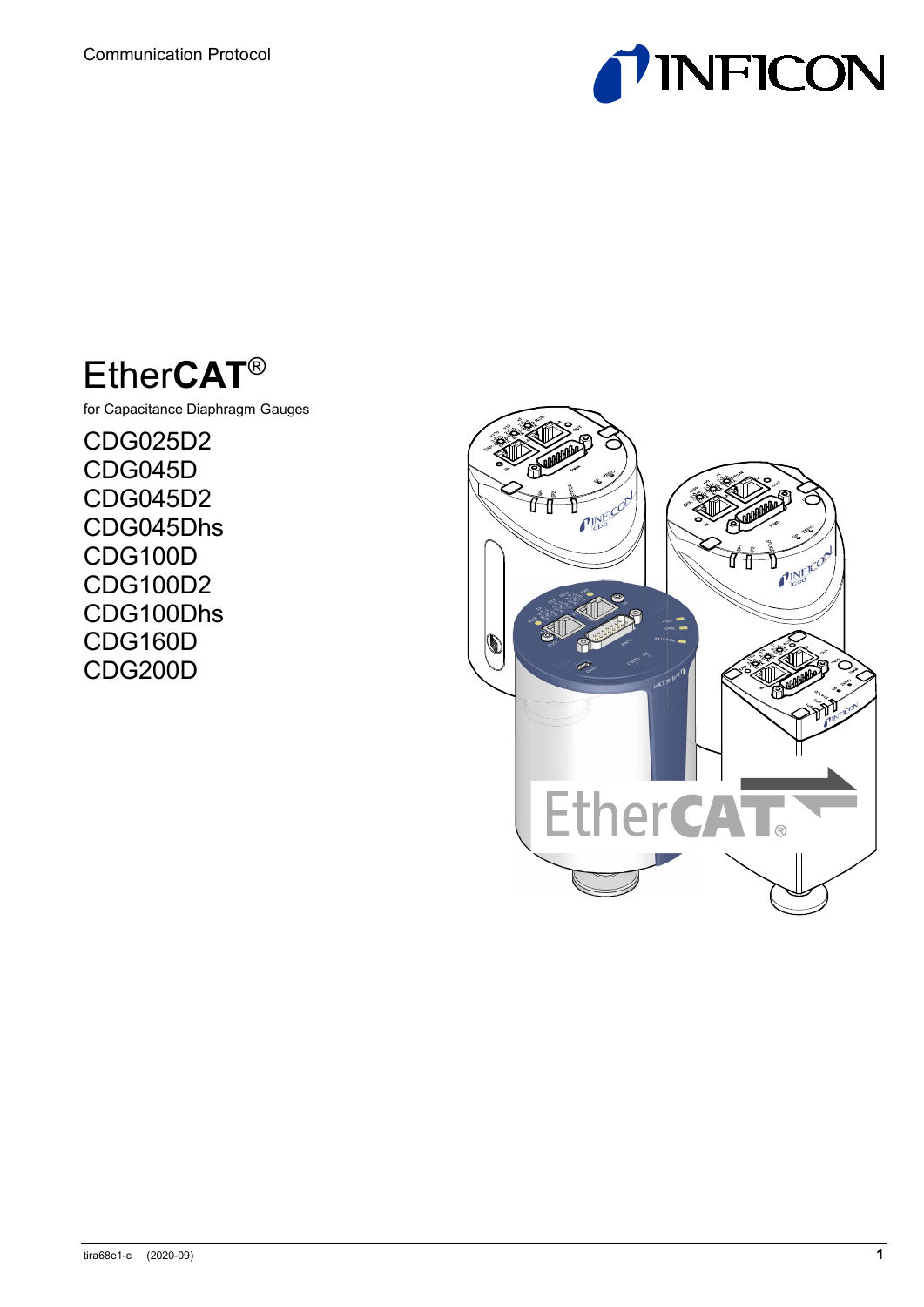

# <span id="page-1-0"></span>**General Information**



**Caution**

Caution: data transmission errors

Any attempt to simultaneously operate the gauge via the RS232C Serial Interface and EtherCAT interface or the diagnostic port may result in incorrect data and data transmission errors.

Therefore, it is inadmissible to simultaneously operate the gauge via the RS232C Serial Interface and EtherCAT interface, or the diagnostic port.

<span id="page-1-1"></span>**Intended Use**

This Communication Protocol contains instructions for operating EtherCAT interfaces (slaves) together with a master.



For safety information, specifications and operation instructions of the vacuum gauges refer to the appropriate documents:

| CDG045D            | $\rightarrow \Box$ [1]     |
|--------------------|----------------------------|
| CDG100D            | $\rightarrow$ $\Omega$ [2] |
| CDG160D, CDG200D   | $\rightarrow \Box$ [3]     |
| CDG025D2           | $\rightarrow$ $\Box$ [4]   |
| CDG045D2, CDG100D2 | $\rightarrow$ (1) [5]      |
| CDG045Dhs          | $\rightarrow$ [2] [6]      |
| CDG100Dhs          | $\rightarrow \Box$ [7]     |
|                    |                            |

<span id="page-1-2"></span>**EtherCAT–Interface**

The following description of the EtherCAT interface is compliant to the EtherCAT specification of the EtherCAT Technology Group (ETG) and to the **Q** "EtherCAT Semiconductor Device Profile".

This manual describes the functionality of a EtherCAT slave and supports

- ETG.5003.1 S (R) V1.0.0 : Part 1 Common Device Profile (CDP)  $(\rightarrow \Box$  [\[16\]\)](#page-39-7) and
- ETG.5003.2080 S (R) V1.0.0 : Part 2080: Specific Device Profile (SDP) Vacuum Pressure Gauge ( $\rightarrow$  [\[17\]\)](#page-40-0).

### <span id="page-1-3"></span>**Product Identification**

In all communications with INFICON, please specify the information on the product nameplate. For convenient reference copy that information into the space provided below.

| INFICON AG, LI-9496 Balzers<br>Model:________________ | <u>/\</u> | $\epsilon$ |
|-------------------------------------------------------|-----------|------------|
| PN:                                                   |           |            |
| $VDC$ ; ____W                                         | 3103457   |            |
| 0<br>O)                                               |           |            |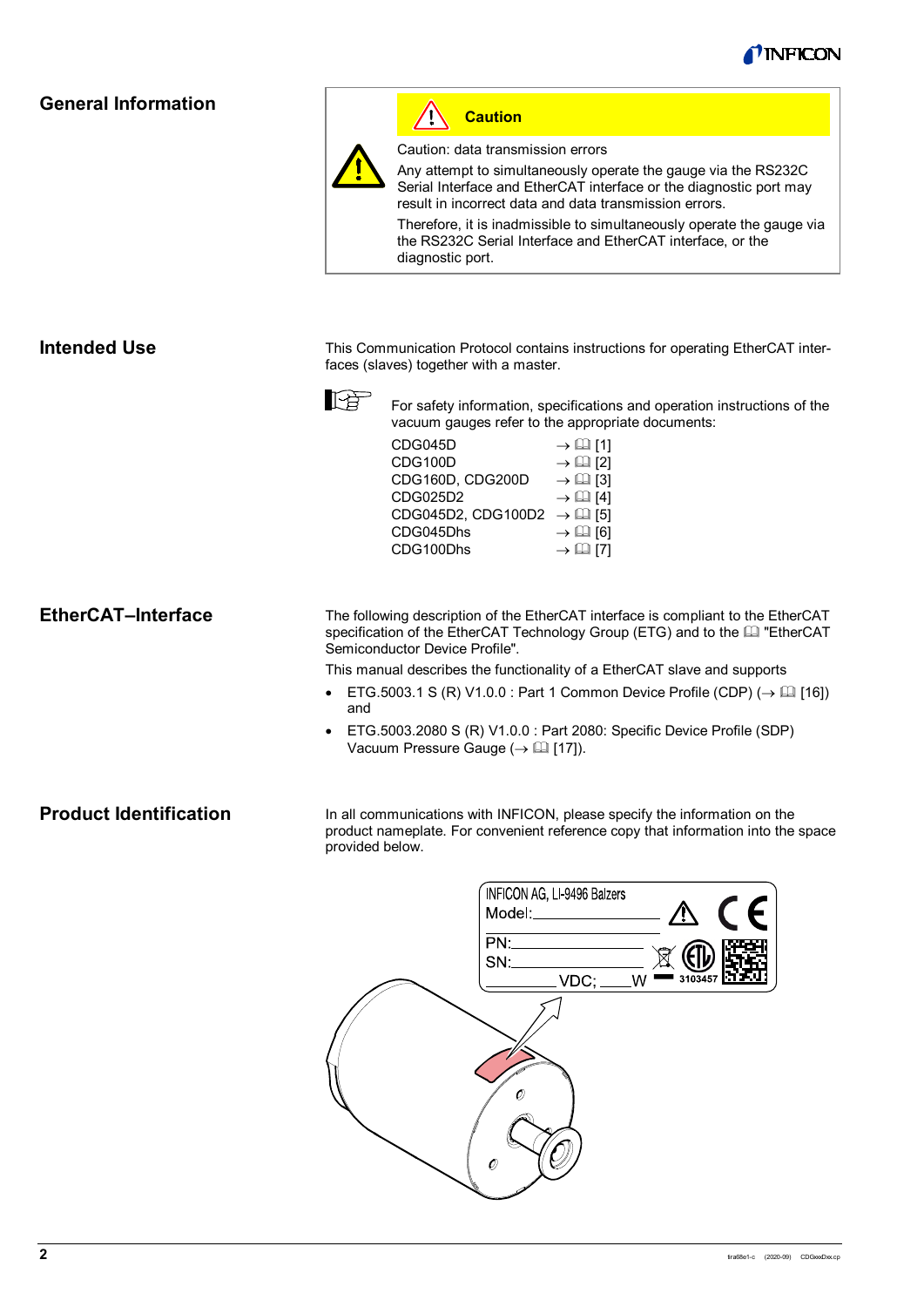

### <span id="page-2-0"></span>**Validity**

This document applies to products of the CDG025D2, CDG045D, CDG045D2, CDG045Dhs, CDG100D, CDG100D2, CDG100Dhs, CDG160D and CDG200D series with EtherCAT interface.

Part numbers of standard products are indicated below. OEM products have other part numbers and different parameter settings (e.g. factory setting of setpoint) as defined in the corresponding ordering information.



The part number (PN) can be taken from the product nameplate.

If not indicated otherwise in the legends, the illustrations in this document correspond to CDG045D gauges with the DN 16 ISO-KF vacuum connection. They apply to other vacuum connections and to the other gauges by analogy.

We reserve the right to make technical changes without prior notice.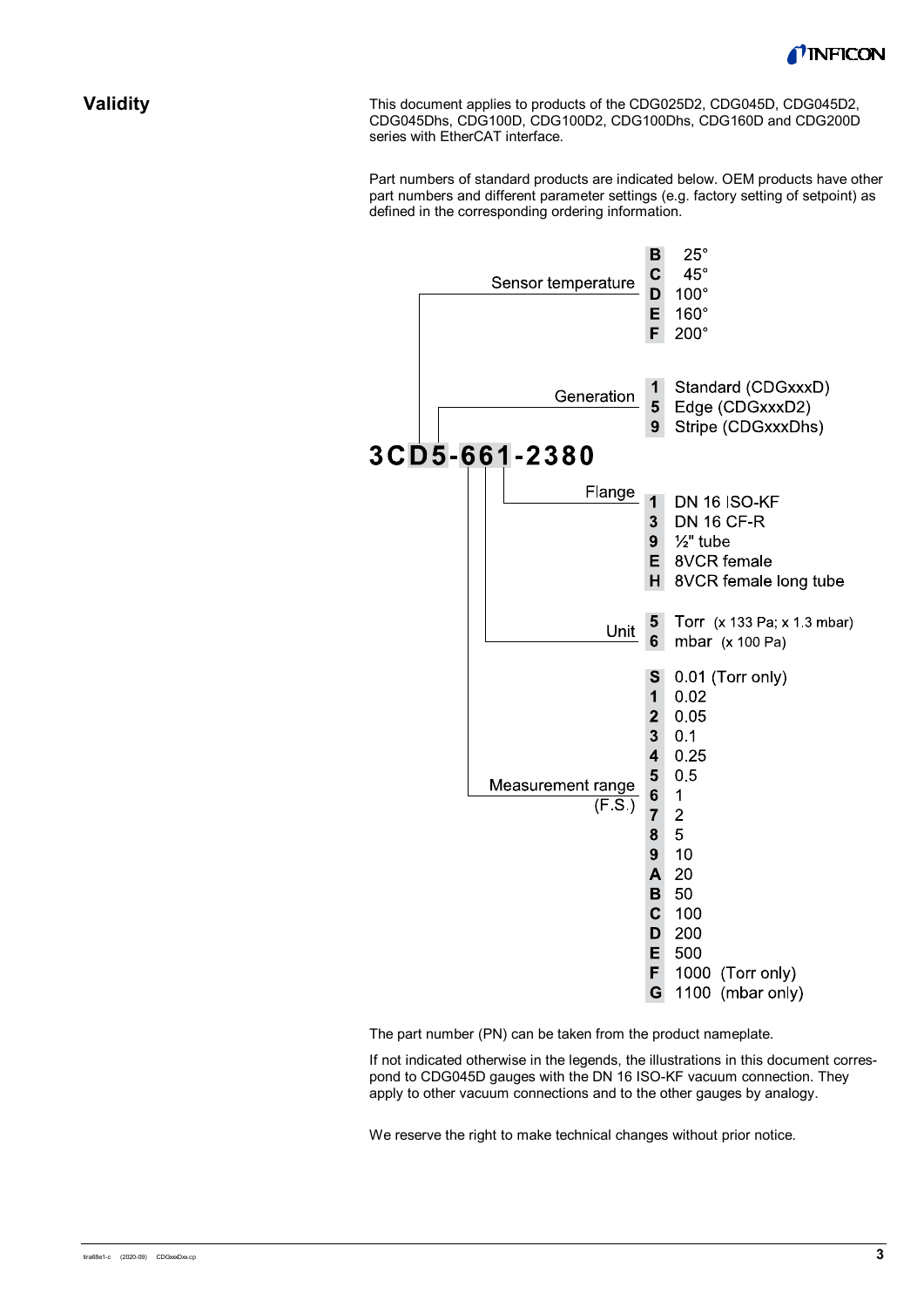

# <span id="page-3-0"></span>**Trademarks**

| $E$ therCAT® | EtherCAT <sup>®</sup> is a registered trademark and patented technology,<br>licensed by Beckhoff Automation GmbH, Germany. |
|--------------|----------------------------------------------------------------------------------------------------------------------------|
| Edge™        | <b>INFICON Holding AG</b>                                                                                                  |
| Stripe™      | <b>INFICON Holding AG</b>                                                                                                  |

# <span id="page-3-1"></span>**Patents**

EP 1070239 B1, 1040333 B1 US Patents 6528008, 6591687, 7107855, 7140085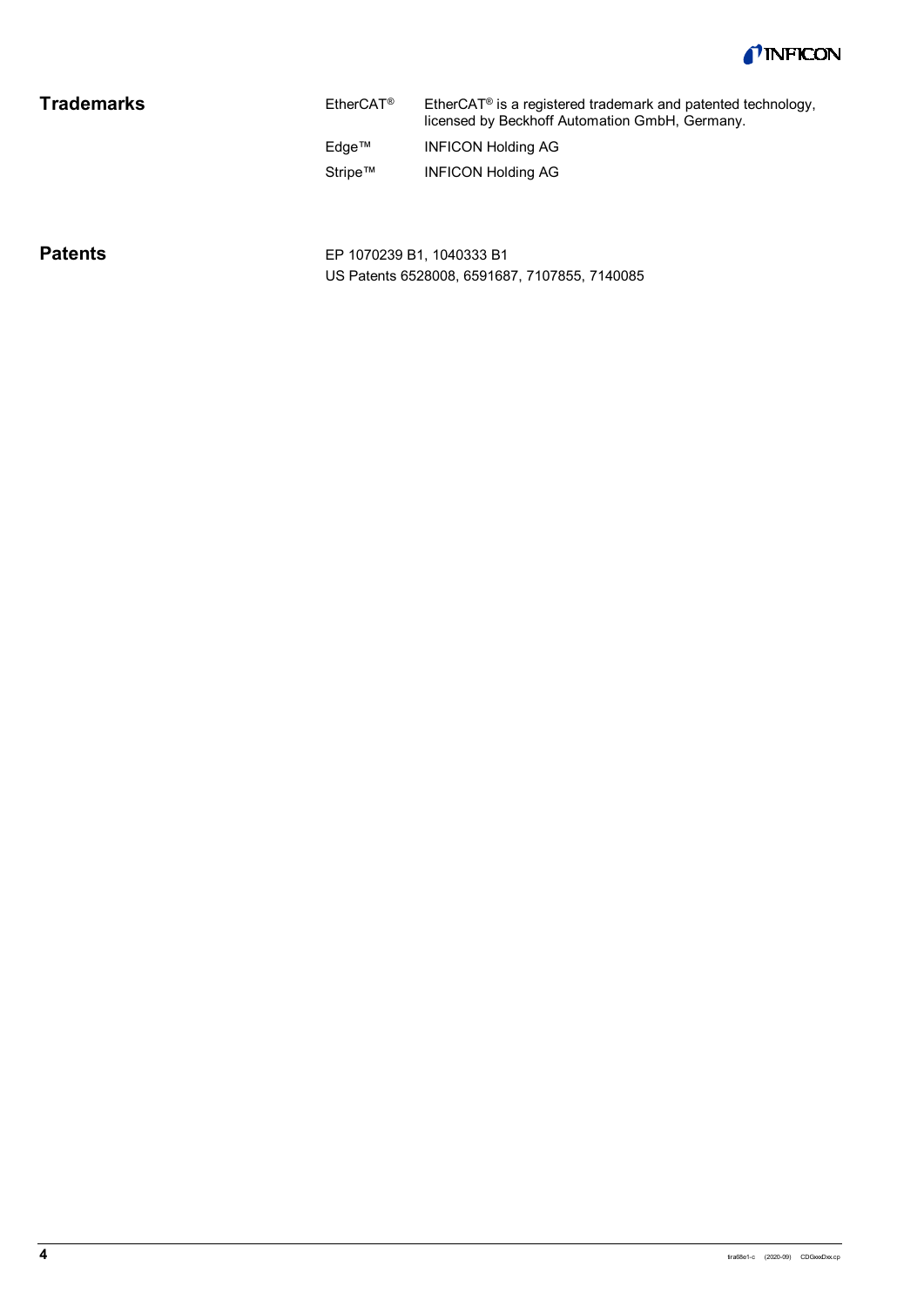# **Contents**

| General Information                                                      | 2                       |
|--------------------------------------------------------------------------|-------------------------|
|                                                                          | $\overline{c}$          |
| Intended Use                                                             |                         |
| EtherCAT-Interface                                                       | $\overline{c}$          |
| Product Identification                                                   | $\overline{a}$          |
| Validity                                                                 | 3                       |
| Trademarks                                                               | $\overline{\mathbf{4}}$ |
| Patents                                                                  | $\overline{4}$          |
| 1 Technical Data                                                         | $\overline{7}$          |
| 2 Interface Connection                                                   | 8                       |
| 3 Operation                                                              | 9                       |
| 3.1 Introduction                                                         | 9                       |
| 3.2 Front View                                                           | 9                       |
| 3.3 Indicators and Switches                                              | 10                      |
| 3.3.1 <run>LED</run>                                                     | 10                      |
|                                                                          | 10                      |
| 3.3.2 <err>LED</err>                                                     |                         |
| 3.3.3 <la> LED (<in> Port)</in></la>                                     | 10                      |
| 3.3.4 <la> LED (<out> Port)</out></la>                                   | 10                      |
| 3.3.5 Device Address Switch                                              | 11                      |
| 4 Object Structure                                                       | 12                      |
| 4.1 Object Dictionary structure                                          | 12                      |
| 4.2 Communication Profile Objects (0x10000x1FFF)                         | 13                      |
| 4.2.1 Process Data Objects (PDO's)                                       | 13                      |
| 4.3 Manufacturer-specific Profile Objects (0x20000x5FFF)                 | 14                      |
| 4.3.1 Manufacturer Status                                                | 14                      |
| 4.3.2 Configuration Capacitance Diaphragm (CDG025D2, CDG045D,            |                         |
| CDG045D2, CDG100D, CDG100D2, CDG160D, CDG200D only)                      | 15                      |
| 4.3.3 Configuration Capacitance Diaphragm (CDG045Dhs, CDG100Dhs only) 16 |                         |
| 4.3.4 Configuration Piezo (Atmospheric Sensor)                           | 16                      |
| 4.4 Input Area (0x60000x6FFF)                                            | 17                      |
| 4.4.1 Input Common Capacitance Diaphragm                                 | 17                      |
| 4.4.2 Input Capacitance Diaphragm                                        | 17                      |
| 4.4.3 Input Common Piezo                                                 | 18                      |
| 4.4.4 Input Piezo                                                        | 18                      |
| 4.4.5 Input Trip Point 1                                                 | 18                      |
| 4.5 Configuration Area (0x80000x8FFF)                                    | 19                      |
| 4.5.1 Configuration Capacitance Diaphragm                                | 19                      |
| 4.5.2 Configuration Trip Point                                           | 19                      |
| 4.5.3 Configuration Trip Point 1 (CDG025D2, CDG045D, CDG045D2,           |                         |
| CDG100D, CDG100D2, CDG160D, CDG200D only)                                | 20                      |
| 4.5.4<br>Configuration Trip Point 1 (CDG045Dhs, CDG100Dhs only)          | 21                      |
| Configuration Trip Point 2 (CDG025D2, CDG045D, CDG045D2,<br>4.5.5        |                         |
| CDG100D, CDG100D2, CDG160D, CDG200D only)                                | 22                      |
| Configuration Trip Point 2 (CDG045Dhs, CDG100Dhs only)<br>4.5.6          | 23                      |
| 4.6 Information Area (0x90000x9FFF)                                      | 24                      |
| Information Common Capacitance Diaphragm (CDG025D2, CDG045D,<br>4.6.1    |                         |
| CDG045D2, CDG100D, CDG100D2, CDG160D, CDG200D only)                      | 25                      |
| Information Common Capacitance Diaphragm (CDG045Dhs, CDG100Dhs<br>4.6.2  |                         |
| only)                                                                    | 25                      |
| Information Capacitance Diaphragm (CDG025D2, CDG045D, CDG045D2,<br>4.6.3 |                         |
| CDG100D, CDG100D2, CDG160D, CDG200D only)                                | 26                      |
| Information Capacitance Diaphragm (CDG045Dhs, CDG100Dhs only)<br>4.6.4   | 26                      |
| Information Common Piezo (CDG025D2, CDG045D, CDG045D2,<br>4.6.5          |                         |
| CDG100D, CDG100D2, CDG160D, CDG200D only)                                | 26                      |
| Information Common Piezo (CDG045Dhs, CDG100Dhs only)<br>4.6.6            | 27                      |
| Information Piezo (CDG025D2, CDG045D, CDG045D2, CDG100D,<br>4.6.7        |                         |
| CDG100D2, CDG160D, CDG200D only)                                         | 27                      |
| Information Piezo (CDG045Dhs, CDG100Dhs only)                            | 28                      |
| 4.6.8                                                                    |                         |
| 4.6.9 Information Trip Point 1/2                                         | 28                      |
| 4.7 Device Area (0xF0000xAFFF)                                           | 28                      |
| Semiconductor Device Profile<br>4.7.1                                    | 28                      |
| Module Profile List<br>4.7.2<br>4.7.3 Exceptions                         | 28<br>28                |
| 4.7.4 Active Exception Status                                            | 28                      |
|                                                                          |                         |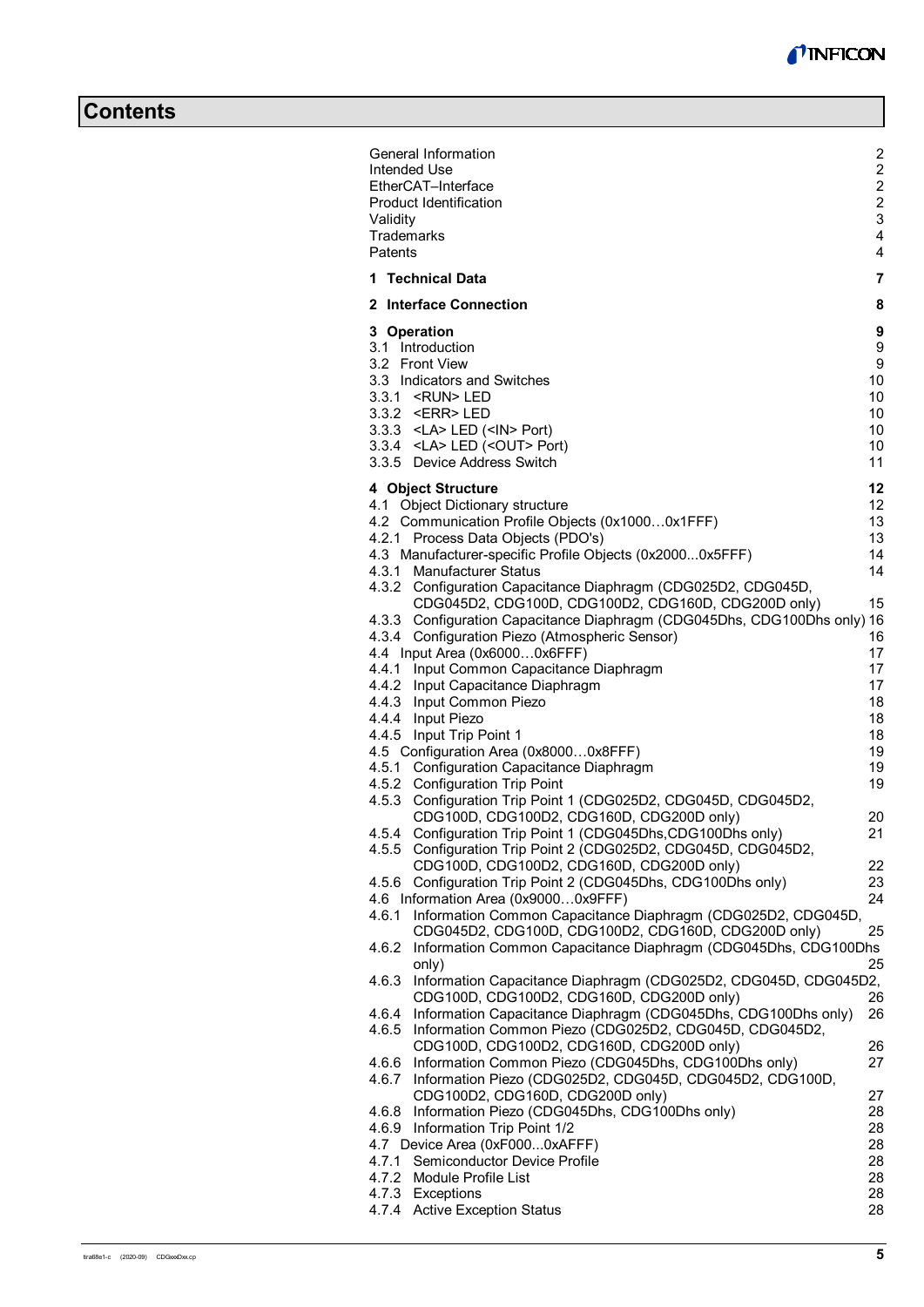# *TINFICON*

| A:       | Literature                                                                                                     | 40       |
|----------|----------------------------------------------------------------------------------------------------------------|----------|
| Appendix |                                                                                                                | 40       |
| 4.7.23   | Calculate Checksum Command                                                                                     | 39       |
| 4.7.22   | <b>Store Parameters Command</b>                                                                                | 38       |
| 4.7.21   | <b>Exception Reset Command</b>                                                                                 | 38       |
| 4.7.20   | Device Reset Command                                                                                           | 37       |
| 4.7.19   | <b>Full Scale Adjust</b>                                                                                       | 36       |
| 4.7.18   | Command Zero Adjust                                                                                            | 36       |
| 4.7.17   | <b>Information Device</b>                                                                                      | 35       |
| 4.7.16   | Configure Device                                                                                               | 34       |
| 4.7.15   | Input Latch Local Timestamp                                                                                    | 34       |
| 4.7.14   | <b>Trip Point Output All</b>                                                                                   | 33       |
| 4.7.13   | <b>Manufacturer Information Device</b>                                                                         | 33<br>33 |
| 4.7.12   | 4.7.11 Device Warning Mask<br>Device Error Mask                                                                | 33       |
| 4.7.10   | Latched Device Error Details                                                                                   | 32       |
|          | 4.7.9 Latched Device Warning Details                                                                           | 32       |
|          | 4.7.8 Active Device Error Details (CDG045Dhs, CDG100Dhs only)                                                  | 31       |
|          | 4.7.7 Active Device Error Details (CDG025D2, CDG045D, CDG045D2,<br>CDG100D, CDG100D2, CDG160D, CDG200D only)   | 30       |
|          | 4.7.6 Active Device Warning Details (CDG045Dhs, CDG100Dhs only)                                                | 30       |
|          | 4.7.5 Active Device Warning Details (CDG025D2, CDG045D, CDG045D2,<br>CDG100D, CDG100D2, CDG160D, CDG200D only) | 29       |
|          |                                                                                                                |          |

For cross-references within this document, the symbol  $(\rightarrow \mathbb{B} XY)$  is used, for cross-references to further documents, listed under literature, the symbol  $(\rightarrow \Box \Box$ [Z]).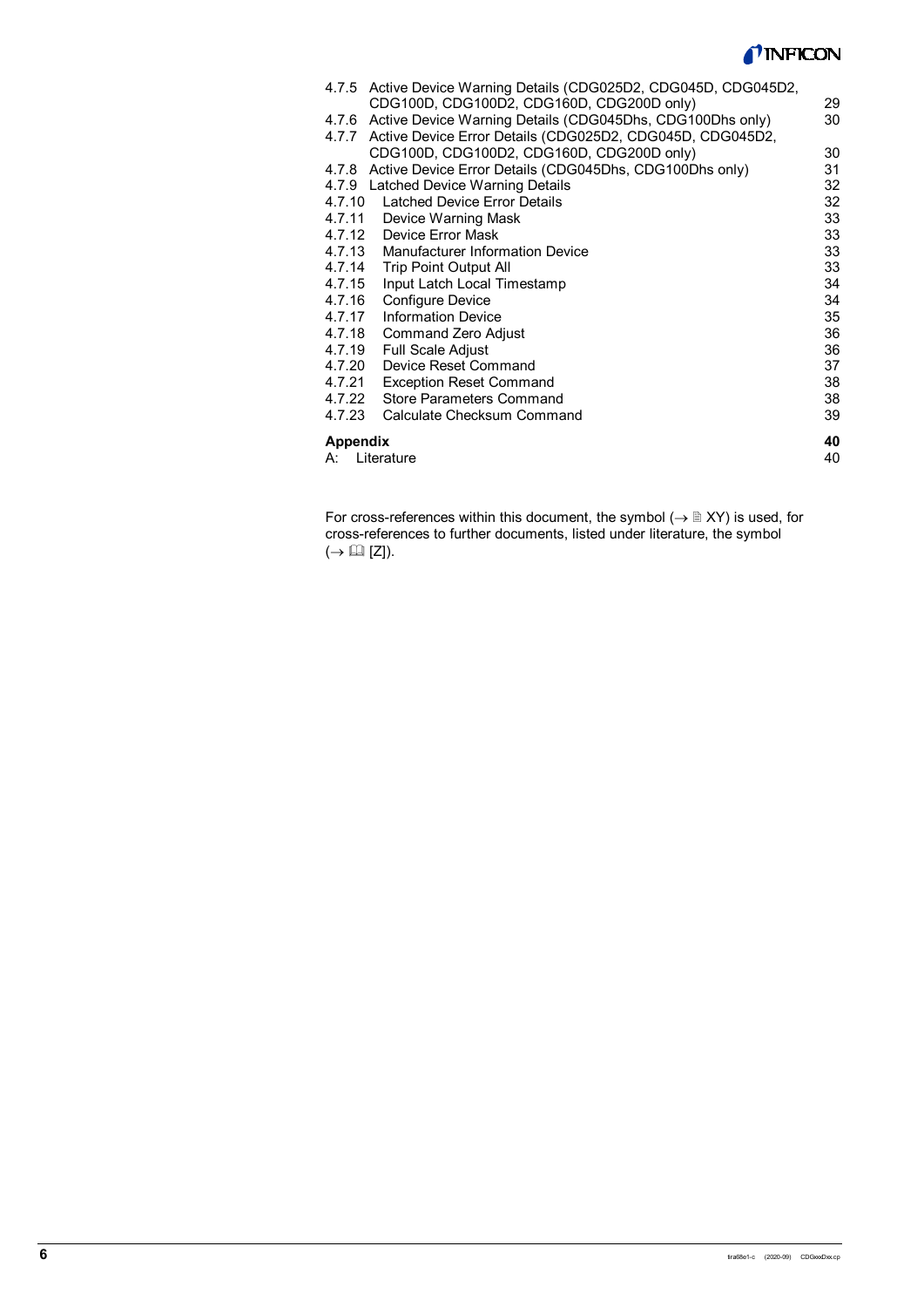

# <span id="page-6-0"></span>**1 Technical Data**

|                    | CDG045D<br>CDG100D<br>CDG160D, CDG200D<br>CDG025D2<br>CDG045D2, CDG100D2 $\rightarrow$ [1]<br>CDG045Dhs<br>CDG100Dhs | For further technical data refer to the appropriate documents:<br>$\rightarrow \Box$ [1]<br>$\rightarrow \Box$ [2]<br>$\rightarrow \Box$ [3]<br>$\rightarrow \Box$ [4]<br>$\rightarrow \Box$ [6]<br>$\rightarrow \Box$ [7] |
|--------------------|----------------------------------------------------------------------------------------------------------------------|----------------------------------------------------------------------------------------------------------------------------------------------------------------------------------------------------------------------------|
| EtherCAT interface | Communication protocol                                                                                               | protocol specialized for EtherCAT                                                                                                                                                                                          |
|                    | Communication standards                                                                                              | ETG.5003.1: Part 1 Common Device<br>Profile (CDP)<br>ETG.5003.2080: Part 2080 Specific<br>Device Profile (SDP): Vacuum Pressure<br>Gauge                                                                                   |
|                    | Data rate                                                                                                            | 100 Mbps                                                                                                                                                                                                                   |
|                    | Node address                                                                                                         | <b>Explicit Device Identification</b>                                                                                                                                                                                      |
|                    | Physical layer                                                                                                       | 100BASE-Tx (IEEE 802.3)                                                                                                                                                                                                    |
|                    | EtherCAT connector                                                                                                   | $2 \times RJ45$ , 8-pin (socket)<br>EtherCAT input<br><ln>:<br/><out>: EtherCAT output</out></ln>                                                                                                                          |
|                    | Cable                                                                                                                | shielded, special Ethernet Patch Cable<br>(CAT5e quality or higher)                                                                                                                                                        |
|                    | Cable length                                                                                                         | ≤100 m                                                                                                                                                                                                                     |
|                    | Process data                                                                                                         | Fixed PDO mapping and configurable<br>PDO mapping                                                                                                                                                                          |
|                    | Mailbox (CoE)                                                                                                        | SDO requests, responses and<br>information                                                                                                                                                                                 |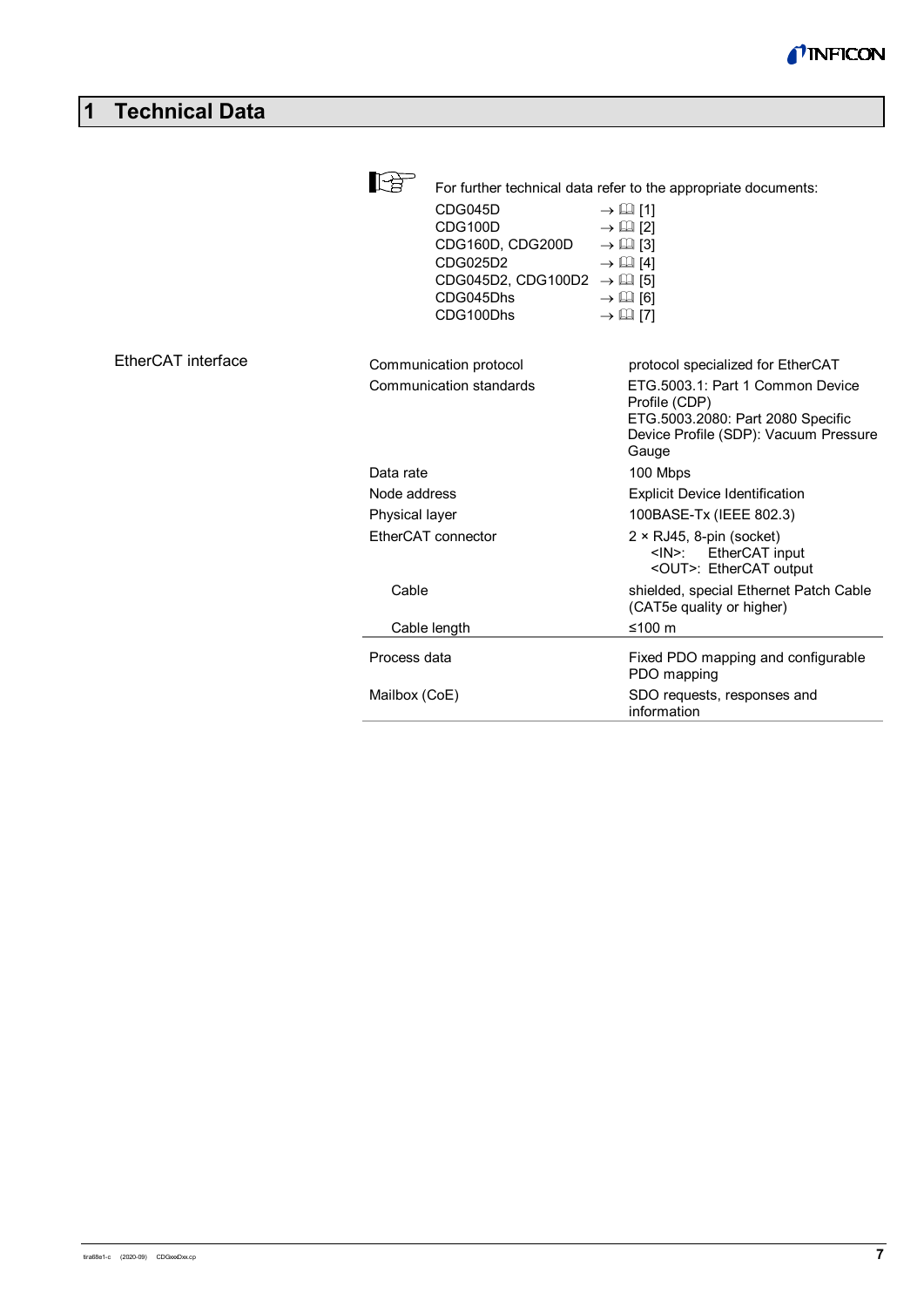

# <span id="page-7-0"></span>**2 Interface Connection**

| Making an EtherCAT interface<br>cable | For operating the temperature controlled CDGxxxD gauge via EtherCAT, two<br>interface cables conforming to the EtherCAT standard are required.<br>If no such cables are available, make two according to the following indications. |
|---------------------------------------|-------------------------------------------------------------------------------------------------------------------------------------------------------------------------------------------------------------------------------------|
| Cable type                            | Ethernet Patch Cable Cable (CAT5e quality) with FCC68 connector.                                                                                                                                                                    |
| Procedure                             | Pin assignment:                                                                                                                                                                                                                     |
|                                       | FCC68, 8-pin,<br><b>Lannone</b><br>male, soldering side<br>8                                                                                                                                                                        |
|                                       | Signal<br>Pin<br>Description                                                                                                                                                                                                        |

 TD+ Transmission Data + TD- Transmission Data - RD+ Receive Data + nu not used nu not used

| 6 | RD- | - Receive Data |                                                     |  |  |
|---|-----|----------------|-----------------------------------------------------|--|--|
|   | nu  | not used       |                                                     |  |  |
| 8 | nu  | not used       |                                                     |  |  |
|   |     |                |                                                     |  |  |
|   |     |                | Pin assignment of the D-Sub 15-pin sensor connector |  |  |

Pin assignment of the D-Sub 15-pin sensor connector according to the respective operating manual  $(\rightarrow \Box \Box$  [\[1\]](#page-39-0) ... [\[7\]\)](#page-39-6).



Plug the EtherCAT (and sensor) cables connector into the gauge: From the previous device the cable connected to OUT port has to be connected to the CDGxxxD <IN> port. And the cable from the CDGxxxD <OUT> port has to be connected to the next device's <IN> port.

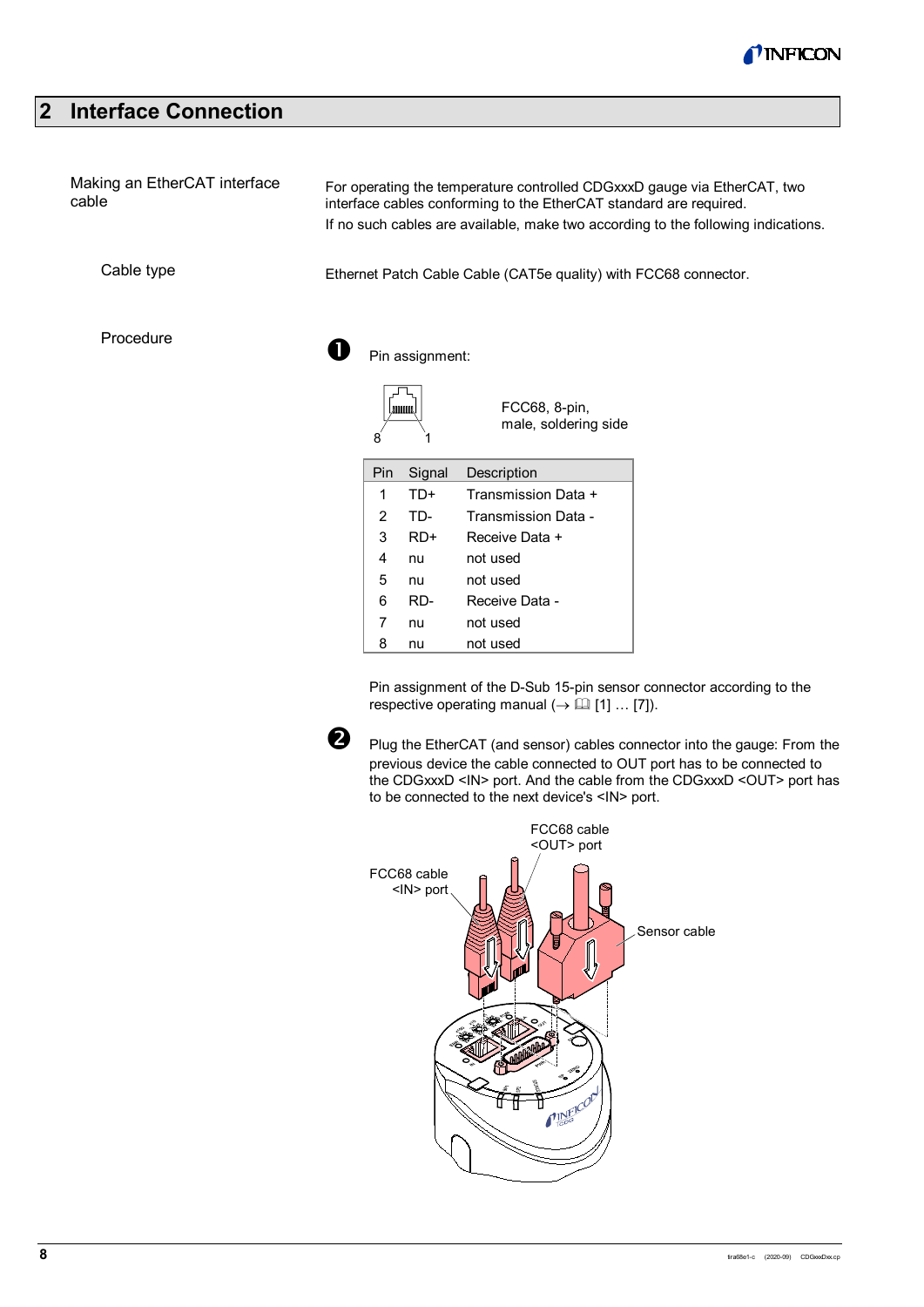

# <span id="page-8-0"></span>**3 Operation**

#### <span id="page-8-1"></span>**3.1 Introduction**

Via the EtherCAT interface, the following and further data are exchanged in the standardized EtherCAT protocol:

- Pressure reading
- Pressure unit (Torr, mbar, Pa)
- Zero adjustment
- Status and error messages

 $\sqrt{1}$ 

- Status of the switching functions
- Set Trip Point for switching functions



Caution: data transmission errors

**Caution**

Any attempt to simultaneously operate the gauge via the RS232C Serial Interface and EtherCAT interface or the diagnostic port may result in incorrect data and data transmission errors.

Therefore, it is inadmissible to simultaneously operate the gauge via the RS232C Serial Interface and EtherCAT interface or the diagnostic port.

## <span id="page-8-2"></span>**3.2 Front View**



| Position | Label      | <b>Function</b>                                                              |
|----------|------------|------------------------------------------------------------------------------|
| 1        | IN         | EtherCAT IN connector                                                        |
| 2        | <b>ERR</b> | Error LED                                                                    |
| 3        | x100       | Address Switch × 100, hexadecimal                                            |
| 4        | LA         | Link activity EtherCAT IN                                                    |
| 5        | x10        | Address Switch × 10, hexadecimal                                             |
| 6        | x1         | Address Switch × 1, hexadecimal                                              |
| 7        | <b>RUN</b> | EtherCAT Status LED                                                          |
| 8        | LA         | Link activity EtherCAT OUT                                                   |
| 9        | <b>OUT</b> | EtherCAT OUT connector                                                       |
| 10       | <b>PWR</b> | Sensor cable connector<br>(Power, analog I/O, RS232C I/O and Relay contacts) |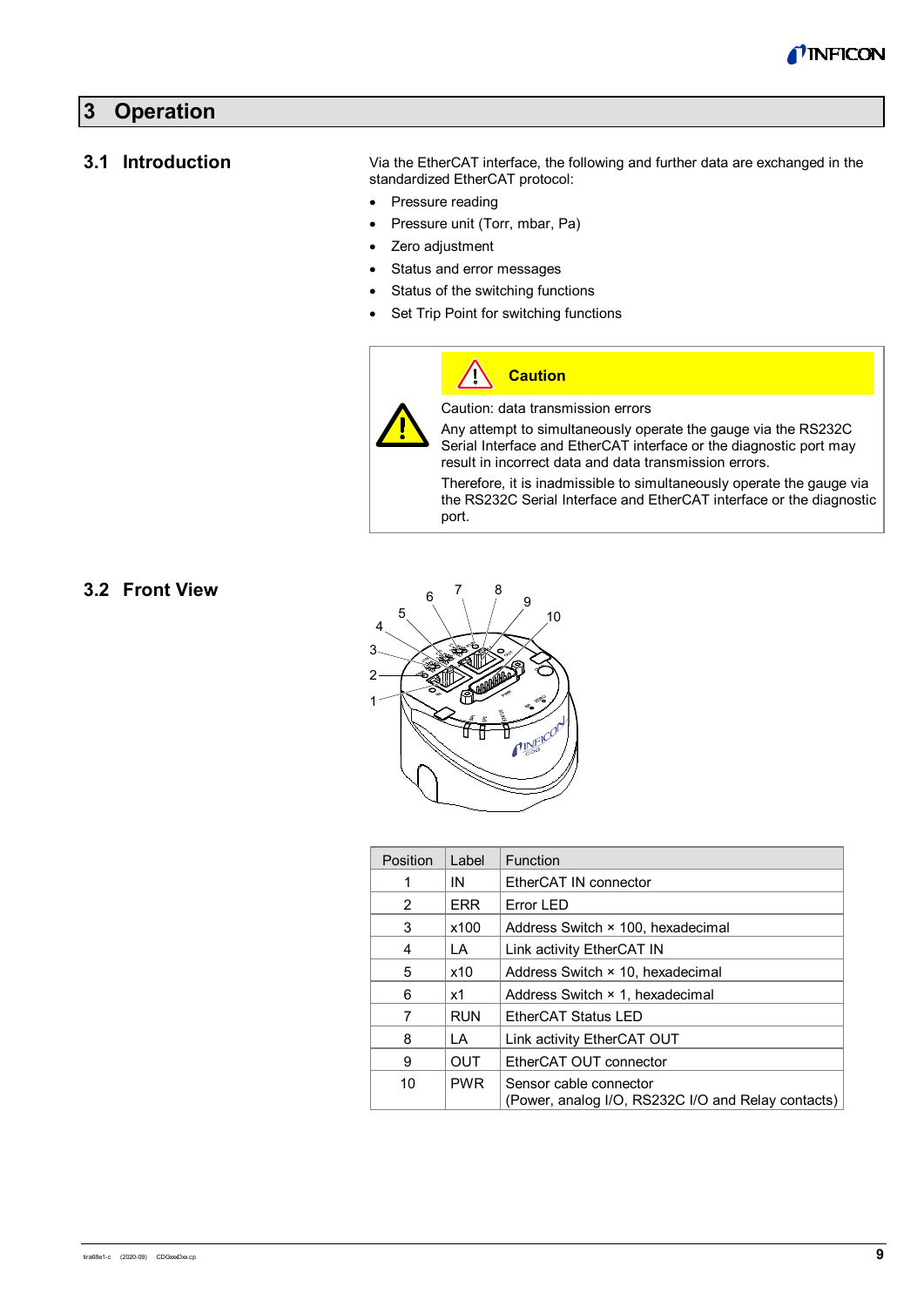

# <span id="page-9-0"></span>**3.3 Indicators and Switches**

#### <span id="page-9-1"></span>**3.3.1 <RUN> LED**

RUN<br>O

Displays the operating status.

| Color | <b>LED State</b>                           | Description                                                                                                                                                                             |
|-------|--------------------------------------------|-----------------------------------------------------------------------------------------------------------------------------------------------------------------------------------------|
|       | off                                        | INIT (initialization status) or no power applied to device.                                                                                                                             |
|       | blinking<br>(200 ms on<br>$200$ ms off)    | PREOP (pre-operational status).                                                                                                                                                         |
| green | single flash<br>(200 ms on<br>1000 ms off) | SAFEOP (safe-operational status).<br>Communication of cyclic data transfer running. Input<br>values available, output values written to the device but<br>not updated on device output. |
|       | on                                         | OP (operational status).                                                                                                                                                                |

# <span id="page-9-2"></span>**3.3.2 <ERR> LED**

ERR

| Displays the error content. |  |  |
|-----------------------------|--|--|
|-----------------------------|--|--|

| Color | <b>LED State</b>                                                                 | Description                                                                                                                                                           |
|-------|----------------------------------------------------------------------------------|-----------------------------------------------------------------------------------------------------------------------------------------------------------------------|
| red   | off                                                                              | No error or no power applied to device.                                                                                                                               |
|       | blinking<br>(200 ms on<br>$200$ ms off)                                          | Error occurred (see error parameter).                                                                                                                                 |
|       | single flash<br>$(200 \text{ ms on})$<br>1000 ms off)                            | Slave device application has changed the EtherCAT state<br>autonomously, due to local error (see error parameter).                                                    |
|       | double flash<br>(200 ms on<br>$200 \text{ ms of}$<br>$200$ ms on<br>1000 ms off) | An application watchdog timeout has occurred.<br>Sync Manager Watchdog timeout or communication<br>timeout occurred.                                                  |
|       | on                                                                               | A critical communication or application controller error<br>has occurred. Application controller is not responding any<br>more (PDI Watchdog Timeout detected by ESC) |

# <span id="page-9-3"></span>**3.3.3 <LA> LED (<IN> Port)**



Displays the input status.

| Color |          | LED State   Description                           |
|-------|----------|---------------------------------------------------|
|       | off      | Port not connected or no power applied to device. |
| green | blinking | Port connected and communication active.          |
|       | on       | Port connected but no communication.              |

# <span id="page-9-4"></span>**3.3.4 <LA> LED (<OUT> Port)**



Displays the output status.

| Color | <b>LED State</b> | Description                                       |
|-------|------------------|---------------------------------------------------|
|       | off              | Port not connected or no power applied to device. |
| green | blinking         | Port connected and communication active.          |
|       | on               | Port connected but no communication.              |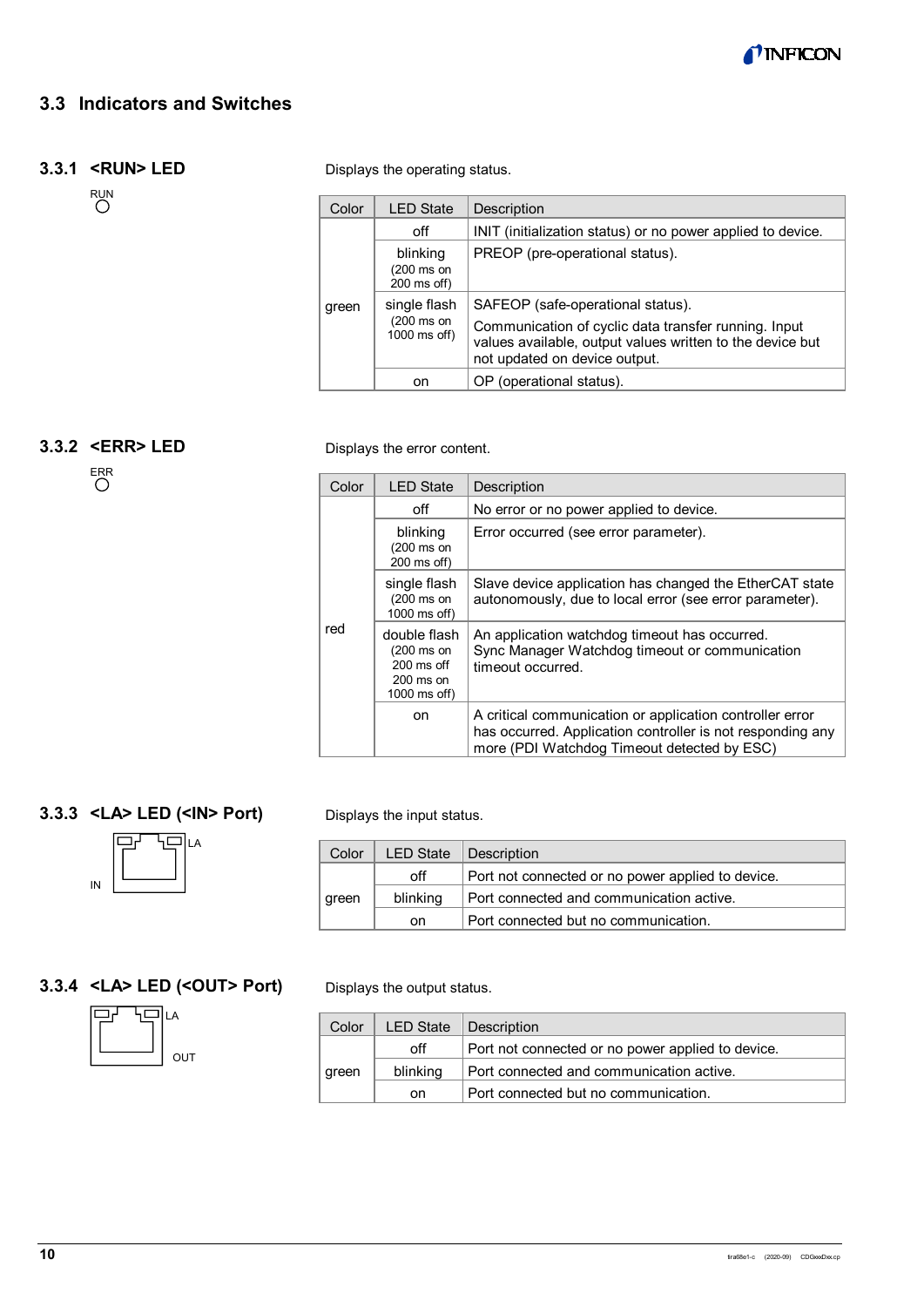

#### <span id="page-10-0"></span>**3.3.5 Device Address Switch**



During device initialization, the device address switches are read by the device firmware. This device address is supported to the master as Explicit Device Identification.

Example: Value of the Explicit Device ID = 0xDDD (dec 3549): 0x100 \* 0xD (dec 3328) + 0x10 \* 0xD (dec 208) + 0x1 \* 0xD (dec 13)

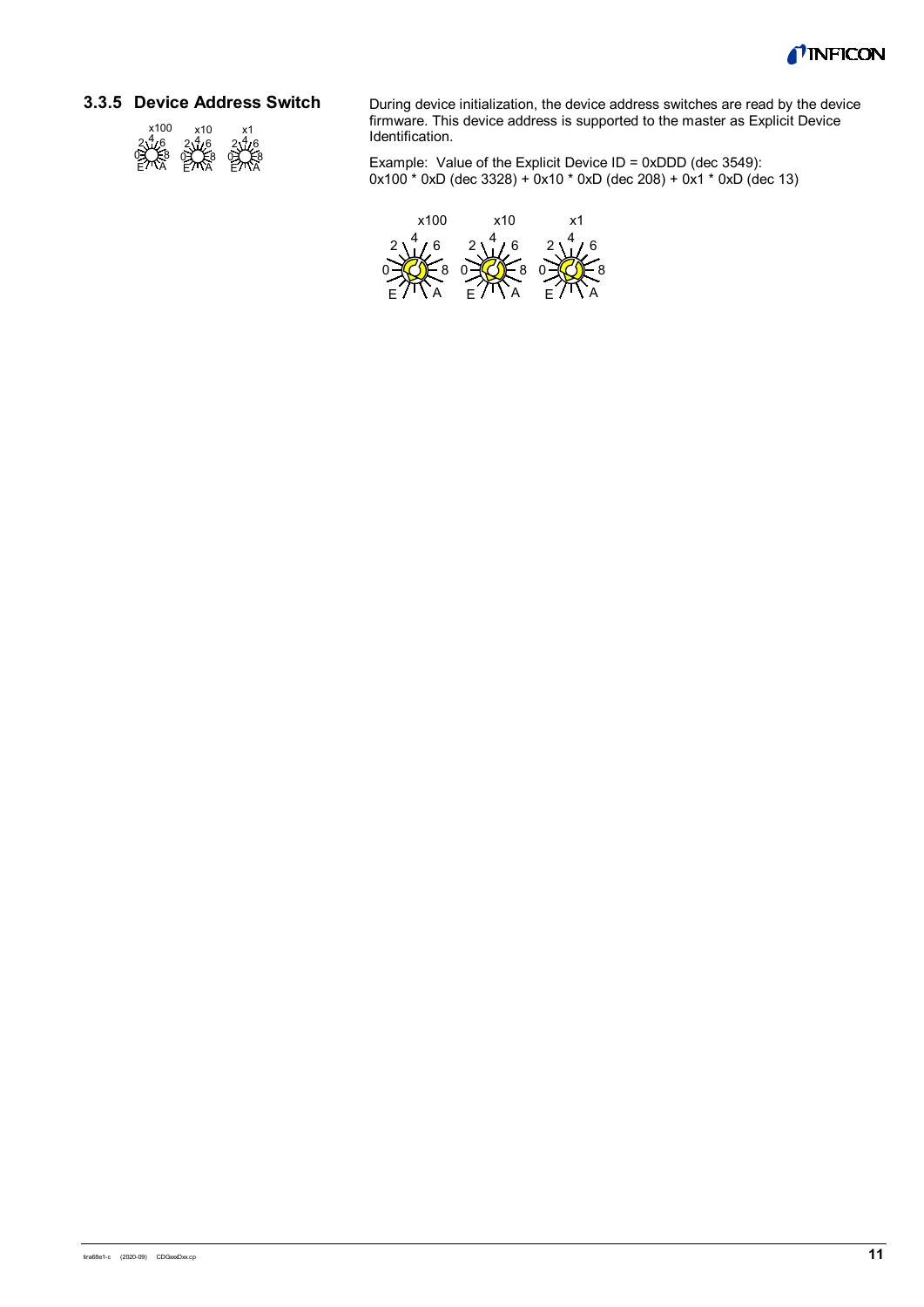

# <span id="page-11-0"></span>**4 Object Structure**

This chapter describes the CANopen over EtherCAT (CoE) Object Dictionary.

# <span id="page-11-1"></span>**4.1 Object Dictionary structure**

The objects in the CoE Object Dictionary can be accessed with SDO services, and many of the dictionary objects can be mapped for cyclic communication in PDOs. Each object is addressed using a 16-bit index and an 8-bit subindex.

The following table presents the overall layout of the standard Object Dictionary.

| Index (hex.)   |          | Object dictionary area             |  |  |  |  |  |
|----------------|----------|------------------------------------|--|--|--|--|--|
| $1000 - 1$ FFF |          | Communication profile area         |  |  |  |  |  |
| $2000 - 5$ FFF |          | Manufacturer-specific profile area |  |  |  |  |  |
| $6000 - 6$ FFF |          | Input area                         |  |  |  |  |  |
| $7000 - 7$ FFF |          | Output area                        |  |  |  |  |  |
| $8000 - 8$ FFF | Area     | Configuration area                 |  |  |  |  |  |
| $9000 - 9$ FFF |          | Information area                   |  |  |  |  |  |
| $A000 - AFFF$  | Specific | Diagnosis area                     |  |  |  |  |  |
| $B000 - BFFF$  |          | Service Transfer area              |  |  |  |  |  |
| $C000 - EFFF$  | Profile  | Reserved area                      |  |  |  |  |  |
| $F000 - FFFF$  |          | Device area                        |  |  |  |  |  |
|                |          |                                    |  |  |  |  |  |

Explanations for the abbreviations in the columns of the tables are given below:

| Abbr.        | Description                                                                                                                          |  |  |  |  |  |  |  |
|--------------|--------------------------------------------------------------------------------------------------------------------------------------|--|--|--|--|--|--|--|
| Access       | SDO read/write access                                                                                                                |  |  |  |  |  |  |  |
|              | RO: object can only be read by the SDO service<br>$\bullet$                                                                          |  |  |  |  |  |  |  |
|              | RW: object can be both read and written by the SDO service                                                                           |  |  |  |  |  |  |  |
| CoF          | CAN application protocol over EtherCAT                                                                                               |  |  |  |  |  |  |  |
| Index        | Object Index (hex.) (address of an object)                                                                                           |  |  |  |  |  |  |  |
| <b>NV</b>    | Nonvolatile; attribute value is maintained through power cycles                                                                      |  |  |  |  |  |  |  |
| Object       | Abstract representation of a particular component within a device,<br>which consists of data, parameters, and methods.               |  |  |  |  |  |  |  |
| <b>PDO</b>   | Process Data Object. Structure described by mapping parameters<br>containing one or several process data entities.                   |  |  |  |  |  |  |  |
| <b>PM</b>    | PDO mapping                                                                                                                          |  |  |  |  |  |  |  |
|              | Rx: object can be mapped into an Rx PDO<br>$\bullet$                                                                                 |  |  |  |  |  |  |  |
|              | Tx : object can be mapped into a Tx PDO                                                                                              |  |  |  |  |  |  |  |
| <b>RxPDO</b> | Receive PDO. A Process Data Object received by an EtherCAT slave.                                                                    |  |  |  |  |  |  |  |
| <b>SDO</b>   | Service Data Objects. CoE asynchronous mailbox communications<br>where all objects in the Object Dictionary can be read and written. |  |  |  |  |  |  |  |
| SI           | Subindex (hex.) (sub-address of an object)                                                                                           |  |  |  |  |  |  |  |
| <b>Type</b>  | Data Type                                                                                                                            |  |  |  |  |  |  |  |
|              | BOOL, BIT = 1 bit. Boolean (0 = false, 1 = true)<br>$\bullet$                                                                        |  |  |  |  |  |  |  |
|              | USINT, BYTE = 8 bit. Unsigned Byte<br>$\bullet$                                                                                      |  |  |  |  |  |  |  |
|              | UINT = 16 bit. Unsigned integer value<br>$\bullet$                                                                                   |  |  |  |  |  |  |  |
|              | $UDINT = 32 bit.$ Unsigned integer value<br>$\bullet$                                                                                |  |  |  |  |  |  |  |
|              | ULINT = 64 bit. Unsigned integer value<br>$\bullet$                                                                                  |  |  |  |  |  |  |  |
|              | $REAL = 32$ bit. Floating point<br>$\bullet$                                                                                         |  |  |  |  |  |  |  |
|              | V STRING = $8 \times n$ bit. Visible string (1 byte for character)                                                                   |  |  |  |  |  |  |  |
| <b>TxPDO</b> | Transmit PDO. A Process Data Object sent from an EtherCAT slave.                                                                     |  |  |  |  |  |  |  |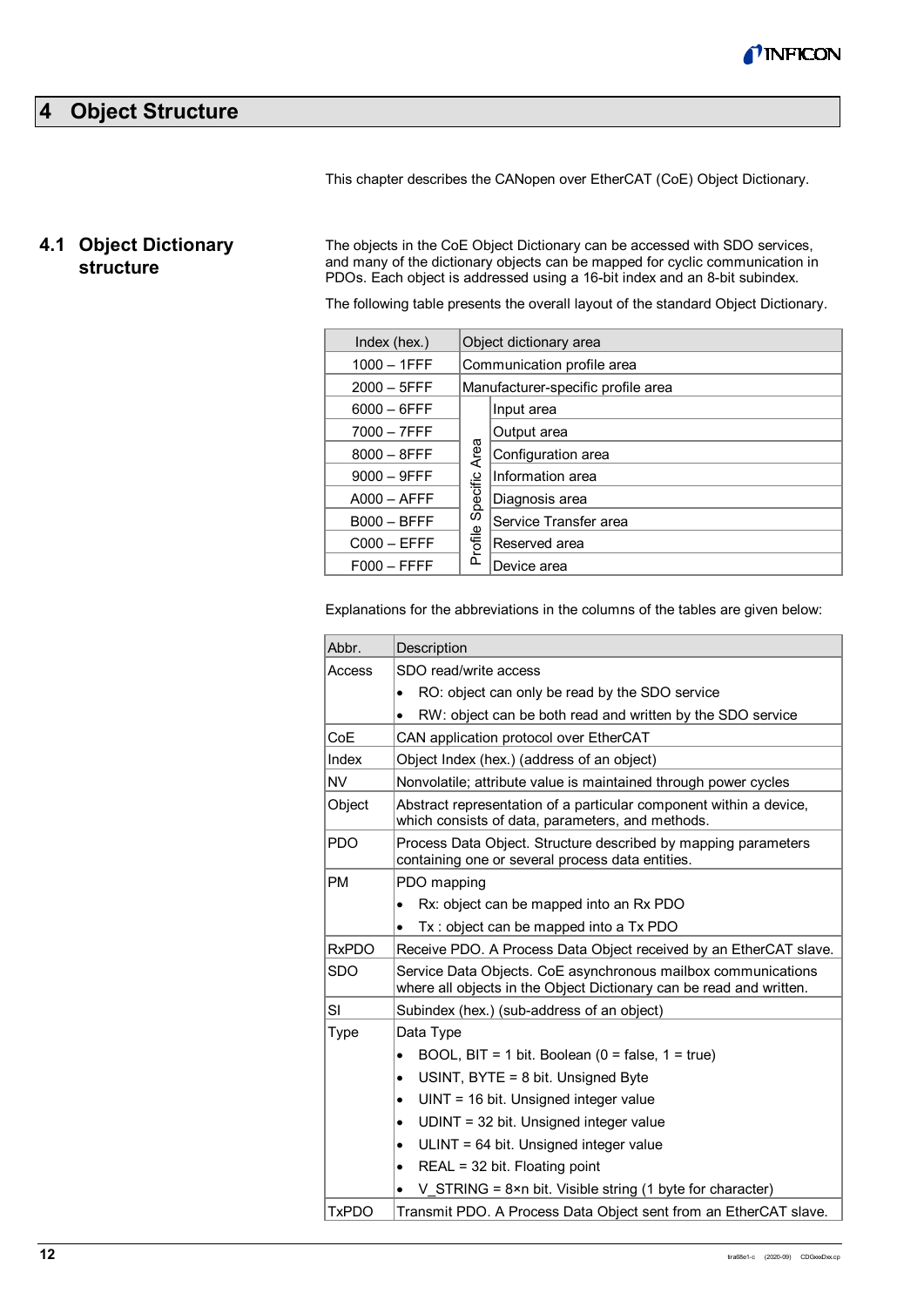

# <span id="page-12-0"></span>**4.2 Communication Profile Objects (0x1000…0x1FFF)**

The objects of the communication profile describe the basic EtherCAT properties of the CDGxxxD and are common to all EtherCAT slaves using the CoE communication protocol. The objects are described in following table:

| Index | SI   | DataType     | <b>NV</b> | Access    | <b>PM</b> | Name                                                                                                                                                                                                                                                                                                                               |
|-------|------|--------------|-----------|-----------|-----------|------------------------------------------------------------------------------------------------------------------------------------------------------------------------------------------------------------------------------------------------------------------------------------------------------------------------------------|
| 1000  |      | <b>UDINT</b> |           | <b>RO</b> |           | Device Type                                                                                                                                                                                                                                                                                                                        |
| 1008  |      | V STRING     |           | <b>RO</b> |           | <b>Manufacturer Device</b><br>name                                                                                                                                                                                                                                                                                                 |
| 1009  |      | V_STRING     |           | <b>RO</b> |           | Manufacturer Hardware<br>Version                                                                                                                                                                                                                                                                                                   |
| 100A  |      | V STRING     |           | <b>RO</b> |           | Manufacturer Software<br>Version                                                                                                                                                                                                                                                                                                   |
| 1010  | 0x01 | <b>UDINT</b> |           | <b>RW</b> |           | <b>Store Parameters</b><br>Read:<br>Bit $0 = 1$ : slave saves the<br>backup entries when<br>writing 0x1010:01 with<br>0x65766173<br>Bit $1-31 = 0$<br>Write:<br>With the value<br>0x65766173 the backup<br>entries will be stored to<br>non-volatile memory of the                                                                 |
| 1011  | 0x01 | <b>UDINT</b> |           | <b>RW</b> |           | slave<br><b>Restore Default</b><br>Parameters<br>Read:<br>Bit $0 = 1$ : slave supports<br>the restoring of backup<br>entries with the default<br>values when writing<br>0x1011:01 with<br>0x64616F6C<br>Bit $1-31 = 0$<br>Write:<br>With the value<br>0x64616F6C the backup<br>entries will be restored<br>with the default values |
| 1018  |      |              |           | <b>RO</b> |           | <b>Identity Object</b>                                                                                                                                                                                                                                                                                                             |
|       | 0x01 | <b>UDINT</b> |           | <b>RO</b> |           | Vendor ID                                                                                                                                                                                                                                                                                                                          |
|       | 0x02 | <b>UDINT</b> |           | <b>RO</b> |           | <b>Product Code</b>                                                                                                                                                                                                                                                                                                                |
|       | 0x03 | <b>UDINT</b> |           | <b>RO</b> |           | <b>Revision Number</b>                                                                                                                                                                                                                                                                                                             |
|       | 0x04 | <b>UDINT</b> |           | <b>RO</b> |           | <b>Serial Number</b>                                                                                                                                                                                                                                                                                                               |
|       |      |              |           |           |           |                                                                                                                                                                                                                                                                                                                                    |
| 10F8  |      | <b>ULINT</b> |           | <b>RO</b> |           | Timestamp Object                                                                                                                                                                                                                                                                                                                   |

### <span id="page-12-1"></span>**4.2.1 Process Data Objects (PDO's)**

CDGxxxD gauges only: They consist of one vacuum pressure sensor with an additional sensor measuring the ambient pressure (ATM). For each sensor module a default mapping is configured.

Or to meet other requirements the TxPDO's 1A01 or 1A03 and the RxPDO 1601 are designated for user mapping. These PDO's do not have default values and can be set up by the PDO configuration.

RxPDO's

| Index | SI | DataType  | <b>NV</b> | Access    | <b>PM</b> | ∣Name                                      |
|-------|----|-----------|-----------|-----------|-----------|--------------------------------------------|
| 1600  |    | <b>PM</b> |           | <b>RW</b> |           | RxPDO Receive PDO<br>Mapping,              |
| 1601  |    | PM        |           | <b>RW</b> |           | RxPDO Receive PDO<br>Mapping, User Mapping |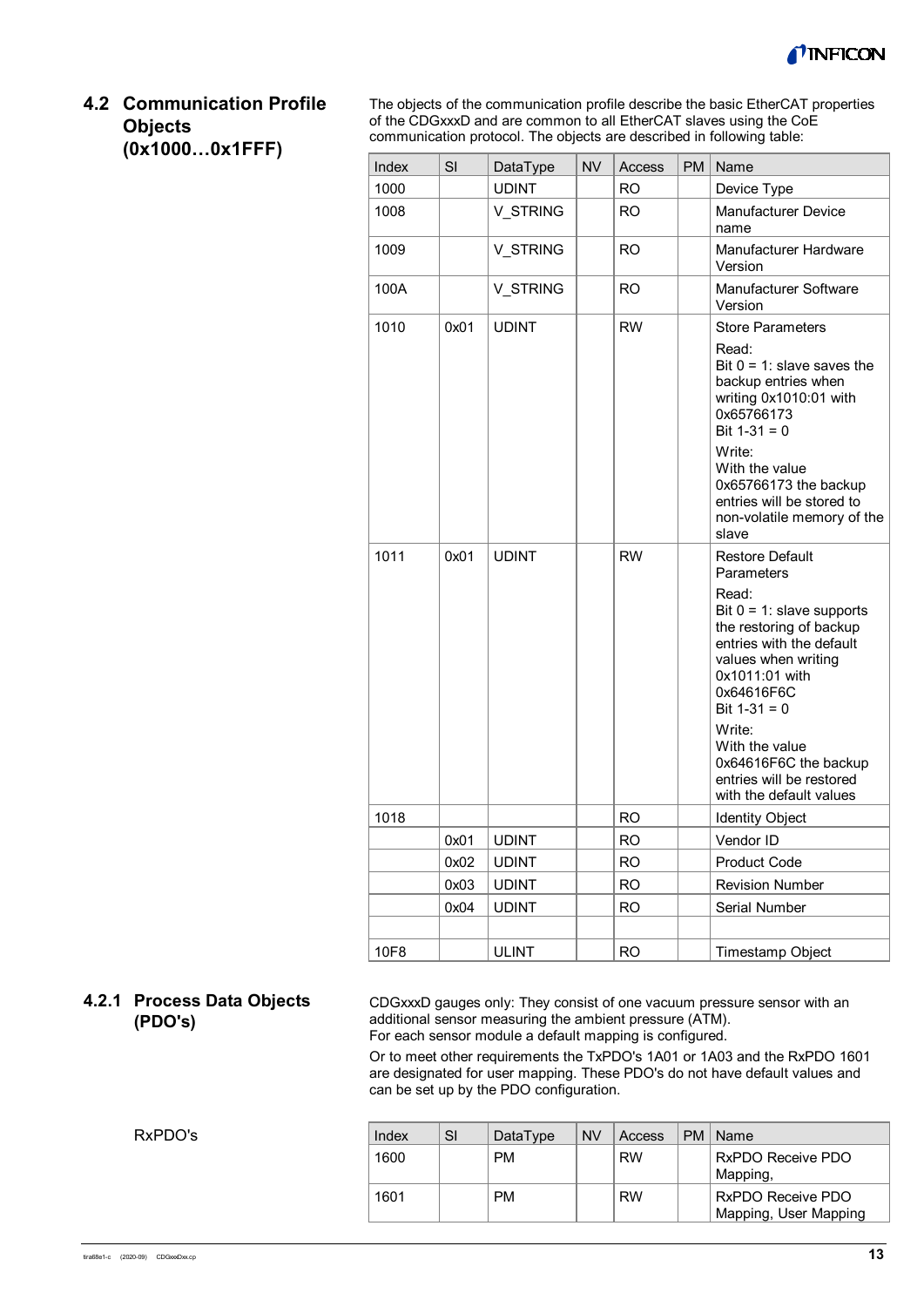

TxPDO's

| Index                   | SI                           | DataType     | <b>NV</b> | Access    | <b>PM</b> | Name                                               |
|-------------------------|------------------------------|--------------|-----------|-----------|-----------|----------------------------------------------------|
| 1A00                    |                              | <b>PM</b>    |           | <b>RW</b> |           | <b>TxPDO Transmit PDO</b><br>Mapping               |
|                         | 0x01                         | BIT          |           |           |           | Reading Valid Module1                              |
|                         | 0x02                         | BIT          |           |           |           | Overrange Exceeded<br>Module 1                     |
|                         | 0x03                         | BIT          |           |           |           | <b>Underrange Exceeded</b><br>Module 1             |
|                         | 0x04                         | <b>BIT</b>   |           |           |           | Padding Bits 1 (5 bit)                             |
|                         | 0x05                         | <b>REAL</b>  |           |           |           | Sensor Value Module 1                              |
|                         | 0x06                         | <b>UDINT</b> |           |           |           | <b>Trip Point Output All</b><br>Instance           |
| 1A01                    |                              | <b>PM</b>    |           | <b>RW</b> |           | <b>TxPDO Transmit PDO</b><br>Mapping, User Mapping |
| 1A02                    |                              | <b>PM</b>    |           | <b>RW</b> |           | <b>TxPDO Transmit PDO</b><br>Mapping               |
|                         | 0x01                         | <b>BIT</b>   |           |           |           | Reading Valid Module 2                             |
|                         | 0x02                         | BIT          |           |           |           | Overrange Exceeded<br>Module 2                     |
|                         | 0x03                         | BIT          |           |           |           | <b>Underrange Exceeded</b><br>Module 2             |
|                         | 0x04                         | <b>BIT</b>   |           |           |           | Padding Bits 1 (5 bit)                             |
|                         | 0x05                         | <b>REAL</b>  |           |           |           | Sensor Value Module 2                              |
|                         | 0x06                         | <b>UDINT</b> |           |           |           | <b>Trip Point Output All</b><br>Instance           |
| 1A03                    |                              | <b>PM</b>    |           | <b>RW</b> |           | <b>TxPDO Transmit PDO</b><br>Mapping, User Mapping |
| 1C00                    | 0x01<br>0x02<br>0x03<br>0x04 | <b>BYTE</b>  |           | <b>RW</b> |           | Sync Manager Type                                  |
| 1C12/<br>1C13           | 0x01<br>0x02<br>0x03<br>0x04 | <b>UINT</b>  |           | <b>RW</b> |           | Sync Manager PDO<br>Assignment                     |
| $1C32$ /<br><b>1C33</b> | 0x01<br>0x20                 |              |           | <b>RW</b> |           | Sync Manager Parameter                             |

# <span id="page-13-0"></span>**4.3 Manufacturer-specific Profile Objects (0x2000...0x5FFF)**

# The manufacturer-specific profile objects contain the manufacturer's model number and device configuration data, status and diagnostic data. The objects are described in the following tables.

# <span id="page-13-1"></span>**4.3.1 Manufacturer Status**

| Index | SI   | DataType    | <b>NV</b> | Access | $ PM $ Name |
|-------|------|-------------|-----------|--------|-------------|
| 2000  | 0x01 | <b>BYTE</b> |           | RO     | Status      |

Subindex 0x01

| Alarm and Warning State of Module 1 |                                                    |  |  |  |
|-------------------------------------|----------------------------------------------------|--|--|--|
| Bit 0                               | High Alarm Exception ( $0 =$ cleared, $1 =$ set)   |  |  |  |
| Bit 1                               | Low Alarm Exception ( $0 =$ cleared, $1 =$ set)    |  |  |  |
| Bit 2                               | High Warning Exception ( $0 =$ cleared, $1 =$ set) |  |  |  |
| Bit 3                               | Low Warning Exception ( $0 =$ cleared, $1 =$ set)  |  |  |  |
| Bit 47                              | 0                                                  |  |  |  |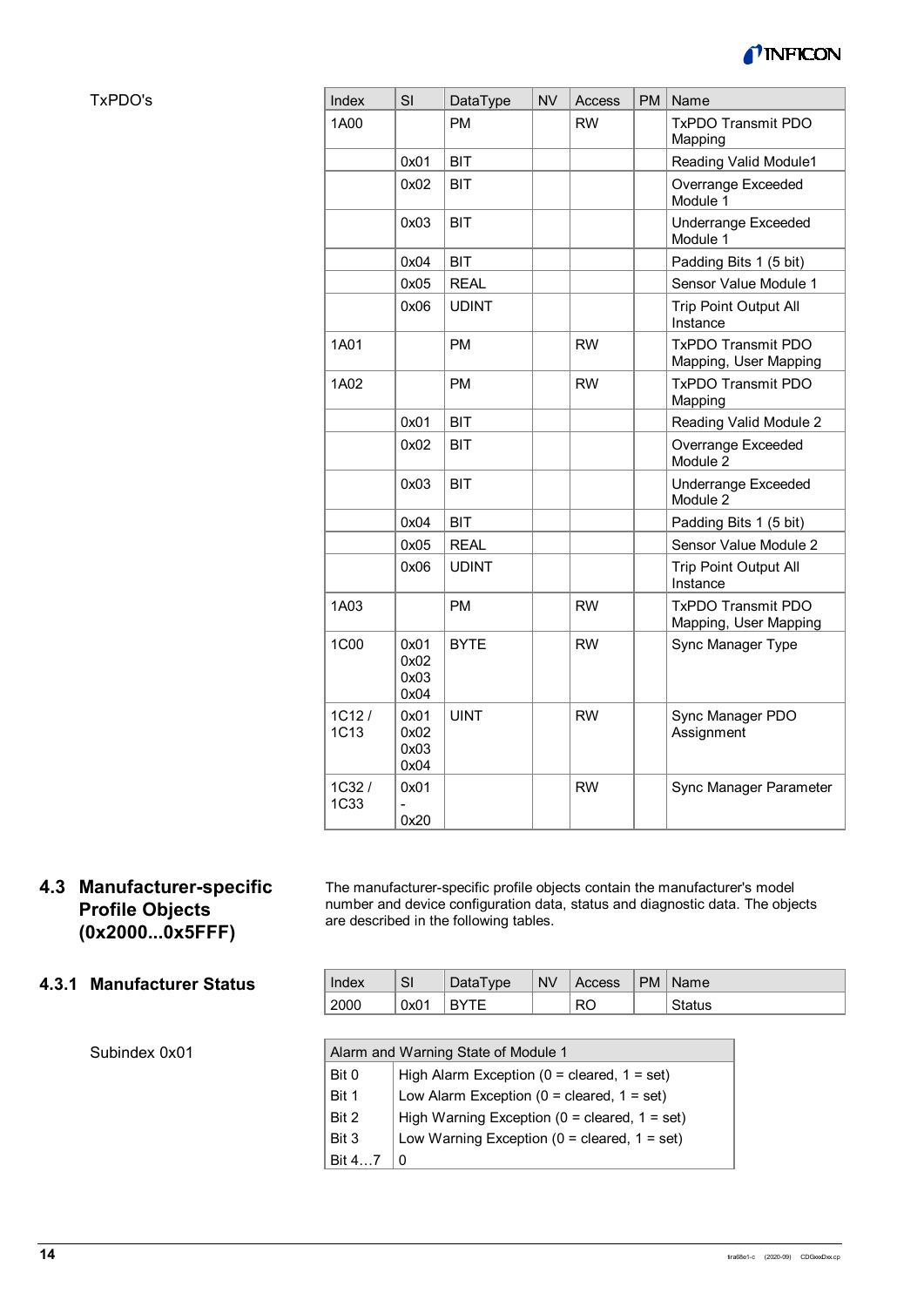

<span id="page-14-0"></span>

| 4.3.2 Configuration          | Index                                                         | SI                                                     | DataType                                                          | <b>NV</b> | Access    | <b>PM</b> | Name                                                                            |
|------------------------------|---------------------------------------------------------------|--------------------------------------------------------|-------------------------------------------------------------------|-----------|-----------|-----------|---------------------------------------------------------------------------------|
| <b>Capacitance Diaphragm</b> | 4000                                                          | 0x01                                                   | <b>BYTE</b>                                                       |           | <b>RW</b> |           | Safe State                                                                      |
| (CDG025D2, CDG045D,          |                                                               | 0x02                                                   | <b>REAL</b>                                                       |           | <b>RW</b> |           | Safe Value                                                                      |
| CDG045D2, CDG100D,           |                                                               | 0x03                                                   | <b>BOOL</b>                                                       |           | <b>RW</b> |           | Alarm Enable                                                                    |
| CDG100D2, CDG160D,           |                                                               | 0x04                                                   | <b>BOOL</b>                                                       |           | <b>RW</b> |           | <b>Warning Enable</b>                                                           |
| CDG200D only)                |                                                               | 0x05                                                   | <b>REAL</b>                                                       |           | <b>RW</b> |           | Alarm Trip Point High                                                           |
|                              |                                                               | 0x06                                                   | <b>REAL</b>                                                       |           | <b>RW</b> |           | Alarm Trip Point Low                                                            |
|                              |                                                               | 0x07                                                   | <b>REAL</b>                                                       |           | <b>RW</b> |           | Alarm Hysteresis                                                                |
|                              |                                                               | 0x08                                                   | <b>REAL</b>                                                       |           | <b>RW</b> |           | Warning Trip Point High                                                         |
|                              |                                                               | 0x09                                                   | <b>REAL</b>                                                       |           | <b>RW</b> |           | <b>Warning Trip Point Low</b>                                                   |
|                              |                                                               | 0x0A                                                   | <b>REAL</b>                                                       |           | <b>RW</b> |           | <b>Warning Hysteresis</b>                                                       |
|                              |                                                               | 0x0B                                                   | <b>BYTE</b>                                                       |           | <b>RW</b> |           | Filter                                                                          |
| Subindex 0x01                | Safe State<br>$\mathbf 0$<br>Zero<br>1<br>$\overline{c}$<br>3 | <b>Full Scale</b><br>Hold last value<br>Use safe value | Specifies the behavior for the value for States other than Valid. |           |           |           |                                                                                 |
| Subindex 0x02                |                                                               |                                                        | Safe Value: The value to be used for Safe State = Safe Value.     |           |           |           |                                                                                 |
| Subindex 0x03                |                                                               |                                                        | Alarm Enable: Enables the setting of the Alarm Status Bits.       |           |           |           |                                                                                 |
| Subindex 0x04                |                                                               |                                                        | Warning Enable: Enables the setting of the Warning Status Bits.   |           |           |           |                                                                                 |
| Subindex 0x05                | occur.                                                        |                                                        |                                                                   |           |           |           | Alarm Trip Point High: Determines the value above which an Alarm Condition will |
| Subindex 0x06                | occur.                                                        |                                                        |                                                                   |           |           |           | Alarm Trip Point Low: Determines the value below which an Alarm Condition will  |
| Subindex 0x07                | clear an Alarm Condition.                                     |                                                        |                                                                   |           |           |           | Alarm Hysteresis: Determines the amount by which the value must recover to      |
| Subindex 0x08                | will occur.                                                   |                                                        |                                                                   |           |           |           | Warning Trip Point High: Determines the value above which a Waning Condition    |
| Subindex 0x09                | will occur.                                                   |                                                        |                                                                   |           |           |           | Warning Trip Point Low: Determines the value below which a Waning Condition     |
| Subindex 0x0A                | clear a Warning Condition.                                    |                                                        |                                                                   |           |           |           | Warning Hysteresis: Determines the amount by which the value must recover to    |
| Subindex 0x0B                | Filter<br>0                                                   |                                                        | Dynamic (factory default)                                         |           |           |           |                                                                                 |

1 2 Fast Slow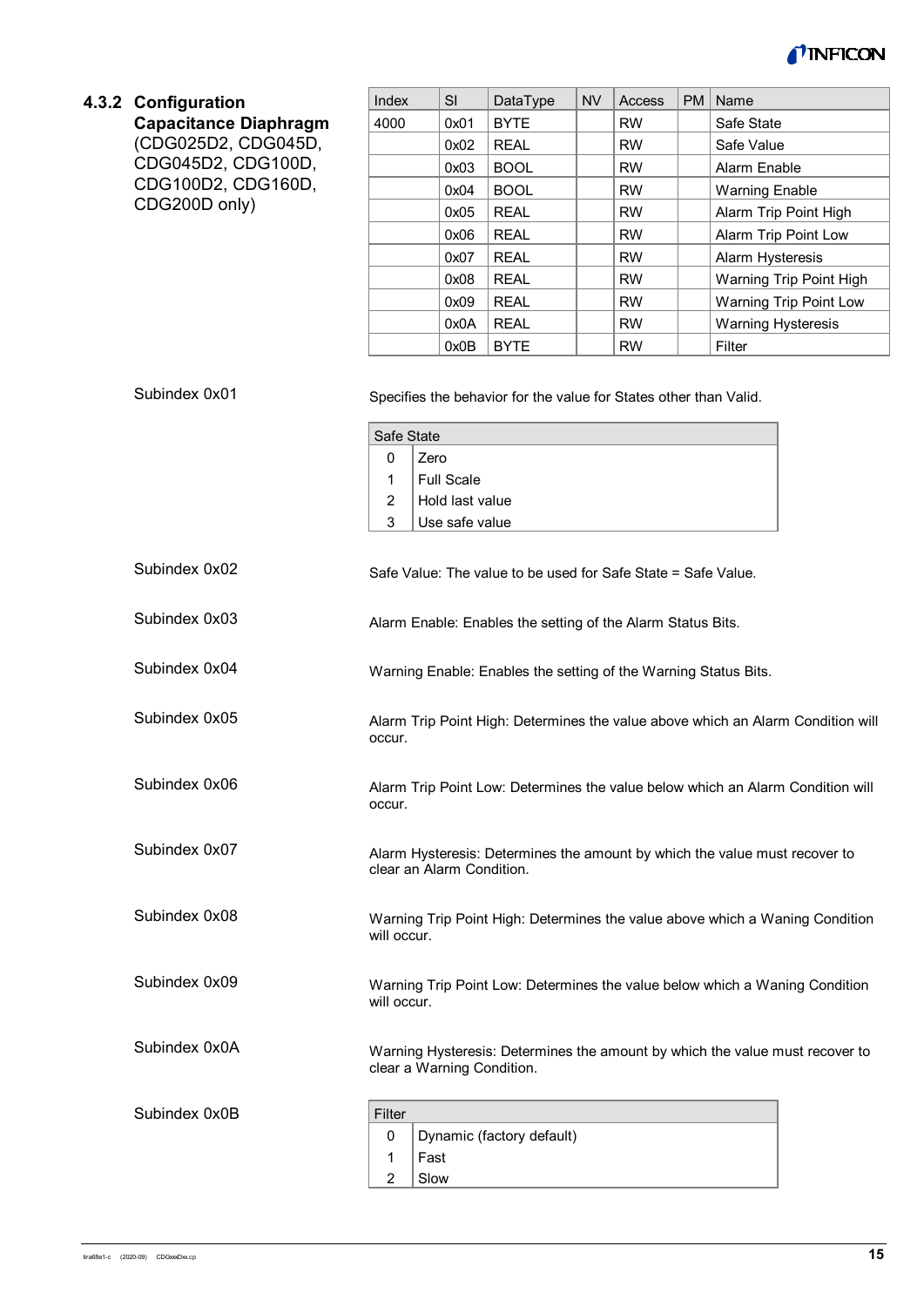

<span id="page-15-0"></span>

|       | 4.3.3 Configuration             | Index                                                                                                      | SI                                                     | DataType                                                          | <b>NV</b> | Access    | PM        | Name                                                                            |
|-------|---------------------------------|------------------------------------------------------------------------------------------------------------|--------------------------------------------------------|-------------------------------------------------------------------|-----------|-----------|-----------|---------------------------------------------------------------------------------|
|       | <b>Capacitance Diaphragm</b>    | 4000                                                                                                       | 0x01                                                   | <b>BYTE</b>                                                       |           | <b>RW</b> |           | Safe State                                                                      |
|       | (CDG045Dhs,                     |                                                                                                            | 0x02                                                   | <b>REAL</b>                                                       |           | <b>RW</b> |           | Safe Value                                                                      |
|       | CDG100Dhs only)                 |                                                                                                            | 0x03                                                   | <b>BOOL</b>                                                       |           | <b>RW</b> |           | Alarm Enable                                                                    |
|       |                                 |                                                                                                            | 0x04                                                   | <b>BOOL</b>                                                       |           | <b>RW</b> |           | <b>Warning Enable</b>                                                           |
|       |                                 |                                                                                                            | 0x05                                                   | <b>REAL</b>                                                       |           | <b>RW</b> |           | Alarm Trip Point High                                                           |
|       |                                 |                                                                                                            | 0x06                                                   | <b>REAL</b>                                                       |           | <b>RW</b> |           | Alarm Trip Point Low                                                            |
|       |                                 |                                                                                                            | 0x07                                                   | <b>REAL</b>                                                       |           | <b>RW</b> |           | Alarm Hysteresis                                                                |
|       |                                 |                                                                                                            | 0x08                                                   | <b>REAL</b>                                                       |           | <b>RW</b> |           | Warning Trip Point High                                                         |
|       |                                 |                                                                                                            | 0x09                                                   | <b>REAL</b>                                                       |           | <b>RW</b> |           | Warning Trip Point Low                                                          |
|       |                                 |                                                                                                            | 0x0A                                                   | <b>REAL</b>                                                       |           | <b>RW</b> |           | <b>Warning Hysteresis</b>                                                       |
|       | Subindex 0x01                   | Safe State<br>0<br>Zero<br>1<br>2<br>3                                                                     | <b>Full Scale</b><br>Hold last value<br>Use safe value | Specifies the behavior for the value for States other than Valid. |           |           |           |                                                                                 |
|       | Subindex 0x02                   |                                                                                                            |                                                        | Safe Value: The value to be used for Safe State = Safe Value.     |           |           |           |                                                                                 |
|       | Subindex 0x03                   | Alarm Enable: Enables the setting of the Alarm Status Bits.                                                |                                                        |                                                                   |           |           |           |                                                                                 |
|       | Subindex 0x04                   | Warning Enable: Enables the setting of the Warning Status Bits.                                            |                                                        |                                                                   |           |           |           |                                                                                 |
|       | Subindex 0x05                   | occur.                                                                                                     |                                                        |                                                                   |           |           |           | Alarm Trip Point High: Determines the value above which an Alarm Condition will |
|       | Subindex 0x06                   | occur.                                                                                                     |                                                        |                                                                   |           |           |           | Alarm Trip Point Low: Determines the value below which an Alarm Condition will  |
|       | Subindex 0x07                   | clear an Alarm Condition.                                                                                  |                                                        |                                                                   |           |           |           | Alarm Hysteresis: Determines the amount by which the value must recover to      |
|       | Subindex 0x08                   | will occur.                                                                                                |                                                        |                                                                   |           |           |           | Warning Trip Point High: Determines the value above which a Waning Condition    |
|       | Subindex 0x09                   | Warning Trip Point Low: Determines the value below which a Waning Condition<br>will occur.                 |                                                        |                                                                   |           |           |           |                                                                                 |
|       | Subindex 0x0A                   | Warning Hysteresis: Determines the amount by which the value must recover to<br>clear a Warning Condition. |                                                        |                                                                   |           |           |           |                                                                                 |
|       |                                 |                                                                                                            |                                                        |                                                                   |           |           |           |                                                                                 |
| 4.3.4 | <b>Configuration Piezo (At-</b> | Index                                                                                                      | SI                                                     | DataType                                                          | <b>NV</b> | Access    | <b>PM</b> | Name                                                                            |
|       | mospheric Sensor)               | 4010                                                                                                       | 0x01                                                   | <b>BYTE</b>                                                       |           | <b>RW</b> |           | Safe State                                                                      |

<span id="page-15-1"></span>0x02 REAL RW Safe Value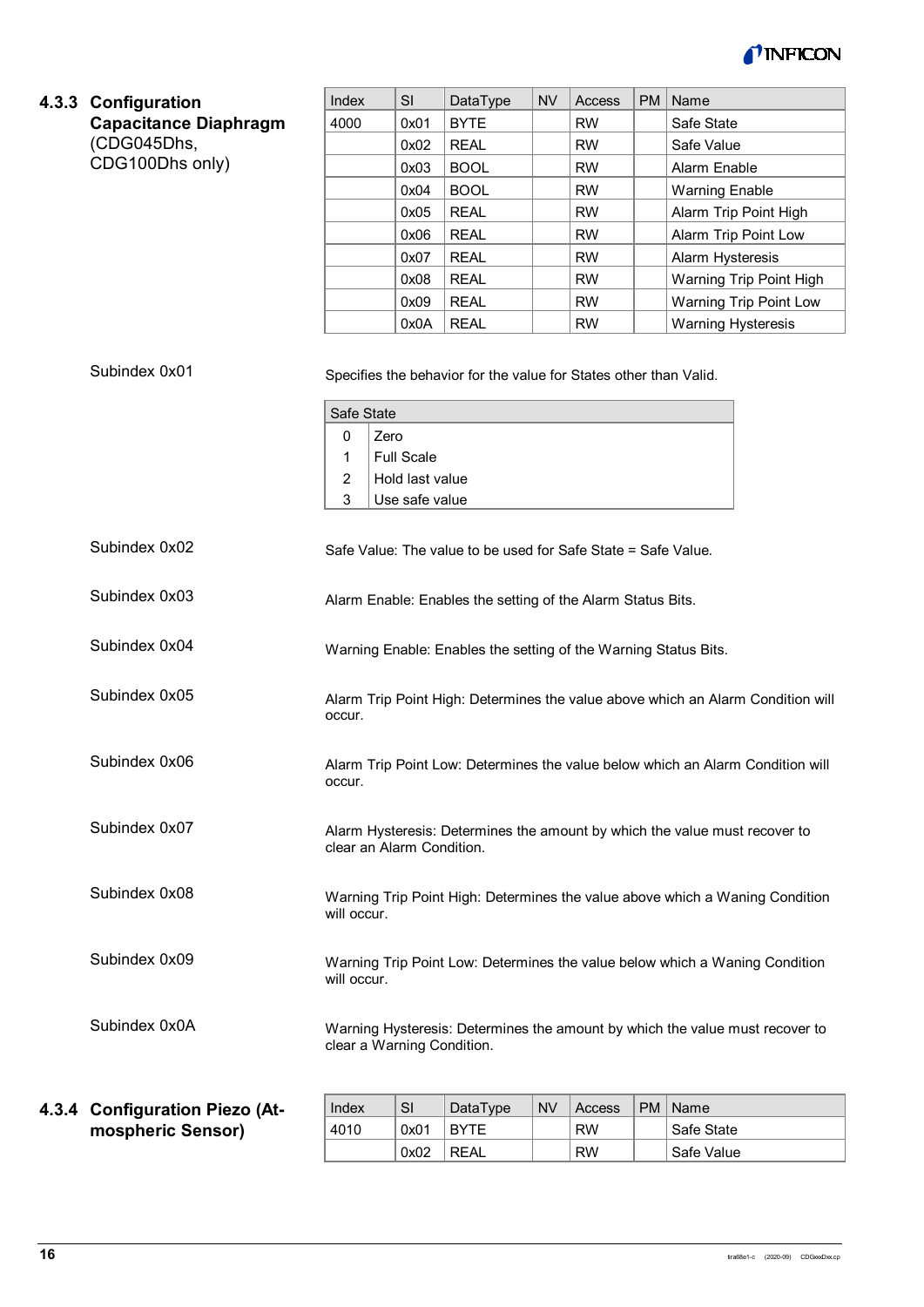

Specifies the behavior for the Value for states other than Valid.

| Safe State     |                       |
|----------------|-----------------------|
| $\overline{0}$ | Zero                  |
|                | 1 $ $ Full Scale      |
|                | 2 $ $ Hold last value |
| 3 <sup>1</sup> | Use safe value        |

Subindex 0x02

Safe Value: The value to be used for Safe State = Safe Value.

Index SI DataType NV Access PM Name 6000 0x0E BOOL | RO tx TxPdoState

#### <span id="page-16-0"></span>**4.4 Input Area (0x6000…0x6FFF)**

#### <span id="page-16-1"></span>**4.4.1 Input Common Capacitance Diaphragm**

Subindex 0x0E

Is set if the device is not in Safe State (value (I 0x6nn0, SI 0x11) = valid)

The corrected, converted, calibrated final analog input value of the sensor.

 $0x11$  REAL  $\vert$  RO  $\vert$  tx Sensor Value

| <b>TxPdoState</b> |         |  |  |  |  |
|-------------------|---------|--|--|--|--|
|                   | Invalid |  |  |  |  |
|                   | Valid   |  |  |  |  |

Subindex 0x11

#### <span id="page-16-2"></span>**4.4.2 Input Capacitance Diaphragm**

| Index | SI   | DataType    | <b>NV</b> | Access         |    | PM   Name                  |
|-------|------|-------------|-----------|----------------|----|----------------------------|
| 6001  | 0x01 | <b>BOOL</b> |           | <b>RO</b>      | tx | <b>Reading Valid</b>       |
|       | 0x02 | BOOL        |           | <b>RO</b>      | tx | Overrange Exceeded         |
|       | 0x03 | <b>BOOL</b> |           | R <sub>O</sub> | tx | <b>Underrange Exceeded</b> |

Subindex 0x01

Indicates whether the Value parameter contains a valid value within the specified accuracy or not.

| <b>Reading Valid</b> |
|----------------------|
| Invalid              |
| √alid                |

Subindex 0x02

Indicates whether the Value parameter contains a value in over range.

| <b>Reading Valid</b> |                       |  |  |  |  |
|----------------------|-----------------------|--|--|--|--|
|                      | No Overrange Exceeded |  |  |  |  |
|                      | Overrange Exceeded    |  |  |  |  |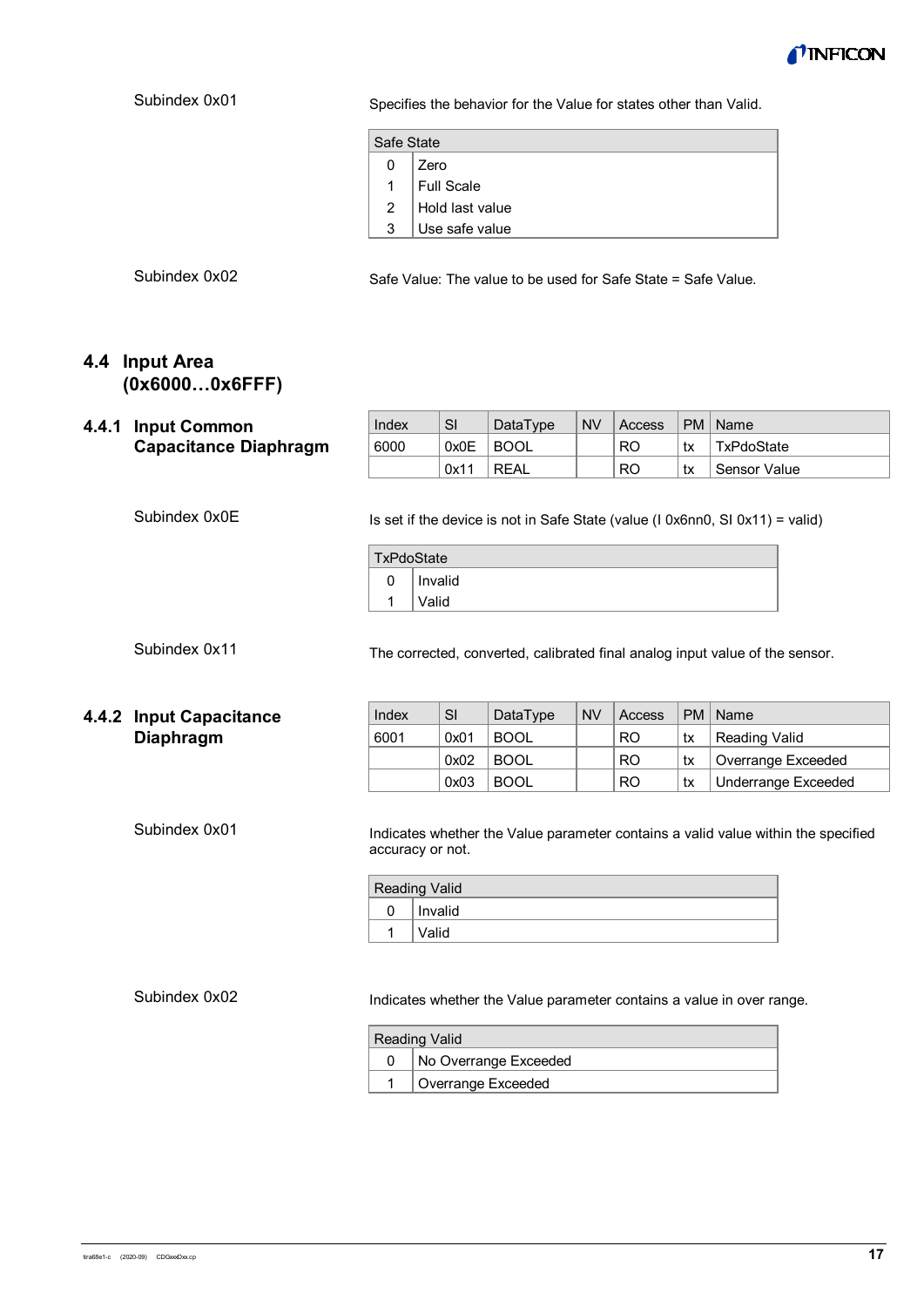

Indicates whether the Value parameter contains a value in under range.

| Reading Valid |                        |  |  |  |  |
|---------------|------------------------|--|--|--|--|
|               | No Underrange Exceeded |  |  |  |  |
|               | Underrange Exceeded    |  |  |  |  |

<span id="page-17-1"></span><span id="page-17-0"></span>

| 4.4.3 Input Common Piezo                            | Index                                                       | SI      | DataType                   | <b>NV</b> | Access    | <b>PM</b> | Name                                                                                                                                                       |
|-----------------------------------------------------|-------------------------------------------------------------|---------|----------------------------|-----------|-----------|-----------|------------------------------------------------------------------------------------------------------------------------------------------------------------|
|                                                     | 6010                                                        | 0x0E    | <b>BOOL</b>                |           | <b>RO</b> | tx        | TxPdoState                                                                                                                                                 |
|                                                     |                                                             | 0x11    | <b>REAL</b>                |           | <b>RO</b> | tx        | Sensor Value                                                                                                                                               |
| Subindex 0x0E                                       | <b>TxPdoState</b><br>$\mathbf 0$                            | Invalid |                            |           |           |           | Is set if the device is not in Safe State (value (I 0x6nn0, SI 0x11) = valid)                                                                              |
|                                                     | Valid<br>1                                                  |         |                            |           |           |           |                                                                                                                                                            |
| Subindex 0x11                                       |                                                             |         |                            |           |           |           | The corrected, converted, calibrated final analog input value of the sensor.                                                                               |
| 4.4.4 Input Piezo                                   | Index                                                       | SI      | DataType                   | <b>NV</b> | Access    | <b>PM</b> | Name                                                                                                                                                       |
|                                                     | 6012                                                        | 0x01    | <b>BOOL</b>                |           | <b>RO</b> | tx        | <b>Reading Valid</b>                                                                                                                                       |
|                                                     |                                                             | 0x02    | <b>BOOL</b>                |           | <b>RO</b> | tx        | Overrange Exceeded                                                                                                                                         |
|                                                     |                                                             | 0x03    | <b>BOOL</b>                |           | <b>RO</b> | tx        | <b>Underrange Exceeded</b>                                                                                                                                 |
| Subindex 0x01<br>Subindex 0x02                      | accuracy or not.<br><b>Reading Valid</b><br>0<br>Valid<br>1 | Invalid |                            |           |           |           | Indicates whether the Value parameter contains a valid value within the specified<br>Indicates whether the Value parameter contains a value in over range. |
|                                                     | <b>Reading Valid</b>                                        |         |                            |           |           |           |                                                                                                                                                            |
|                                                     | 0                                                           |         | No Overrange Exceeded      |           |           |           |                                                                                                                                                            |
| $\mathbf{1}$<br>Overrange Exceeded<br>Subindex 0x03 |                                                             |         |                            |           |           |           |                                                                                                                                                            |
|                                                     |                                                             |         |                            |           |           |           | Indicates whether the Value parameter contains a value in under range.                                                                                     |
|                                                     | <b>Reading Valid</b>                                        |         |                            |           |           |           |                                                                                                                                                            |
|                                                     | 0                                                           |         | No Underrange Exceeded     |           |           |           |                                                                                                                                                            |
|                                                     | $\mathbf{1}$                                                |         | <b>Underrange Exceeded</b> |           |           |           |                                                                                                                                                            |
| 4.4.5 Input Trip Point 1                            | Index                                                       | SI      | DataType                   | <b>NV</b> | Access    | <b>PM</b> | Name                                                                                                                                                       |
|                                                     | 600E                                                        | 0x01    | <b>BOOL</b>                |           | <b>RO</b> | tx        | Status High Trip                                                                                                                                           |
|                                                     |                                                             | 0x02    | <b>BOOL</b>                |           | <b>RO</b> | tx        | <b>Status Low Trip</b>                                                                                                                                     |
|                                                     | 600F                                                        | 0x01    | <b>BOOL</b>                |           | <b>RO</b> | tx        | Status High Trip                                                                                                                                           |

<span id="page-17-2"></span> $0x02$  BOOL  $\vert$  RO  $\vert$  tx Status Low Trip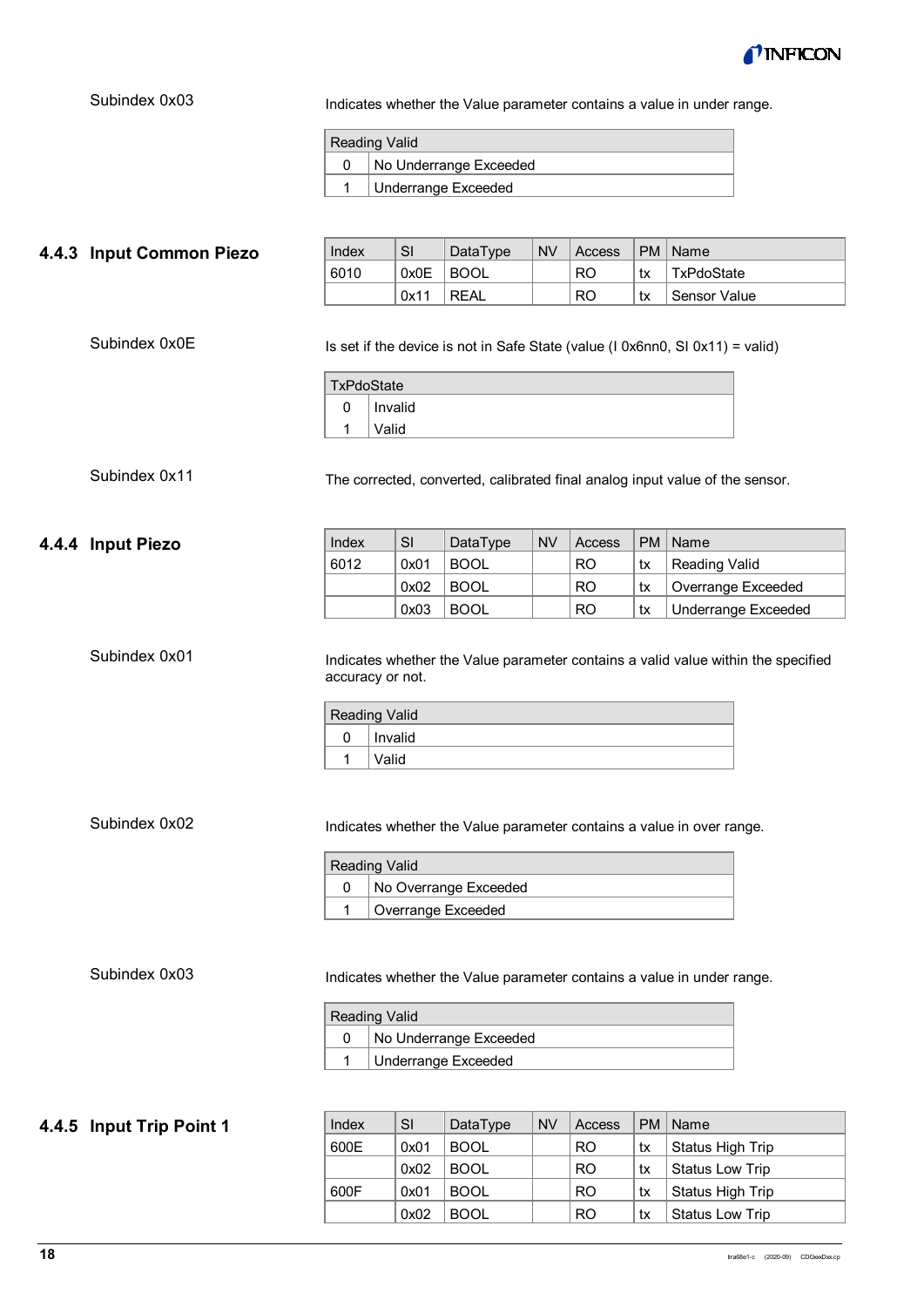

| Status High Trip |                      |  |  |  |  |
|------------------|----------------------|--|--|--|--|
|                  | High Trip not assert |  |  |  |  |
|                  | High Trip assert     |  |  |  |  |

Subindex 0x02

| <b>Status Low Trip</b> |                     |  |  |  |  |
|------------------------|---------------------|--|--|--|--|
|                        | Low Trip not assert |  |  |  |  |
|                        | Low Trip assert     |  |  |  |  |

# <span id="page-18-0"></span>**4.5 Configuration Area (0x8000…0x8FFF)**

# <span id="page-18-1"></span>**4.5.1 Configuration Capacitance Diaphragm**

 $Index$  SI DataType NV Access  $PM$  Name 8001 | 0x12 | REAL | x | RW | | | Offset Customer Specific

Subindex 0x12

Customer-specified Offset which shall be added to the Value parameter of the Analog Input Sensor instance.

The Offset Customer Specified parameter is a value added from a Zero Adjust Service to the reported pressure value.

Value shall be calculated as:

Value  $\hat{y}$  = Reported pressure value + AZO \*\*) + OCS \*\*\*)

- \*) Value (I: 0x6000, SI: 0x11)
- \*\*) **A**ccumulated **Z**ero **O**ffset (I: 0x9000, SI: 0x01)
- \*\*\*) **O**ffset **C**ustomer **S**pecified (I: 0x8001, SI: 0x12)

# <span id="page-18-2"></span>**4.5.2 Configuration Trip Point**

The High Trip Point is calculated by:

High Trip Point = Value<sup>\*</sup>  $\times$  Percentage<sup>\*\*</sup>

\*) Value from Piezo Sensor (I: 0x6010, SI: 0x11)

\*\*) Percentage High Trip Source (I: 0x800E/F, SI: 0x13)

In this case, the High Trip Point value is automatically updated by the device itself. Any user-written value to the parameter High Trip will be refused with an abort code.



Usage of High Trip Point is only recommended for measurement range 1000 Torr or 1100 mbar.

The Low Trip Point is a fixed value:

The value defined in Low Trip Point Limit is compared with the pressure value referenced by the Source Index parameter.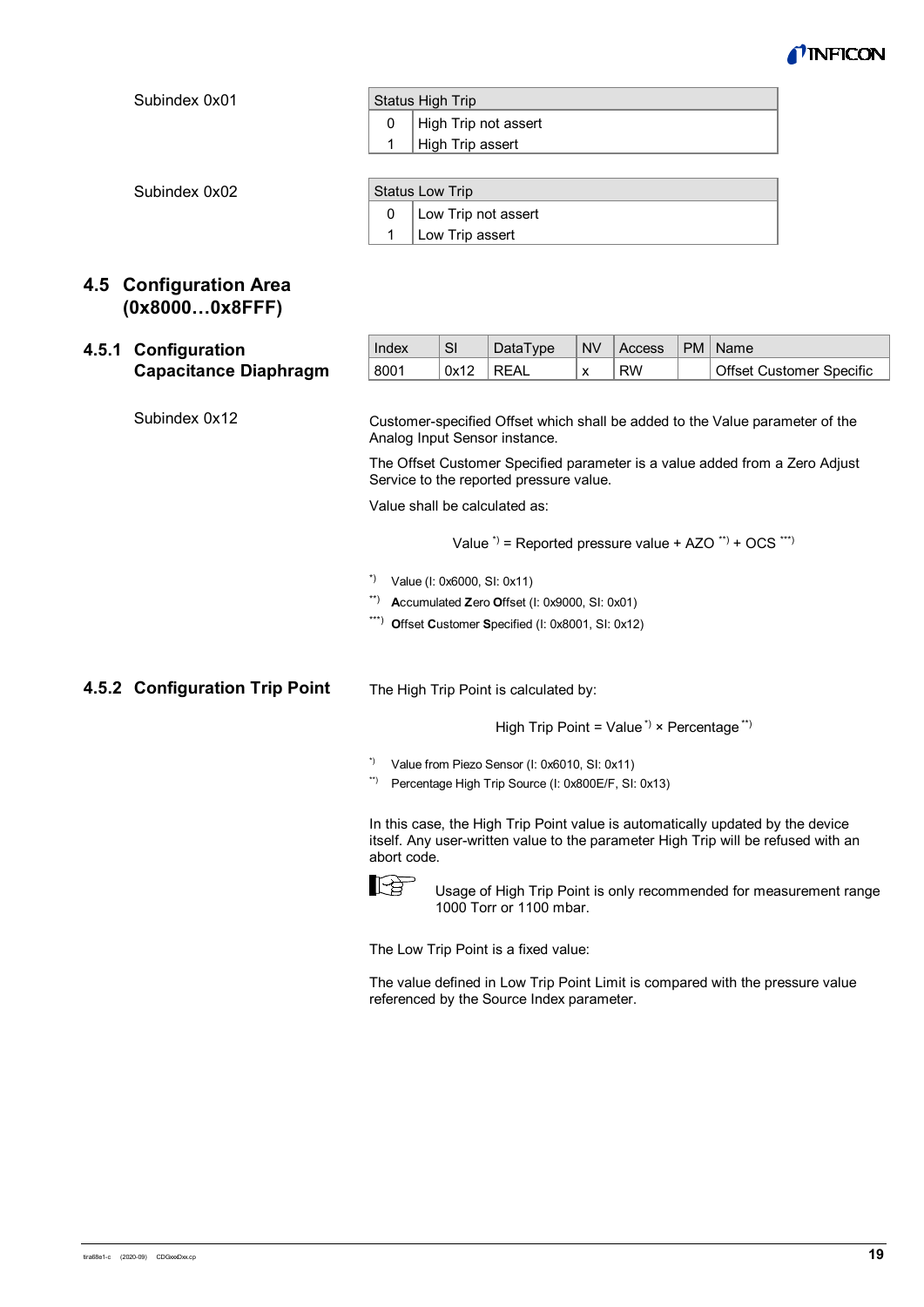



#### <span id="page-19-0"></span>**4.5.3 Configuration Trip Point 1**

(CDG025D2, CDG045D, CDG045D2, CDG100D, CDG100D2, CDG160D, CDG200D only)

|  |  | Calculating the High Trip Point and Low Trip Point $\rightarrow$ chapter 4.5.20 |  |
|--|--|---------------------------------------------------------------------------------|--|
|  |  |                                                                                 |  |

| Index | <b>SI</b> | DataType     | <b>NV</b> | Access         | <b>PM</b> | Name                           |
|-------|-----------|--------------|-----------|----------------|-----------|--------------------------------|
| 800E  | 0x01      | <b>BOOL</b>  | X         | <b>RW</b>      |           | <b>High Trip Enable</b>        |
|       | 0x02      | <b>BOOL</b>  | X         | <b>RW</b>      |           | Low Trip Enable                |
|       | 0x11      | RFAI         | X         | <b>RW</b>      |           | High Trip Point Limit          |
|       | 0x13      | <b>RFAI</b>  | x         | <b>RW</b>      |           | Percentage High Trip<br>Source |
|       | 0x14      | RFAI         | X         | <b>RW</b>      |           | Low Trip Point Limit           |
|       | 0x17      | <b>REAL</b>  | X         | <b>RW</b>      |           | <b>High Trip Hysteresis</b>    |
|       | 0x18      | RFAI         | X         | <b>RW</b>      |           | Low Trip Hysteresis            |
|       | 0x1A      | <b>UDINT</b> | X         | R <sub>O</sub> |           | Source Index                   |

| Subindex 0x01 | <b>High Trip Point</b> |
|---------------|------------------------|
|               | Disable                |
|               | Enable                 |
|               |                        |

| Subindex 0x02 | Low Trip Point |         |  |  |
|---------------|----------------|---------|--|--|
|               |                | Disable |  |  |
|               |                | Enable  |  |  |
|               |                |         |  |  |

High Trip Point Limit: High limit to trigger trip point condition if Input Value (I 0x900E, SI 0x01) is above this limit. Percentage of High Trip Source: Percentage of Piezo Sensor Value (I 0x6010, SI 0x11) in [%]. Subindex 0x11 Subindex 0x13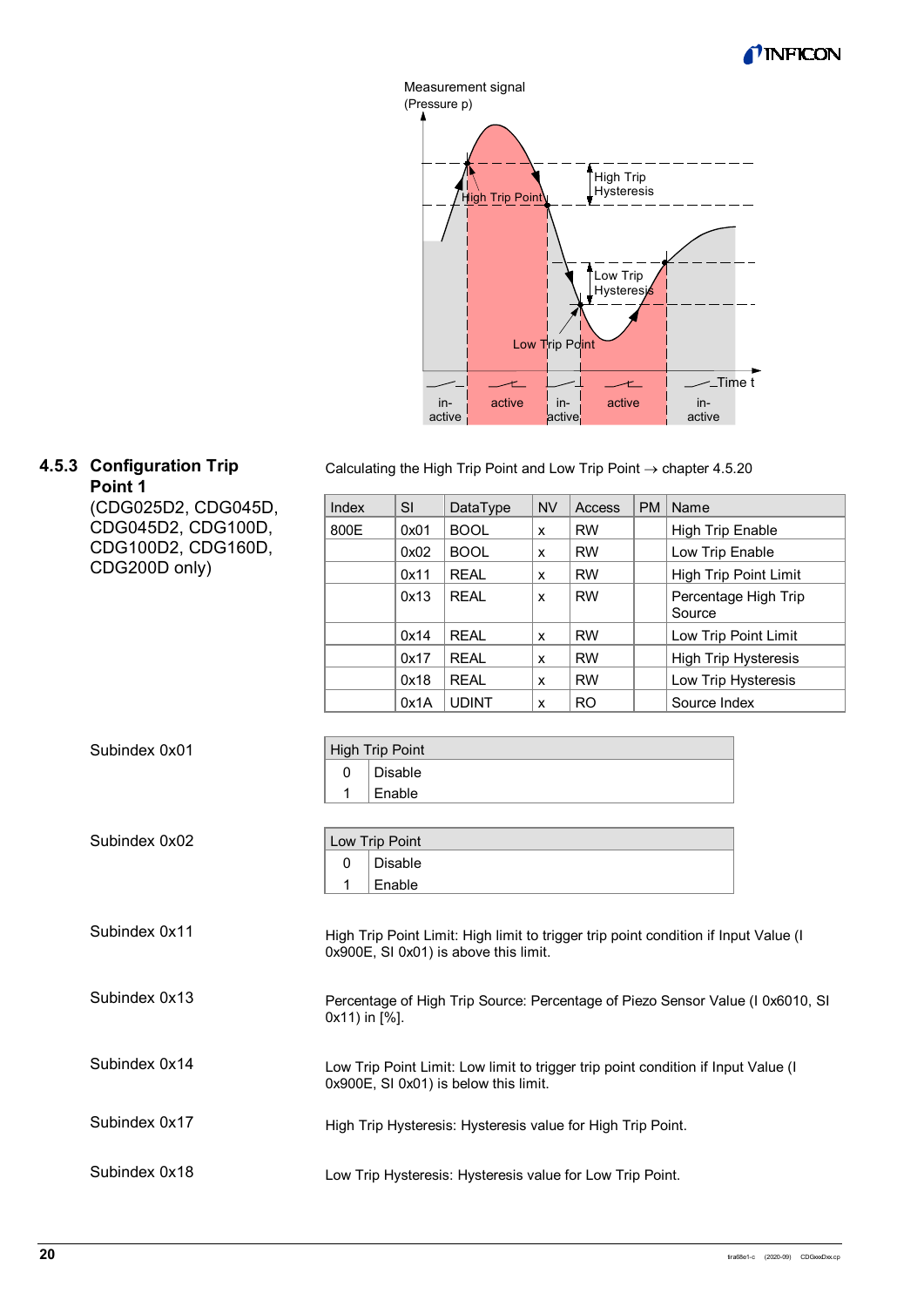

Object index of active source of (I 0x900E SI 0x01) Input Value.

| Source Index              |  |
|---------------------------|--|
| Bit 1631   Index          |  |
| $ $ Bit 0815 $ $ Subindex |  |
| $ $ Bit 0007 $ $ Reserved |  |

# <span id="page-20-0"></span>**4.5.4 Configuration Trip**

**Point 1** (CDG045Dhs,CDG100Dhs only)

| Calculating the High Trip Point and Low Trip Point $\rightarrow$ chapter 4.5.20. |  |  |  |
|----------------------------------------------------------------------------------|--|--|--|
|----------------------------------------------------------------------------------|--|--|--|

| Index | <b>SI</b> | DataType     | <b>NV</b>    | <b>Access</b> | <b>PM</b> | Name                           |
|-------|-----------|--------------|--------------|---------------|-----------|--------------------------------|
| 800E  | 0x01      | <b>BOOL</b>  | x            | <b>RW</b>     |           | <b>High Trip Enable</b>        |
|       | 0x02      | <b>BOOL</b>  | x            | <b>RW</b>     |           | Low Trip Enable                |
|       | 0x11      | REAL         | x            | <b>RW</b>     |           | High Trip Point Limit          |
|       | 0x12      | <b>UDINT</b> | x            | <b>RW</b>     |           | High Trip Source Index         |
|       | 0x13      | RFAI         | $\mathbf{x}$ | <b>RW</b>     |           | Percentage High Trip<br>Source |
|       | 0x14      | <b>REAL</b>  | x            | <b>RW</b>     |           | Low Trip Point Limit           |
|       | 0x15      | <b>UDINT</b> | X            | <b>RW</b>     |           | Low Trip Source Index          |
|       | 0x16      | RFAI         | x            | <b>RW</b>     |           | Percentage Low Trip<br>Source  |
|       | 0x17      | RFAI         | x            | <b>RW</b>     |           | <b>High Trip Hysteresis</b>    |
|       | 0x18      | REAL         | $\mathsf{x}$ | <b>RW</b>     |           | Low Trip Hysteresis            |
|       | 0x1A      | <b>UDINT</b> | x            | RO            |           | Source Index                   |

| Subindex 0x01 | <b>High Trip Point</b>                                                                                                                           |
|---------------|--------------------------------------------------------------------------------------------------------------------------------------------------|
|               | <b>Disable</b><br>$\mathbf{0}$                                                                                                                   |
|               | Enable<br>1                                                                                                                                      |
|               |                                                                                                                                                  |
| Subindex 0x02 | Low Trip Point                                                                                                                                   |
|               | <b>Disable</b><br>$\mathbf{0}$                                                                                                                   |
|               | Enable<br>1                                                                                                                                      |
|               |                                                                                                                                                  |
| Subindex 0x11 | High Trip Point Limit: High limit to trigger trip point condition if Input Value (I<br>0x900E, SI 0x01) is above this limit.                     |
| Subindex 0x12 | Object index of High Trip Point Value source. Index of High Trip Point Limit (I<br>0x800E, SI 0x11)                                              |
|               | Bit 1631: Index                                                                                                                                  |
|               | Bit 0815: Subindex                                                                                                                               |
|               | Bit 0007: reserved                                                                                                                               |
|               | It is only possible to reference to "High Trip Point Limit" (I 0x800E, SI 0x11) or<br>"Input Piezo Module 2" "Sensor Value" (I 0x6010, SI 0x11). |
| Subindex 0x13 | Percentage of High Trip Source: Percentage of Piezo Sensor Value (I 0x6010, SI                                                                   |
|               | 0x11) in [%].                                                                                                                                    |
| Subindex 0x14 | Low Trip Point Limit: Low limit to trigger trip point condition if Input Value (I                                                                |
|               | 0x900E, SI 0x01) is below this limit.                                                                                                            |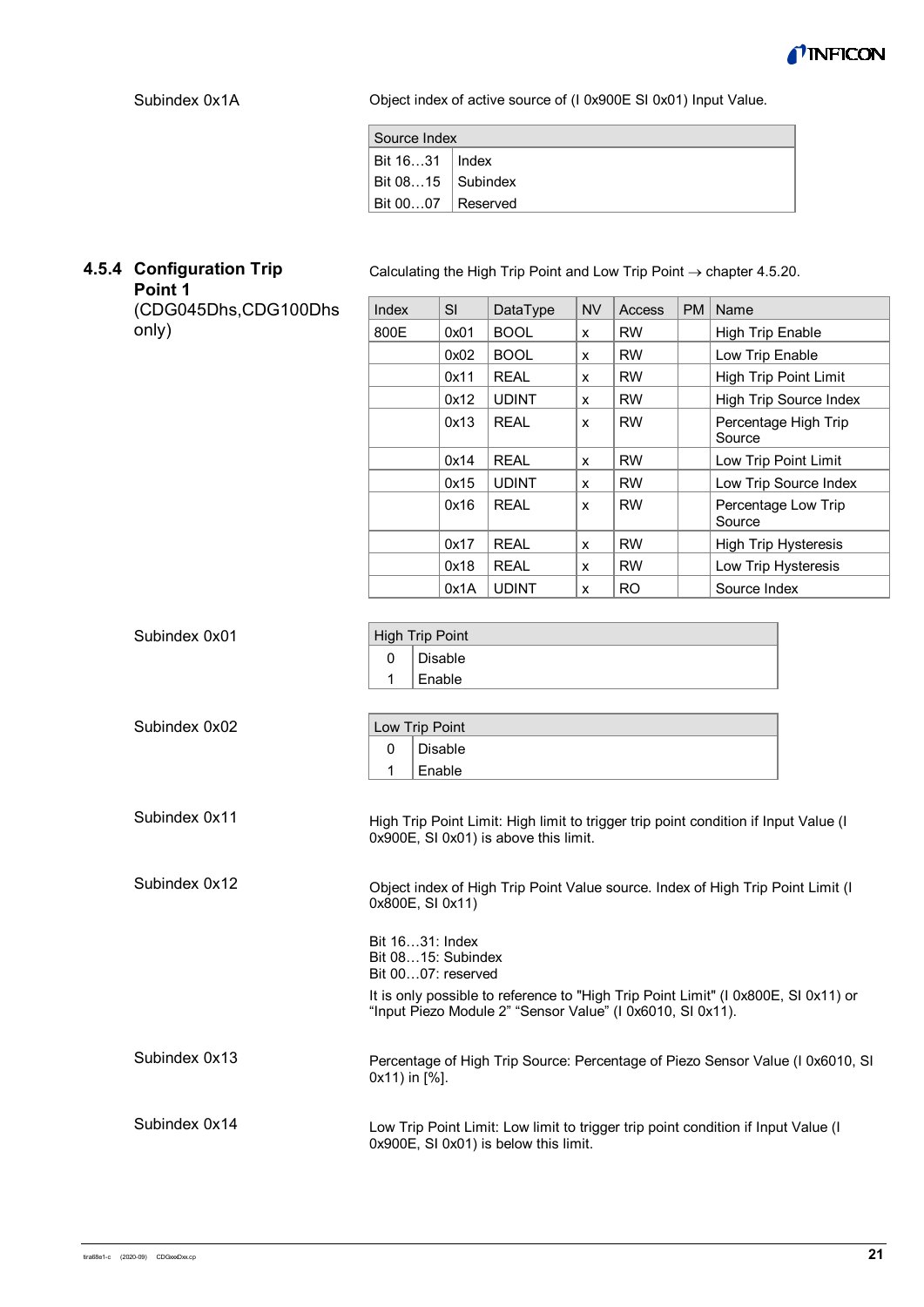

| Subindex 0x15 | Object index of Low Trip Point Value source. Index of Low Trip Point Limit (I<br>0x800E, SI 0x14)                                                                                                             |  |  |  |  |  |  |
|---------------|---------------------------------------------------------------------------------------------------------------------------------------------------------------------------------------------------------------|--|--|--|--|--|--|
|               | Bit 1631: Index<br>Bit 0815: Subindex<br>Bit 0007: reserved<br>It is only possible to reference to "Low Trip Point Limit" (I 0x800E, SI 0x14) or<br>"Input Piezo Module 2" "Sensor Value" (I 0x6010, SI 0x11) |  |  |  |  |  |  |
| Subindex 0x16 | Percentage of Value referenced by Low Trip Source Index in [%]. If Low Trip<br>Source Index is I 0x800E, SI 0x14 this parameter is not used.                                                                  |  |  |  |  |  |  |
| Subindex 0x17 | High Trip Hysteresis: Hysteresis value for High Trip Point.                                                                                                                                                   |  |  |  |  |  |  |
| Subindex 0x18 | Low Trip Hysteresis: Hysteresis value for Low Trip Point.                                                                                                                                                     |  |  |  |  |  |  |
| Subindex 0x1A | Object index of active source of (I 0x900E SI 0x01) Input Value.                                                                                                                                              |  |  |  |  |  |  |
|               | Source Index                                                                                                                                                                                                  |  |  |  |  |  |  |
|               | Bit 1631<br>Index                                                                                                                                                                                             |  |  |  |  |  |  |
|               | Bit 0815<br>Subindex                                                                                                                                                                                          |  |  |  |  |  |  |
|               | Bit 0007<br>Reserved                                                                                                                                                                                          |  |  |  |  |  |  |

# <span id="page-21-0"></span>**4.5.5 Configuration Trip**

Calculating the High Trip Point and Low Trip Point  $\rightarrow$  chapter [4.5.20.](#page-18-2)

| Point 2                        |                                                        |                                                                                |                                       |           |               |           |                                                                                     |
|--------------------------------|--------------------------------------------------------|--------------------------------------------------------------------------------|---------------------------------------|-----------|---------------|-----------|-------------------------------------------------------------------------------------|
| (CDG025D2, CDG045D,            | Index                                                  | SI                                                                             | DataType                              | <b>NV</b> | <b>Access</b> | <b>PM</b> | Name                                                                                |
| CDG045D2, CDG100D,             | 800F                                                   | 0x01                                                                           | <b>BOOL</b>                           | X         | <b>RW</b>     |           | <b>High Trip Enable</b>                                                             |
| CDG100D2, CDG160D,             |                                                        | 0x02                                                                           | <b>BOOL</b>                           | X         | <b>RW</b>     |           | Low Trip Enable                                                                     |
| CDG200D only)                  |                                                        | 0x11                                                                           | <b>REAL</b>                           | X         | <b>RW</b>     |           | High Trip Point Limit                                                               |
|                                |                                                        | 0x13                                                                           | <b>REAL</b>                           | X         | <b>RW</b>     |           | Percentage High Trip<br>Source                                                      |
|                                |                                                        | 0x14                                                                           | <b>REAL</b>                           | X         | <b>RW</b>     |           | Low Trip Point Limit                                                                |
|                                |                                                        | 0x17                                                                           | <b>REAL</b>                           | х         | <b>RW</b>     |           | <b>High Trip Hysteresis</b>                                                         |
|                                |                                                        | 0x18                                                                           | <b>REAL</b>                           | X         | <b>RW</b>     |           | Low Trip Hysteresis                                                                 |
|                                |                                                        | 0x1A                                                                           | <b>UDINT</b>                          | X         | <b>RW</b>     |           | Source Index                                                                        |
| Subindex 0x01<br>Subindex 0x02 | $\mathbf 0$<br>1<br>Low Trip Point<br>$\mathbf 0$<br>1 | <b>High Trip Point</b><br><b>Disable</b><br>Enable<br><b>Disable</b><br>Enable |                                       |           |               |           |                                                                                     |
| Subindex 0x11                  |                                                        |                                                                                | 0x900F, SI 0x01) is above this limit. |           |               |           | High Trip Point limit: High limit to trigger trip point condition if Input Value (I |
| Subindex 0x13                  | 0x11) in [%].                                          |                                                                                |                                       |           |               |           | Percentage of High Trip Source: Percentage of Piezo Sensor Value (I 0x60010, SI     |
| Subindex 0x14                  |                                                        |                                                                                | 0x900F, SI 0x01) is below this limit. |           |               |           | Low Trip Point Limit: Low limit to trigger trip point condition if Input Value (I   |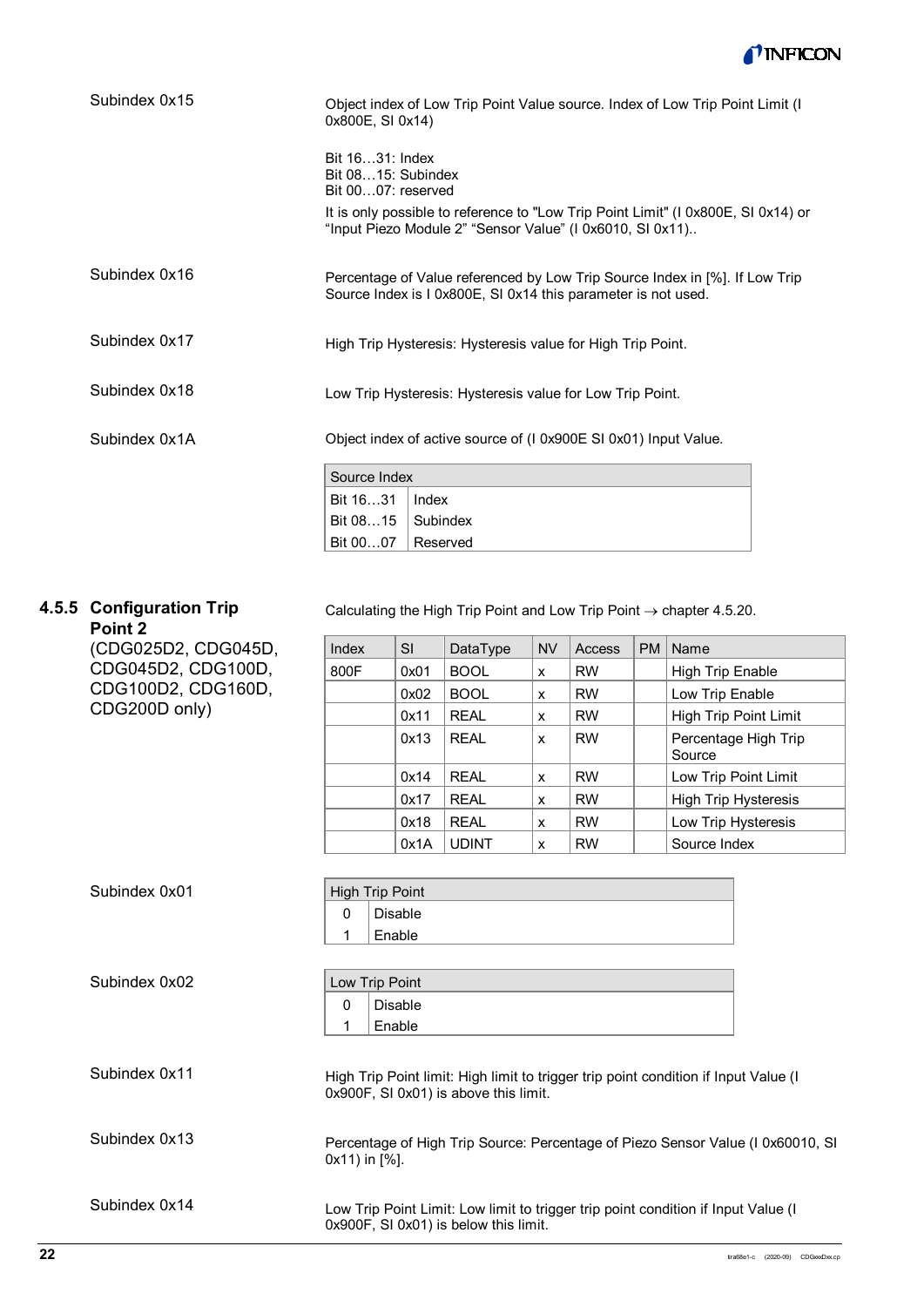

High Trip Hysteresis: Hysteresis value for High Trip Point. Subindex 0x17

Low Trip Hysteresis: Hysteresis value for Low Trip Point. Subindex 0x18

Subindex 0x1A

Object index of active source of (I 0x900F SI 0x01) Input Value.

| Source Index              |  |
|---------------------------|--|
| Bit 1631   Index          |  |
| $ $ Bit 0815 $ $ Subindex |  |
| $ $ Bit 0007 $ $ Reserved |  |

# <span id="page-22-0"></span>**4.5.6 Configuration Trip**

(CDG045Dhs, CDG100Dhs only)

**Point 2**

Calculating the High Trip Point and Low Trip Point  $\rightarrow$  chapter [4.5.20.](#page-18-2)

| Index | <b>SI</b> | DataType     | <b>NV</b> | Access    | <b>PM</b> | Name                           |
|-------|-----------|--------------|-----------|-----------|-----------|--------------------------------|
| 800F  | 0x01      | <b>BOOL</b>  | X         | <b>RW</b> |           | <b>High Trip Enable</b>        |
|       | 0x02      | <b>BOOL</b>  | X         | <b>RW</b> |           | Low Trip Enable                |
|       | 0x11      | REAL         | X         | <b>RW</b> |           | High Trip Point Limit          |
|       | 0x12      | <b>UDINT</b> | X         | <b>RW</b> |           | <b>High Trip Source Index</b>  |
|       | 0x13      | <b>REAL</b>  | X         | <b>RW</b> |           | Percentage High Trip<br>Source |
|       | 0x14      | <b>REAL</b>  | X         | <b>RW</b> |           | Low Trip Point Limit           |
|       | 0x15      | <b>UDINT</b> | X         | <b>RW</b> |           | Low Trip Source Index          |
|       | 0x16      | <b>REAL</b>  | X         | <b>RW</b> |           | Percentage Low Trip<br>Source  |
|       | 0x17      | <b>REAL</b>  | X         | <b>RW</b> |           | <b>High Trip Hysteresis</b>    |
|       | 0x18      | <b>REAL</b>  | X         | <b>RW</b> |           | Low Trip Hysteresis            |
|       | 0x1A      | <b>UDINT</b> | X         | <b>RW</b> |           | Source Index                   |

| Subindex 0x01 | <b>High Trip Point</b>                                                                                                                           |
|---------------|--------------------------------------------------------------------------------------------------------------------------------------------------|
|               | <b>Disable</b><br>0                                                                                                                              |
|               | Enable<br>1                                                                                                                                      |
|               |                                                                                                                                                  |
| Subindex 0x02 | Low Trip Point                                                                                                                                   |
|               | <b>Disable</b><br>0                                                                                                                              |
|               | Enable<br>1                                                                                                                                      |
|               |                                                                                                                                                  |
| Subindex 0x11 | High Trip Point limit: High limit to trigger trip point condition if Input Value (I<br>0x900F, SI 0x01) is above this limit.                     |
| Subindex 0x12 | Object index of High Trip Point Value source. Index of High Trip Point Limit (I<br>0x800F, SI 0x11)                                              |
|               | Bit 1631: Index                                                                                                                                  |
|               | Bit 0815: Subindex                                                                                                                               |
|               | Bit 0007: reserved                                                                                                                               |
|               | It is only possible to reference to "High Trip Point Limit" (I 0x800F, SI 0x11) or<br>"Input Piezo Module 2" "Sensor Value" (I 0x6010, SI 0x11). |
| Subindex 0x13 | Percentage of High Trip Source: Percentage of Piezo Sensor Value (I 0x60010, SI<br>0x11) in [%].                                                 |
|               |                                                                                                                                                  |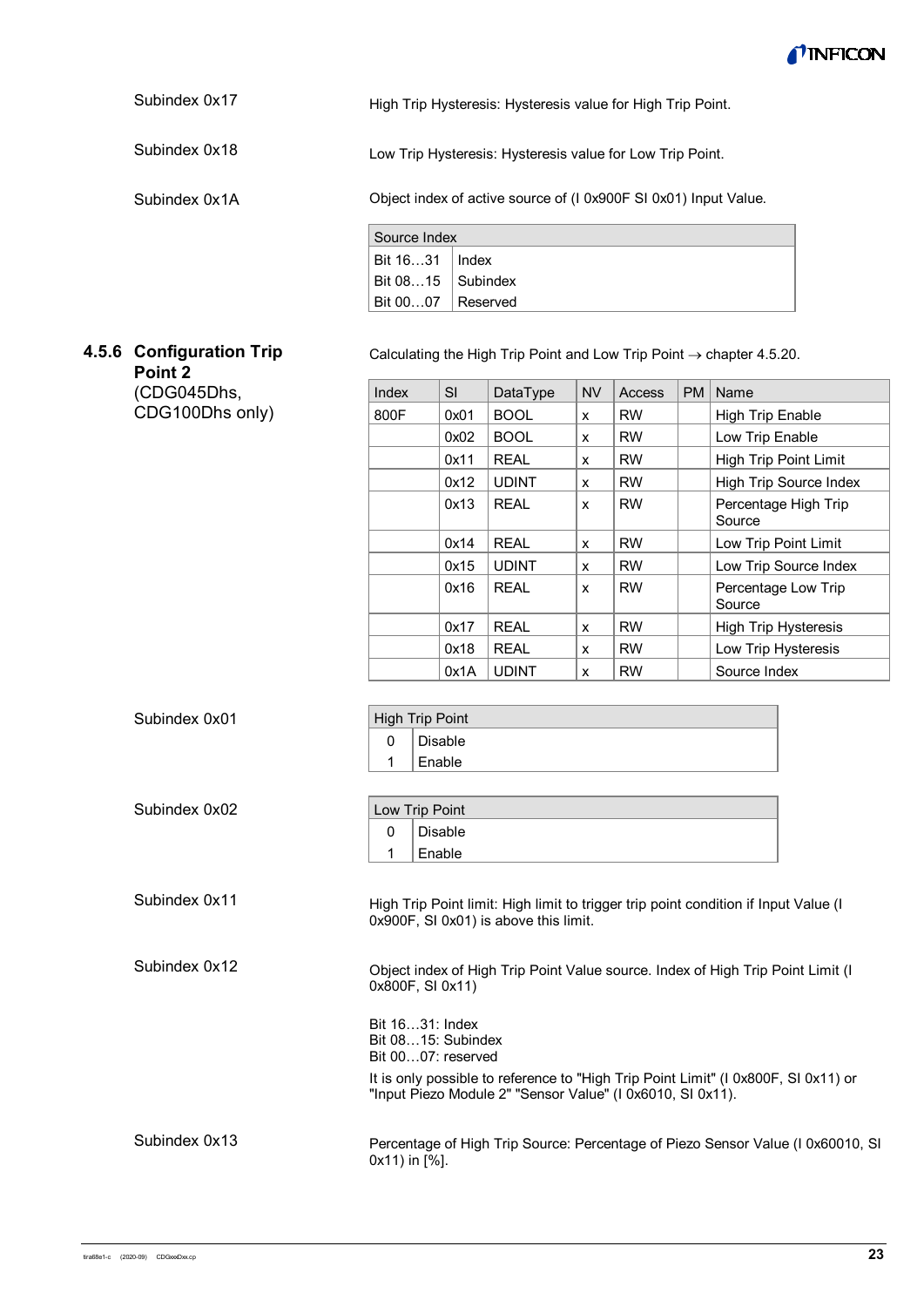

| Subindex 0x14 |                                                             | Low Trip Point Limit: Low limit to trigger trip point condition if Input Value (I<br>0x900F, SI 0x01) is below this limit.                       |
|---------------|-------------------------------------------------------------|--------------------------------------------------------------------------------------------------------------------------------------------------|
| Subindex 0x15 | 0x800F, SI 0x14)                                            | Object index of Low Trip Point Value source. Index of Low Trip Point Limit (I)                                                                   |
|               | Bit 1631: Index<br>Bit 0815: Subindex<br>Bit 0007: reserved |                                                                                                                                                  |
|               |                                                             | It is only possible to reference to "Low Trip Point Limit" (I 0x800F, SI 0x14) or<br>"Input Piezo Module 2" "Sensor Value" (I 0x6010, SI 0x11).I |
| Subindex 0x16 |                                                             | Percentage of Value referenced by Low Trip Source Index in [%]. If Low Trip<br>Source Index is I 0x800F, SI 0x14 this parameter is not used.     |
| Subindex 0x17 |                                                             | High Trip Hysteresis: Hysteresis value for High Trip Point.                                                                                      |
| Subindex 0x18 |                                                             | Low Trip Hysteresis: Hysteresis value for Low Trip Point.                                                                                        |
| Subindex 0x1A |                                                             | Object index of active source of (I 0x900F SI 0x01) Input Value.                                                                                 |
|               | Source Index                                                |                                                                                                                                                  |
|               | Bit 1631                                                    | Index                                                                                                                                            |
|               | Bit 0815                                                    | Subindex                                                                                                                                         |

Reserved

Bit 00…07

# <span id="page-23-0"></span>**4.6 Information Area (0x9000…0x9FFF)**

The Information Data object defines the input process data.

#### Highest / lowest measurement value



The "measurement range" is the range between minimum and maximum pressure, where the reading of the gauge is within the specified measurement uncertainty limits.

The "valid measurement information range" (display range) is the complete pressure range where the gauge gives an indication (measurement signal). The valid measurement information range (display range) consists of underrange, measurement range and overrange.

According to these definitions, 4 points are defined: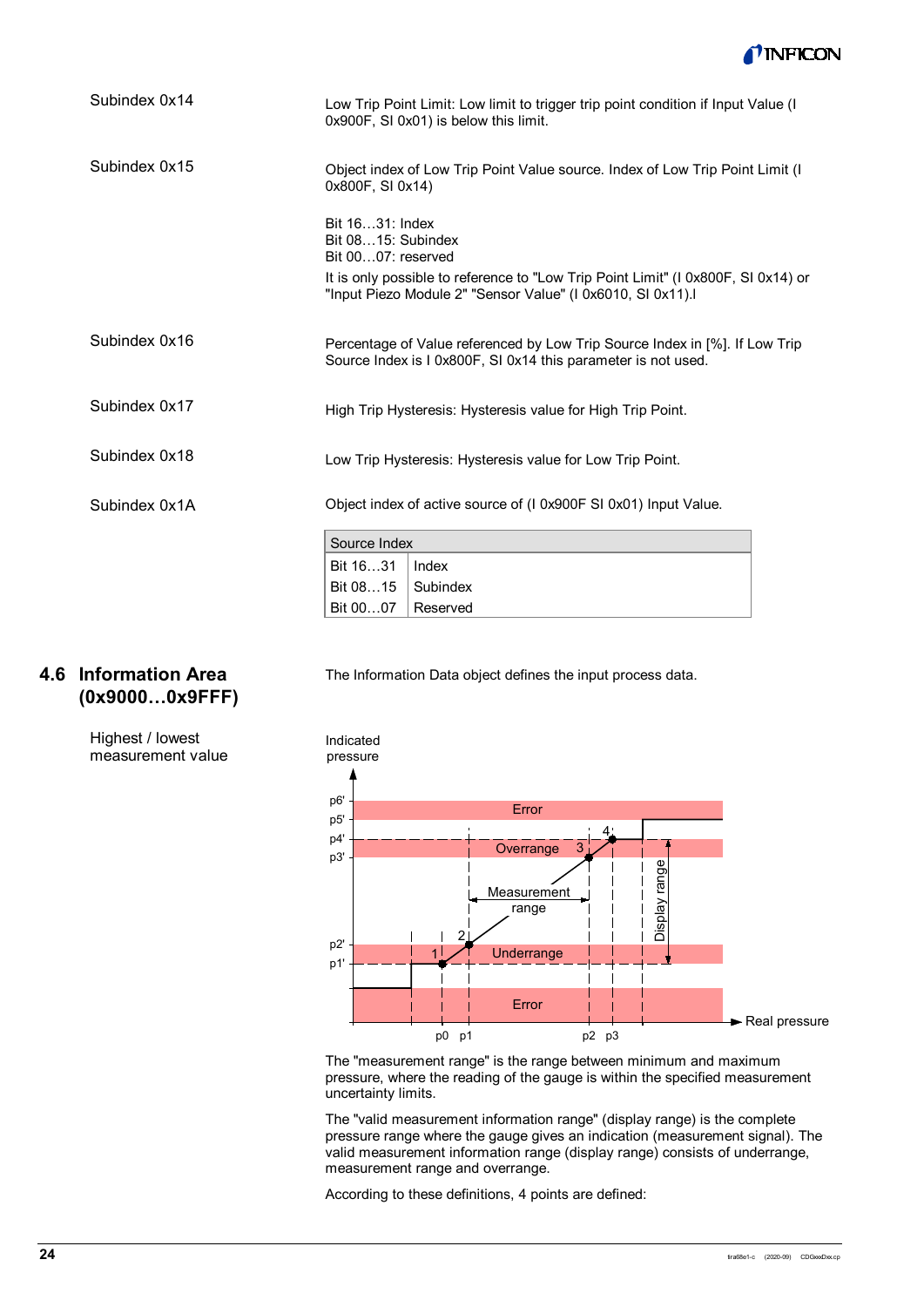

- 1 Lowest informational measurement value
- 2 Lowest precision measurement value
- 3 Highest precision measurement value
- 4 Highest informational measurement value

<span id="page-24-1"></span><span id="page-24-0"></span>

| 4.6.1 | <b>Information Common</b>                                                 | Index                                                                                                                                                                                   | SI   | DataType                                    | <b>NV</b>          | Access        | <b>PM</b> | Name                                                                                                                                                              |  |  |
|-------|---------------------------------------------------------------------------|-----------------------------------------------------------------------------------------------------------------------------------------------------------------------------------------|------|---------------------------------------------|--------------------|---------------|-----------|-------------------------------------------------------------------------------------------------------------------------------------------------------------------|--|--|
|       | <b>Capacitance Diaphragm</b><br>(CDG025D2, CDG045D,<br>CDG045D2, CDG100D, | 9000                                                                                                                                                                                    | 0x01 | <b>REAL</b>                                 | X                  | <b>RO</b>     |           | Accumulated Zero Offset                                                                                                                                           |  |  |
|       |                                                                           |                                                                                                                                                                                         | 0x02 | <b>REAL</b>                                 | $\pmb{\mathsf{X}}$ | <b>RO</b>     |           | <b>Highest Informational</b><br><b>Measurement Value</b>                                                                                                          |  |  |
|       | CDG100D2, CDG160D,<br>CDG200D only)                                       |                                                                                                                                                                                         | 0x03 | <b>REAL</b>                                 | x                  | <b>RO</b>     |           | <b>Highest Precision</b><br>Measurement Value                                                                                                                     |  |  |
|       |                                                                           |                                                                                                                                                                                         | 0x04 | <b>REAL</b>                                 | $\pmb{\mathsf{x}}$ | <b>RO</b>     |           | <b>Lowest Precision</b><br><b>Measurement Value</b>                                                                                                               |  |  |
|       |                                                                           |                                                                                                                                                                                         | 0x05 | <b>REAL</b>                                 | $\pmb{\mathsf{X}}$ | <b>RO</b>     |           | Lowest Informational<br><b>Measurement Value</b>                                                                                                                  |  |  |
|       | Subindex 0x01                                                             |                                                                                                                                                                                         |      | of Zero Adjust Command (accumulated value). |                    |               |           | Accumulated Zero Offset: An amount added prior to Gain to derive Value. Result                                                                                    |  |  |
|       | Subindex 0x02                                                             |                                                                                                                                                                                         |      | measure without a specified accuracy.       |                    |               |           | Highest Informational Measurement Value: Highest value that the gauge can                                                                                         |  |  |
|       | Subindex 0x03                                                             | Highest Precision Measurement Value: Highest valid value at which the gauge is<br>specified with an accuracy value. Above that value, the parameter Reading Valid<br>is set to invalid. |      |                                             |                    |               |           |                                                                                                                                                                   |  |  |
|       | Subindex 0x04                                                             | Lowest Precision Measurement Value: Lowest valid value at which the gauge is<br>specified with an accuracy value. Below that value, the parameter Reading Valid<br>is set to invalid.   |      |                                             |                    |               |           |                                                                                                                                                                   |  |  |
|       | Subindex 0x05                                                             |                                                                                                                                                                                         |      | measure without a specified accuracy.       |                    |               |           | Lowest Informational Measurement Value: Lowest value that the gauge can                                                                                           |  |  |
| 4.6.2 | <b>Information Common</b>                                                 | Index                                                                                                                                                                                   | SI   | DataType                                    | <b>NV</b>          | <b>Access</b> | <b>PM</b> | Name                                                                                                                                                              |  |  |
|       | <b>Capacitance Diaphragm</b>                                              | 9000                                                                                                                                                                                    | 0x01 | <b>REAL</b>                                 | $\pmb{\mathsf{x}}$ | <b>RO</b>     |           | Accumulated Zero Offset                                                                                                                                           |  |  |
|       | (CDG045Dhs,                                                               |                                                                                                                                                                                         | 0x02 | <b>REAL</b>                                 | X                  | <b>RO</b>     |           | <b>Highest Informational</b>                                                                                                                                      |  |  |
|       |                                                                           |                                                                                                                                                                                         |      |                                             |                    |               |           | <b>Measurement Value</b>                                                                                                                                          |  |  |
|       | CDG100Dhs only)                                                           |                                                                                                                                                                                         | 0x03 | <b>REAL</b>                                 | X                  | <b>RO</b>     |           | <b>Highest Precision</b><br>Measurement Value                                                                                                                     |  |  |
|       |                                                                           |                                                                                                                                                                                         | 0x04 | <b>REAL</b>                                 | x                  | <b>RO</b>     |           | <b>Lowest Precision</b><br><b>Measurement Value</b>                                                                                                               |  |  |
|       | Subindex 0x01                                                             |                                                                                                                                                                                         |      | of Zero Adjust Command (accumulated value). |                    |               |           | Accumulated Zero Offset: An amount added prior to Gain to derive Value. Result                                                                                    |  |  |
|       | Subindex 0x02                                                             |                                                                                                                                                                                         |      | measure without a specified accuracy.       |                    |               |           | Highest Informational Measurement Value: Highest value that the gauge can                                                                                         |  |  |
|       | Subindex 0x03                                                             | is set to invalid.                                                                                                                                                                      |      |                                             |                    |               |           | Highest Precision Measurement Value: Highest valid value at which the gauge is<br>specified with an accuracy value. Above that value, the parameter Reading Valid |  |  |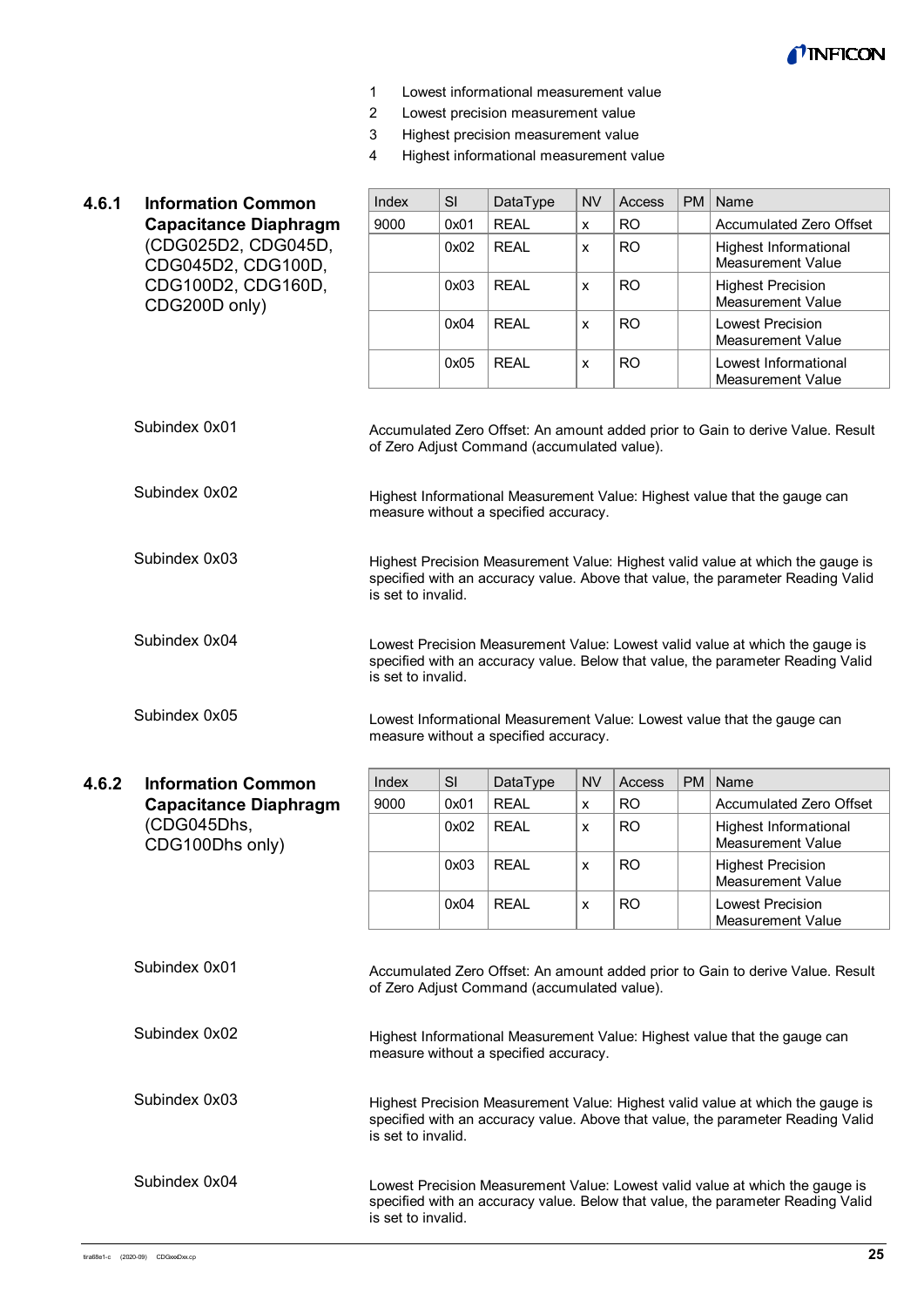

#### <span id="page-25-0"></span>**4.6.3 Information**

#### **Capacitance Diaphragm** (CDG025D2, CDG045D, CDG045D2, CDG100D, CDG100D2, CDG160D, CDG200D only)

| Index | SI   | DataType | <b>NV</b> | Access | PM   Name      |
|-------|------|----------|-----------|--------|----------------|
| 9001  | 0x01 | UINT     |           | RO     | Sensor Warning |
|       | 0x02 | UINT     |           | R0     | Sensor Alarm   |

| <b>Sensor Warnings</b> |                               |  |  |  |  |  |
|------------------------|-------------------------------|--|--|--|--|--|
| Bit 0                  | Not at temperature            |  |  |  |  |  |
| Bit 1                  | <b>Electronics Warning</b>    |  |  |  |  |  |
| Bit 213                | 0                             |  |  |  |  |  |
| <b>Bit 14</b>          | Low Warning Exception         |  |  |  |  |  |
| <b>Bit 15</b>          | <b>High Warning Exception</b> |  |  |  |  |  |

Subindex 0x02

| <b>Sensor Alarms</b> |                             |  |  |  |  |  |
|----------------------|-----------------------------|--|--|--|--|--|
| Bit 0                |                             |  |  |  |  |  |
| Bit 1                | <b>Electronics Failure</b>  |  |  |  |  |  |
| Bit 1013             |                             |  |  |  |  |  |
| <b>Bit 14</b>        | Low Alarm Exception         |  |  |  |  |  |
| <b>Bit 15</b>        | <b>High Alarm Exception</b> |  |  |  |  |  |

#### <span id="page-25-1"></span>**4.6.4 Information Capacitance Diaphragm** (CDG045Dhs,

CDG100Dhs only)

Subindex 0x01

| Index | <b>SI</b> | DataType | <b>NV</b> | Access | PM   Name      |
|-------|-----------|----------|-----------|--------|----------------|
| 9001  | 0x01      | JINT     |           | RO     | Sensor Warning |
|       | 0x02      | JINT     |           | RO     | Sensor Alarm   |

| <b>Sensor Warnings</b> |                               |  |  |  |  |  |
|------------------------|-------------------------------|--|--|--|--|--|
| Bit 0                  | Not at temperature            |  |  |  |  |  |
| Bit 113                | 0                             |  |  |  |  |  |
| <b>Bit 14</b>          | Low Warning Exception         |  |  |  |  |  |
| <b>Bit 15</b>          | <b>High Warning Exception</b> |  |  |  |  |  |

Subindex 0x02

| <b>Sensor Alarms</b> |                                     |  |  |  |  |  |
|----------------------|-------------------------------------|--|--|--|--|--|
| Bit 0                | Diaphragm Failure                   |  |  |  |  |  |
| Bit 1                | <b>Flectronics Failure</b>          |  |  |  |  |  |
| Bit 2                | <b>Electronics Over Temperature</b> |  |  |  |  |  |
| Bit 313              | 0                                   |  |  |  |  |  |
| <b>Bit 14</b>        | Low Alarm Exception                 |  |  |  |  |  |
| <b>Bit 15</b>        | <b>High Alarm Exception</b>         |  |  |  |  |  |

#### <span id="page-25-2"></span>**4.6.5 Information Common Piezo** (CDG025D2, CDG045D, CDG045D2, CDG100D,

CDG100D2, CDG160D, CDG200D only)

| Index | SI   | DataType    | <b>NV</b> | Access | PM | Name                                          |
|-------|------|-------------|-----------|--------|----|-----------------------------------------------|
| 9010  | 0x01 | <b>REAL</b> | X         | RO.    |    | Accumulated Zero Offset                       |
|       | 0x02 | RFAI        | X         | RO.    |    | Highest Informational<br>Measurement Value    |
|       | 0x03 | RFAI        | X         | RO.    |    | <b>Highest Precision</b><br>Measurement Value |
|       | 0x04 | RFAI        | X         | RO.    |    | Lowest Precision<br>Measurement Value         |
|       | 0x05 | RFAI        | X         | RO.    |    | Lowest Informational<br>Measurement Value     |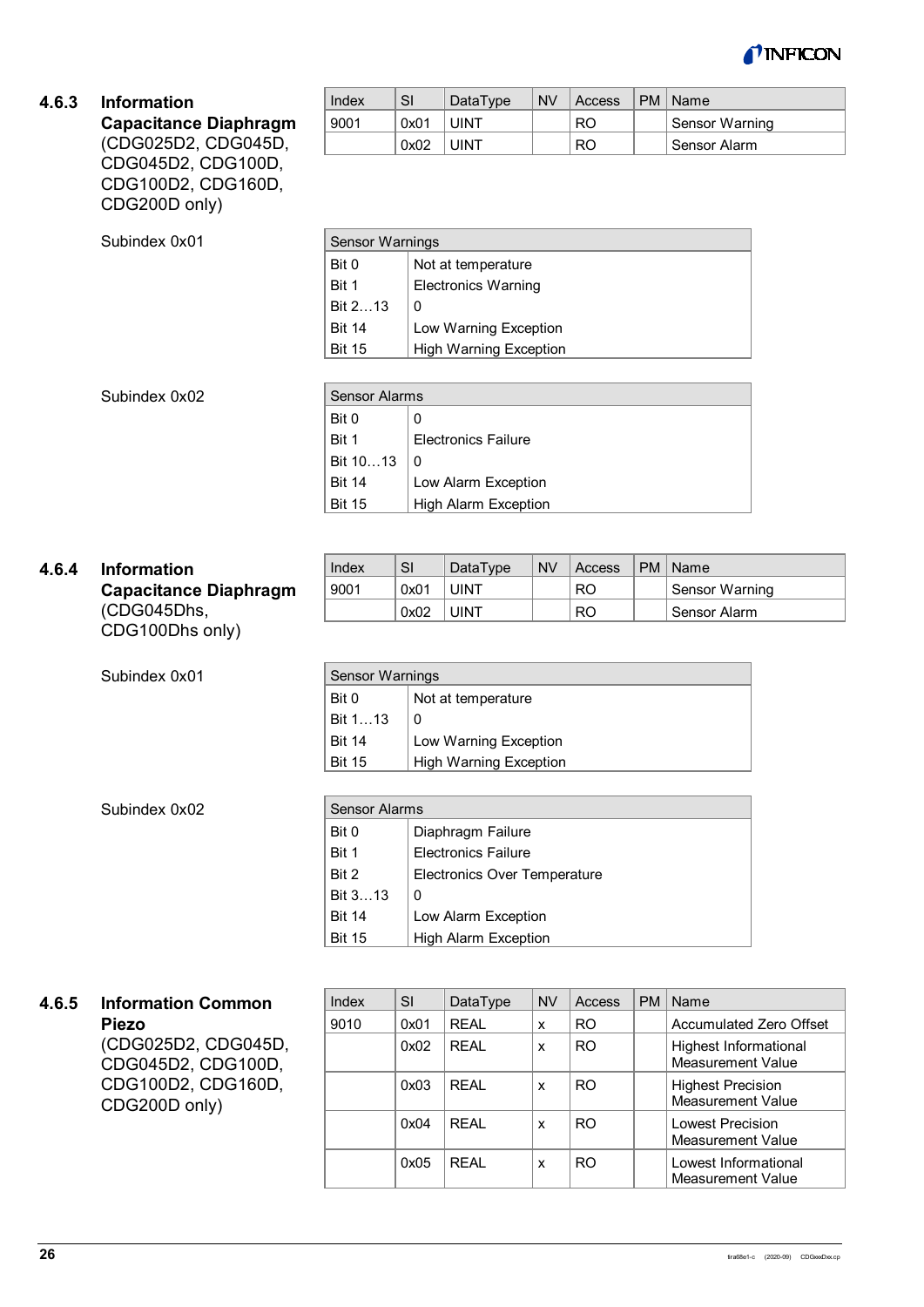

<span id="page-26-0"></span>

|       | Subindex 0x01                                             | Accumulated Zero Offset: An amount added prior to Gain to derive Value. Result<br>of Zero Adjust Command (accumulated value).                                                           |                        |                                                                                      |           |           |           |                                                                                                                                                                 |  |  |  |  |  |
|-------|-----------------------------------------------------------|-----------------------------------------------------------------------------------------------------------------------------------------------------------------------------------------|------------------------|--------------------------------------------------------------------------------------|-----------|-----------|-----------|-----------------------------------------------------------------------------------------------------------------------------------------------------------------|--|--|--|--|--|
|       | Subindex 0x02                                             |                                                                                                                                                                                         |                        | measure without a specified accuracy.                                                |           |           |           | Highest Informational Measurement Value: Highest value that the gauge can                                                                                       |  |  |  |  |  |
|       | Subindex 0x03                                             | Highest Precision Measurement Value: Highest valid value at which the gauge is<br>specified with an accuracy value. Above that value, the parameter Reading Valid<br>is set to invalid. |                        |                                                                                      |           |           |           |                                                                                                                                                                 |  |  |  |  |  |
|       | Subindex 0x04                                             | Lowest Precision Measurement Value: Lowest valid value at which the gauge is<br>specified with an accuracy value. Below that value, the parameter Reading Valid<br>is set to invalid.   |                        |                                                                                      |           |           |           |                                                                                                                                                                 |  |  |  |  |  |
|       | Subindex 0x05                                             |                                                                                                                                                                                         |                        | measure without a specified accuracy.                                                |           |           |           | Lowest Informational Measurement Value: Lowest value that the gauge can                                                                                         |  |  |  |  |  |
| 4.6.6 | <b>Information Common</b>                                 | Index                                                                                                                                                                                   | SI                     | DataType                                                                             | NV        | Access    | <b>PM</b> | Name                                                                                                                                                            |  |  |  |  |  |
|       | <b>Piezo</b>                                              | 9010                                                                                                                                                                                    | 0x01                   | <b>REAL</b>                                                                          | X         | <b>RO</b> |           | Accumulated Zero Offset                                                                                                                                         |  |  |  |  |  |
|       | (CDG045Dhs,<br>CDG100Dhs only)                            |                                                                                                                                                                                         | 0x02                   | <b>REAL</b>                                                                          | X         | <b>RO</b> |           | Highest Informational<br><b>Measurement Value</b>                                                                                                               |  |  |  |  |  |
|       |                                                           |                                                                                                                                                                                         | 0x03                   | <b>REAL</b>                                                                          | x         | <b>RO</b> |           | <b>Highest Precision</b><br><b>Measurement Value</b>                                                                                                            |  |  |  |  |  |
|       |                                                           |                                                                                                                                                                                         | 0x04                   | <b>REAL</b>                                                                          | x         | <b>RO</b> |           | <b>Lowest Precision</b><br><b>Measurement Value</b>                                                                                                             |  |  |  |  |  |
|       | Subindex 0x01<br>Subindex 0x02                            |                                                                                                                                                                                         |                        | of Zero Adjust Command (accumulated value).<br>measure without a specified accuracy. |           |           |           | Accumulated Zero Offset: An amount added prior to Gain to derive Value. Result<br>Highest Informational Measurement Value: Highest value that the gauge can     |  |  |  |  |  |
|       | Subindex 0x03                                             | Highest Precision Measurement Value: Highest valid value at which the gauge is<br>specified with an accuracy value. Above that value, the parameter Reading Valid<br>is set to invalid. |                        |                                                                                      |           |           |           |                                                                                                                                                                 |  |  |  |  |  |
|       | Subindex 0x04                                             | is set to invalid.                                                                                                                                                                      |                        |                                                                                      |           |           |           | Lowest Precision Measurement Value: Lowest valid value at which the gauge is<br>specified with an accuracy value. Below that value, the parameter Reading Valid |  |  |  |  |  |
| 4.6.7 | <b>Information Piezo</b>                                  | Index                                                                                                                                                                                   | <b>SI</b>              | DataType                                                                             | <b>NV</b> | Access    | <b>PM</b> | Name                                                                                                                                                            |  |  |  |  |  |
|       | (CDG025D2, CDG045D,                                       | 9012                                                                                                                                                                                    | 0x01                   | <b>UINT</b>                                                                          |           | <b>RO</b> |           | Sensor Warning                                                                                                                                                  |  |  |  |  |  |
|       | CDG045D2, CDG100D,<br>CDG100D2, CDG160D,<br>CDG200D only) |                                                                                                                                                                                         | 0x02                   | <b>UINT</b>                                                                          |           | <b>RO</b> |           | Sensor Alarm                                                                                                                                                    |  |  |  |  |  |
|       |                                                           |                                                                                                                                                                                         |                        |                                                                                      |           |           |           |                                                                                                                                                                 |  |  |  |  |  |
|       | Subindex 0x01                                             |                                                                                                                                                                                         | <b>Sensor Warnings</b> |                                                                                      |           |           |           |                                                                                                                                                                 |  |  |  |  |  |
|       |                                                           | Bit 015                                                                                                                                                                                 | $\pmb{0}$              |                                                                                      |           |           |           |                                                                                                                                                                 |  |  |  |  |  |
|       | Subindex 0x02                                             | <b>Sensor Alarms</b>                                                                                                                                                                    |                        |                                                                                      |           |           |           |                                                                                                                                                                 |  |  |  |  |  |
|       |                                                           |                                                                                                                                                                                         |                        |                                                                                      |           |           |           |                                                                                                                                                                 |  |  |  |  |  |

<span id="page-26-1"></span>Bit  $0...15$  0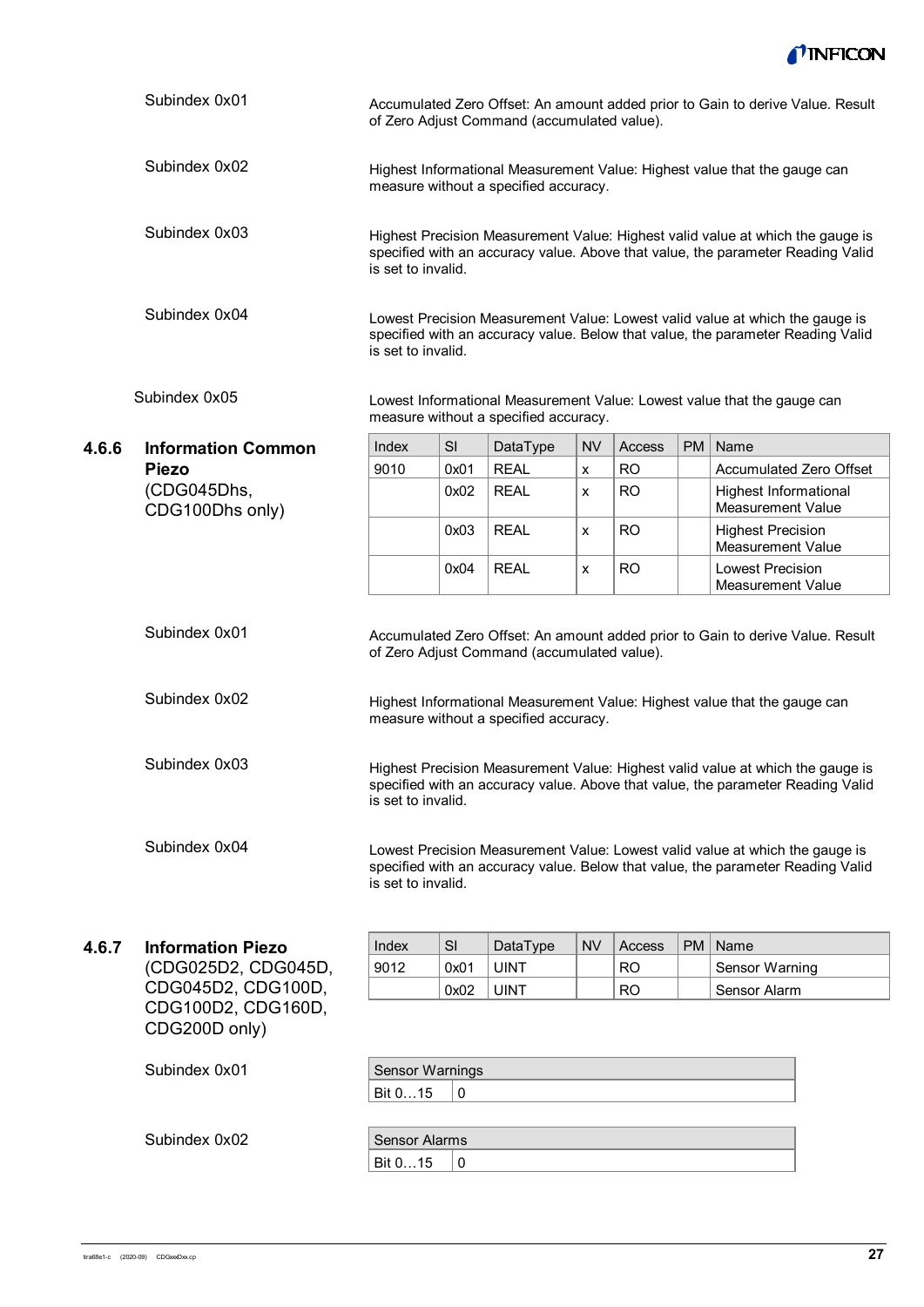

<span id="page-27-0"></span>

| 4.6.8                                 | <b>Information Piezo</b> | Index                                                                             | <b>SI</b> | DataType    | <b>NV</b> | <b>Access</b> | PM | Name                     |  |  |
|---------------------------------------|--------------------------|-----------------------------------------------------------------------------------|-----------|-------------|-----------|---------------|----|--------------------------|--|--|
|                                       | (CDG045Dhs,              | 9012                                                                              | 0x01      | <b>UINT</b> |           | <b>RO</b>     |    | Sensor Warning           |  |  |
|                                       | CDG100Dhs only)          |                                                                                   | 0x02      | <b>UINT</b> |           | <b>RO</b>     |    | Sensor Alarm             |  |  |
|                                       |                          |                                                                                   |           |             |           |               |    |                          |  |  |
|                                       | Subindex 0x01            | Sensor Warnings                                                                   |           |             |           |               |    |                          |  |  |
|                                       |                          | Bit 015                                                                           | 0         |             |           |               |    |                          |  |  |
|                                       |                          |                                                                                   |           |             |           |               |    |                          |  |  |
| Subindex 0x02<br><b>Sensor Alarms</b> |                          |                                                                                   |           |             |           |               |    |                          |  |  |
|                                       |                          | Bit 0<br>Sensor Failure Piezo Sensor                                              |           |             |           |               |    |                          |  |  |
|                                       |                          | Bit 015                                                                           | $\Omega$  |             |           |               |    |                          |  |  |
|                                       |                          |                                                                                   |           |             |           |               |    |                          |  |  |
|                                       |                          |                                                                                   |           |             |           |               |    |                          |  |  |
| 4.6.9                                 | <b>Information Trip</b>  | Index                                                                             | SI        | DataType    | <b>NV</b> | Access        | PM | Name                     |  |  |
|                                       | Point 1/2                | 900E                                                                              | 0x01      | <b>REAL</b> |           | <b>RO</b>     |    | Input Value Trip Point 1 |  |  |
|                                       |                          | 900F                                                                              | 0x01      | <b>REAL</b> |           | <b>RO</b>     |    | Input Value Trip Point 2 |  |  |
|                                       |                          |                                                                                   |           |             |           |               |    |                          |  |  |
|                                       | Subindex 0x01 (900E)     | Input Value Trip Point 1: Trip Point Input value as referenced by Source Index (I |           |             |           |               |    |                          |  |  |
|                                       |                          | 0x800E, SI 0x0E).                                                                 |           |             |           |               |    |                          |  |  |
|                                       |                          |                                                                                   |           |             |           |               |    |                          |  |  |

0x800F, SI 0x0E).

# <span id="page-27-2"></span>**4.7 Device Area (0xF000...0xAFFF)**

#### <span id="page-27-3"></span>**4.7.1 Semiconductor Dev Profile**

<span id="page-27-1"></span>Subindex 0x01 (900F)

| vice | Index | <b>SI</b> | DataType    | <b>NV</b> | Access    | PM   Name                    |
|------|-------|-----------|-------------|-----------|-----------|------------------------------|
|      | F000  | 0x01      | <b>UINT</b> |           | <b>RO</b> | Index Distance               |
|      |       | 0x02      | <b>UINT</b> |           | <b>RO</b> | Maximum Number of<br>Modules |

Index Distance: Index offset between PDO entries of two consecutive modules (for ETG.5003 = 0x10), e.g. 0x6000, 0x6010.

Input Value Trip Point 2: 0 Trip Point Input value as referenced by Source Index (I

Subindex 0x02

Subindex 0x01

<span id="page-27-4"></span>**4.7.2 Module Profile List**

| Index | SI   | DataType     | <b>NV</b> | Access         | PM   Name               |
|-------|------|--------------|-----------|----------------|-------------------------|
| F010  | 0x01 | <b>UDINT</b> |           | R <sub>O</sub> | Profile Number Module 1 |
|       | 0x02 | ' UDINT      |           | R <sub>O</sub> | Profile Number Module 2 |

Subindex 0x01

Each sub-index lists the profile-number of the corresponding module.

Number of Modules: CDGxxxD has always 2.

Subindex 0x02

Each sub-index lists the profile-number of the corresponding module.

### <span id="page-27-5"></span>**4.7.3 Exceptions**

<span id="page-27-6"></span>

|  |  | 4.7.4 Active Exception Status |  |
|--|--|-------------------------------|--|
|--|--|-------------------------------|--|

| Index | SI | DataType    | <b>NV</b> | Access | PM | Name                   |
|-------|----|-------------|-----------|--------|----|------------------------|
| -380  |    | <b>SINT</b> |           | RC     | tx | ActiveException Status |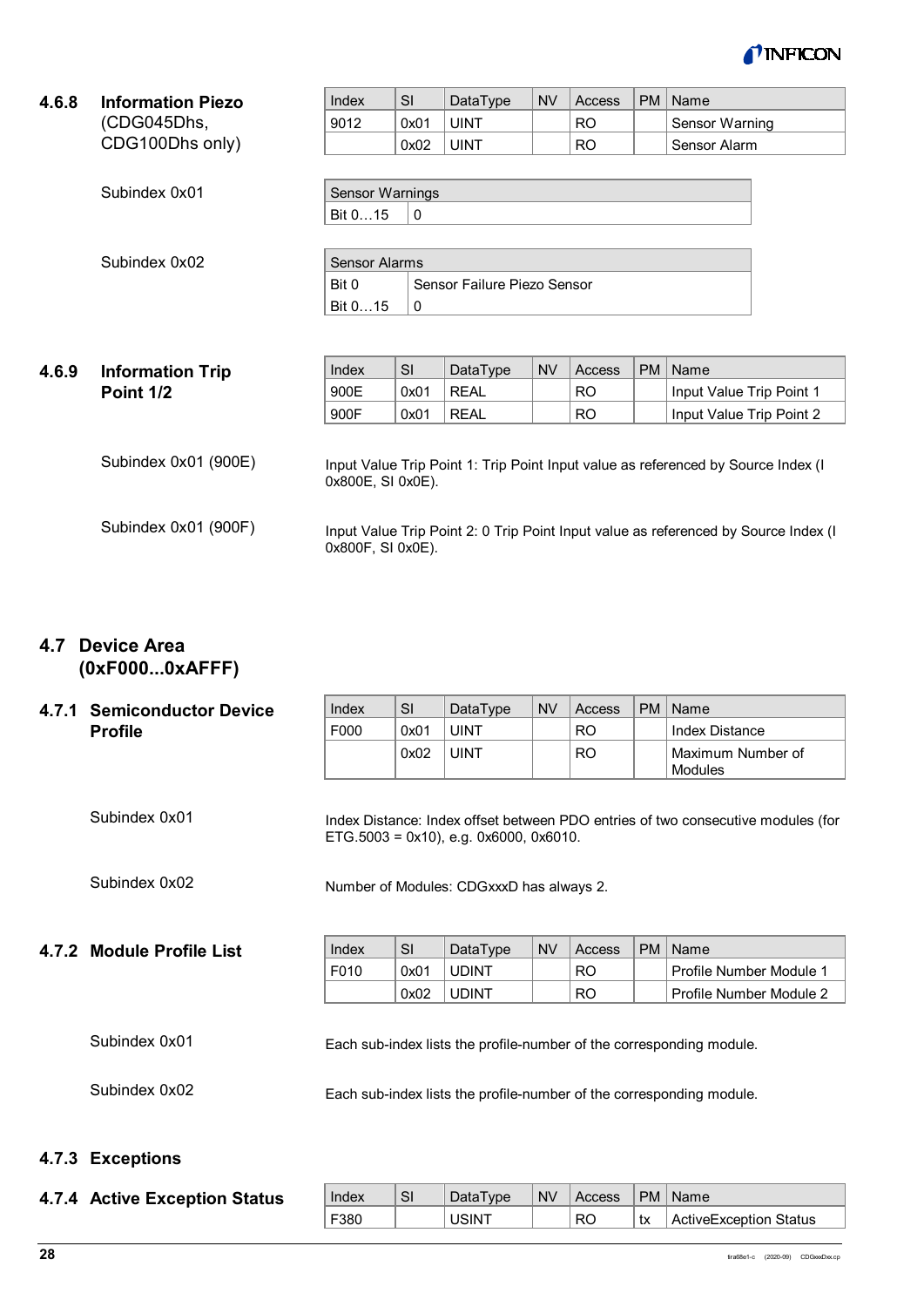

#### Active Exception Status

| <b>Active Exception Status</b> |                      |  |  |  |
|--------------------------------|----------------------|--|--|--|
| Bit 0                          | Device Warning       |  |  |  |
| Bit 1                          | Manufacturer Warning |  |  |  |
| Bit 2                          | Device Error         |  |  |  |
| Bit 3                          | Manufacturer Error   |  |  |  |
| <b>Bit 4.7</b>                 | 0                    |  |  |  |

#### <span id="page-28-0"></span>**4.7.5 Active Device Warning Details**

(CDG025D2, CDG045D, CDG045D2, CDG100D, CDG100D2, CDG160D, CDG200D only)

Subindex 0x01 (F381)

Subindex 0x02 (F381)

The "active device warning details" parameter describes the warning state of the complete device.

| Index | SI   | DataType     | <b>NV</b> | Access         | <b>PM</b> | Name                                             |
|-------|------|--------------|-----------|----------------|-----------|--------------------------------------------------|
| F381  | 0x01 | <b>UDINT</b> |           | R <sub>O</sub> | tx        | <b>Active Device Warning</b><br>Details Device   |
|       | 0x02 | <b>UDINT</b> |           | R <sub>O</sub> | tx        | <b>Active Device Warning</b><br>Details Module 1 |
|       | 0x03 | <b>UDINT</b> |           | R <sub>O</sub> | tx        | <b>Active Device Warning</b><br>Details Module 2 |
| F382  | 0x01 | <b>UDINT</b> |           | R <sub>O</sub> | tx        | Active Manufacturer<br><b>Warning Details</b>    |

| Active Device Warning Details (Index F381) |                         |  |  |  |  |  |
|--------------------------------------------|-------------------------|--|--|--|--|--|
| Bit 0.2                                    |                         |  |  |  |  |  |
| Bit 3                                      | <b>EEPROM</b> exception |  |  |  |  |  |
| Bit 4 31                                   |                         |  |  |  |  |  |

|               | Active Device Warning Details Module 1 (Index F381) |  |  |  |  |  |  |
|---------------|-----------------------------------------------------|--|--|--|--|--|--|
| Bit 0         | Not at temperature                                  |  |  |  |  |  |  |
| Bit 1         | <b>Electronics warning</b>                          |  |  |  |  |  |  |
| Bit 213       | O                                                   |  |  |  |  |  |  |
| <b>Bit 14</b> | Low Warning Exception                               |  |  |  |  |  |  |
| <b>Bit 15</b> | <b>High Warning Exception</b>                       |  |  |  |  |  |  |
| Bit 1631      | O                                                   |  |  |  |  |  |  |

Active Device Warning Details Module 2 (Index F381)

Bit  $0...31$  0

Subindex 0x03 (F381)

Subindex 0x01 (F382)

| Active Manufacturer Warning Details (Index F382) |                                                                                        |  |  |  |  |
|--------------------------------------------------|----------------------------------------------------------------------------------------|--|--|--|--|
| Bit 0                                            | Internal Communication Exception (between<br>EtherCAT-Protocol and Device-Application) |  |  |  |  |
| Bit 1                                            | Atmosphere Pressure out of Range Exception (only<br>as Warning, 0 for Error)           |  |  |  |  |
| Bit 231                                          |                                                                                        |  |  |  |  |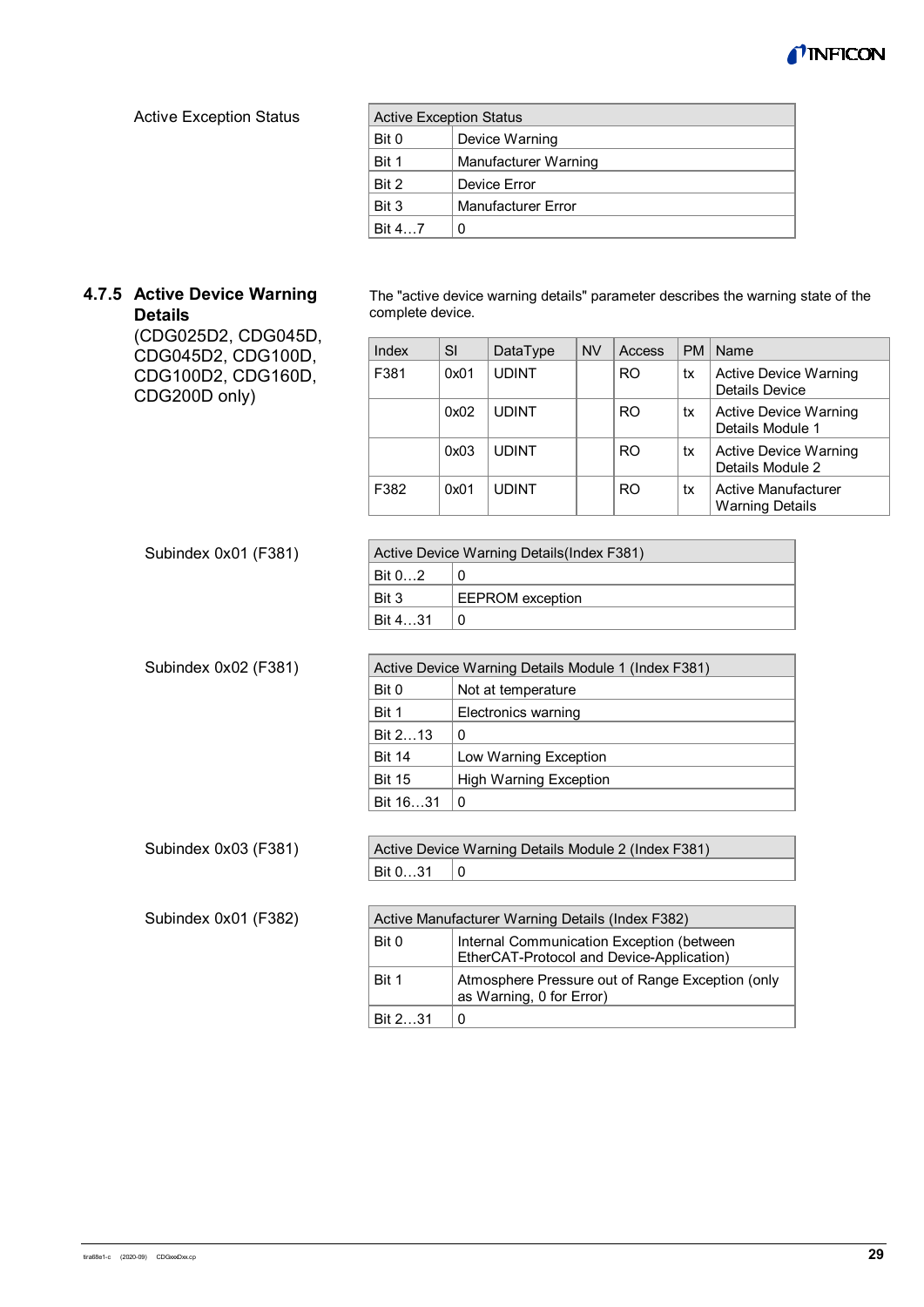

# <span id="page-29-0"></span>**4.7.6 Active Device Warning Details**

The "active device warning details" parameter describes the warning state of the complete device.

| (CDG045Dhs,          |                             |                     |                                                                                        |           |               |           |                                                       |  |  |
|----------------------|-----------------------------|---------------------|----------------------------------------------------------------------------------------|-----------|---------------|-----------|-------------------------------------------------------|--|--|
| CDG100Dhs only)      | Index                       | <b>SI</b>           | DataType                                                                               | <b>NV</b> | <b>Access</b> | <b>PM</b> | Name                                                  |  |  |
|                      | F381                        | 0x01                | <b>UDINT</b>                                                                           |           | <b>RO</b>     | tx        | <b>Active Device Warning</b><br><b>Details Device</b> |  |  |
|                      |                             | 0x02                | <b>UDINT</b>                                                                           |           | <b>RO</b>     | tx        | <b>Active Device Warning</b><br>Details Module 1      |  |  |
|                      |                             | 0x03                | <b>UDINT</b>                                                                           |           | <b>RO</b>     | tx        | <b>Active Device Warning</b><br>Details Module 2      |  |  |
|                      | F382                        | 0x01                | <b>UDINT</b>                                                                           |           | <b>RO</b>     | tx        | <b>Active Manufacturer</b><br><b>Warning Details</b>  |  |  |
| Subindex 0x01 (F381) |                             |                     | Active Device Warning Details (Index F381)                                             |           |               |           |                                                       |  |  |
|                      | Bit 02                      | 0                   |                                                                                        |           |               |           |                                                       |  |  |
|                      | Bit 3                       |                     | <b>EEPROM</b> exception                                                                |           |               |           |                                                       |  |  |
|                      | Bit 431                     | $\mathbf 0$         |                                                                                        |           |               |           |                                                       |  |  |
|                      |                             |                     |                                                                                        |           |               |           |                                                       |  |  |
| Subindex 0x02 (F381) |                             |                     | Active Device Warning Details Module 1 (Index F381)                                    |           |               |           |                                                       |  |  |
|                      | Bit 0<br>Not at temperature |                     |                                                                                        |           |               |           |                                                       |  |  |
|                      | Bit 113                     | $\Omega$            |                                                                                        |           |               |           |                                                       |  |  |
|                      | <b>Bit 14</b>               |                     | Low Warning Exception                                                                  |           |               |           |                                                       |  |  |
|                      | <b>Bit 15</b>               |                     | <b>High Warning Exception</b>                                                          |           |               |           |                                                       |  |  |
|                      | Bit 1631                    | $\mathbf 0$         |                                                                                        |           |               |           |                                                       |  |  |
|                      |                             |                     |                                                                                        |           |               |           |                                                       |  |  |
| Subindex 0x03 (F381) |                             |                     | Active Device Warning Details Module 2 (Index F381)                                    |           |               |           |                                                       |  |  |
|                      | Bit 031                     | $\mathbf 0$         |                                                                                        |           |               |           |                                                       |  |  |
|                      |                             |                     |                                                                                        |           |               |           |                                                       |  |  |
| Subindex 0x01 (F382) |                             |                     | Active Manufacturer Warning Details (Index F382)                                       |           |               |           |                                                       |  |  |
|                      | Bit 0                       | Zero adjust warning |                                                                                        |           |               |           |                                                       |  |  |
|                      | Bit 1                       |                     | Internal Communication Exception (between<br>EtherCAT-Protocol and Device-Application) |           |               |           |                                                       |  |  |
|                      | Bit 231                     | $\mathbf 0$         |                                                                                        |           |               |           |                                                       |  |  |
|                      |                             |                     |                                                                                        |           |               |           |                                                       |  |  |

# <span id="page-29-1"></span>**4.7.7 Active Device Error**

**Details** (CDG025D2, CDG045D, CDG045D2, CDG100D, CDG100D2, CDG160D, CDG200D only)

The "active device error details" parameter describes the error state of the complete device.

| Index | SI   | DataType     | <b>NV</b> | Access | <b>PM</b> | Name                                    |
|-------|------|--------------|-----------|--------|-----------|-----------------------------------------|
| F383  | 0x01 | <b>UDINT</b> |           | RO     | tx        | Active Device Error Details<br>Device   |
|       | 0x02 | <b>UDINT</b> |           | RO.    | tx        | Active Device Error Details<br>Module 1 |
|       | 0x03 | <b>UDINT</b> |           | RO.    | tx        | Active Device Error Details<br>Module 2 |
| F384  | 0x01 | <b>UDINT</b> |           | RO     | tx        | Active Manufacturer Error<br>Details    |

# Subindex 0x01 (F383)

| Active Device Error Details (Index F383) |                         |  |  |  |
|------------------------------------------|-------------------------|--|--|--|
| $^{\circ}$ Bit 02                        |                         |  |  |  |
| Bit 3                                    | <b>EEPROM</b> exception |  |  |  |
| Bit 431                                  |                         |  |  |  |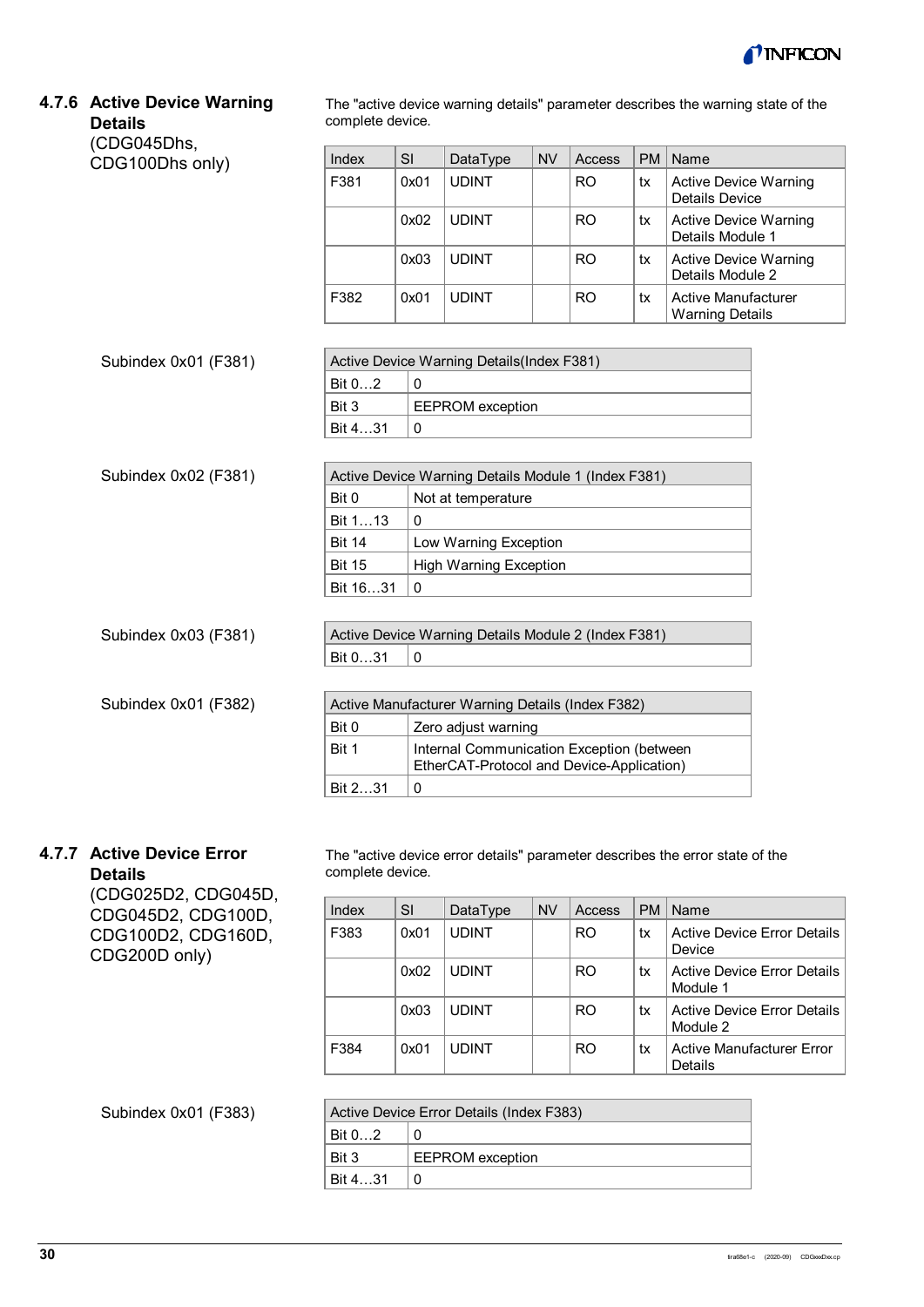

| Subindex 0x02 (F383)                                       |                  |           | Active Device Error Details (Index F383)                                               |           |           |           |                                                                              |
|------------------------------------------------------------|------------------|-----------|----------------------------------------------------------------------------------------|-----------|-----------|-----------|------------------------------------------------------------------------------|
|                                                            | Bit 0            | 0         |                                                                                        |           |           |           |                                                                              |
|                                                            | Bit 1            |           | <b>Electronics Failure</b>                                                             |           |           |           |                                                                              |
|                                                            | Bit 213          | 0         |                                                                                        |           |           |           |                                                                              |
|                                                            | <b>Bit 14</b>    |           | Low Alarm Exception                                                                    |           |           |           |                                                                              |
|                                                            | <b>Bit 15</b>    |           | <b>High Alarm Exception</b>                                                            |           |           |           |                                                                              |
|                                                            | Bit 1631         |           | 0 (reserved)                                                                           |           |           |           |                                                                              |
|                                                            |                  |           |                                                                                        |           |           |           |                                                                              |
| Subindex 0x03 (F383)                                       |                  |           | Active Device Error Details (Index F383)                                               |           |           |           |                                                                              |
|                                                            | Bit 031          | 0         |                                                                                        |           |           |           |                                                                              |
|                                                            |                  |           |                                                                                        |           |           |           |                                                                              |
| Subindex 0x01 (F384)                                       |                  |           | Active Manufacturer Error Details (Index F384)                                         |           |           |           |                                                                              |
|                                                            | Bit 0            |           | Internal Communication Exception (between<br>EtherCAT-Protocol and Device-Application) |           |           |           |                                                                              |
|                                                            | Bit 1            |           | Atmosphere Pressure out of Range Exception (only<br>as Warning, 0 for Error)           |           |           |           |                                                                              |
|                                                            | Bit 231          | 0         |                                                                                        |           |           |           |                                                                              |
| 4.7.8 Active Device Error<br><b>Details</b><br>(CDG045Dhs, | complete device. |           |                                                                                        |           |           |           | The "active device error details" parameter describes the error state of the |
| CDG100Dhs only)                                            | Index            | <b>SI</b> | DataType                                                                               | <b>NV</b> | Access    | <b>PM</b> | Name                                                                         |
|                                                            | F383             | 0x01      | <b>UDINT</b>                                                                           |           | <b>RO</b> | tx        | <b>Active Device Error Details</b><br>Device                                 |
|                                                            |                  | 0x02      | <b>UDINT</b>                                                                           |           | <b>RO</b> | tx        | <b>Active Device Error Details</b><br>Module 1                               |
|                                                            |                  | 0x03      | <b>UDINT</b>                                                                           |           | <b>RO</b> | tx        | <b>Active Device Error Details</b>                                           |

#### <span id="page-30-0"></span>Subindex 0x01 (F383)

| Active Device Error Details (Index F383) |                         |  |  |  |  |
|------------------------------------------|-------------------------|--|--|--|--|
| Bit 0                                    | 0                       |  |  |  |  |
| Bit 1                                    | uP Exception            |  |  |  |  |
| Bit 2                                    | 0                       |  |  |  |  |
| Bit 3                                    | <b>EEPROM</b> exception |  |  |  |  |
| Bit 431                                  | 0                       |  |  |  |  |

F384 | 0x01 | UDINT | | | RO | tx | Active Manufacturer Error

Module 2

Details

Subindex 0x02 (F383)

|               | Active Device Error Details (Index F383) |  |  |  |  |  |
|---------------|------------------------------------------|--|--|--|--|--|
| Bit 0         | Diaphragm Failure                        |  |  |  |  |  |
| Bit 1         | <b>Flectronics Failure</b>               |  |  |  |  |  |
| Bit 2         | Electronics Over Temperature             |  |  |  |  |  |
| Bit 313       | 0                                        |  |  |  |  |  |
| <b>Bit 14</b> | Low Alarm Exception                      |  |  |  |  |  |
| <b>Bit 15</b> | <b>High Alarm Exception</b>              |  |  |  |  |  |
| Bit 1631      | 0 (reserved)                             |  |  |  |  |  |

Active Device Error Details (Index F383) Bit 0 Sensor Failure Piezo Sensor Bit  $1...31$  0 Subindex 0x03 (F383)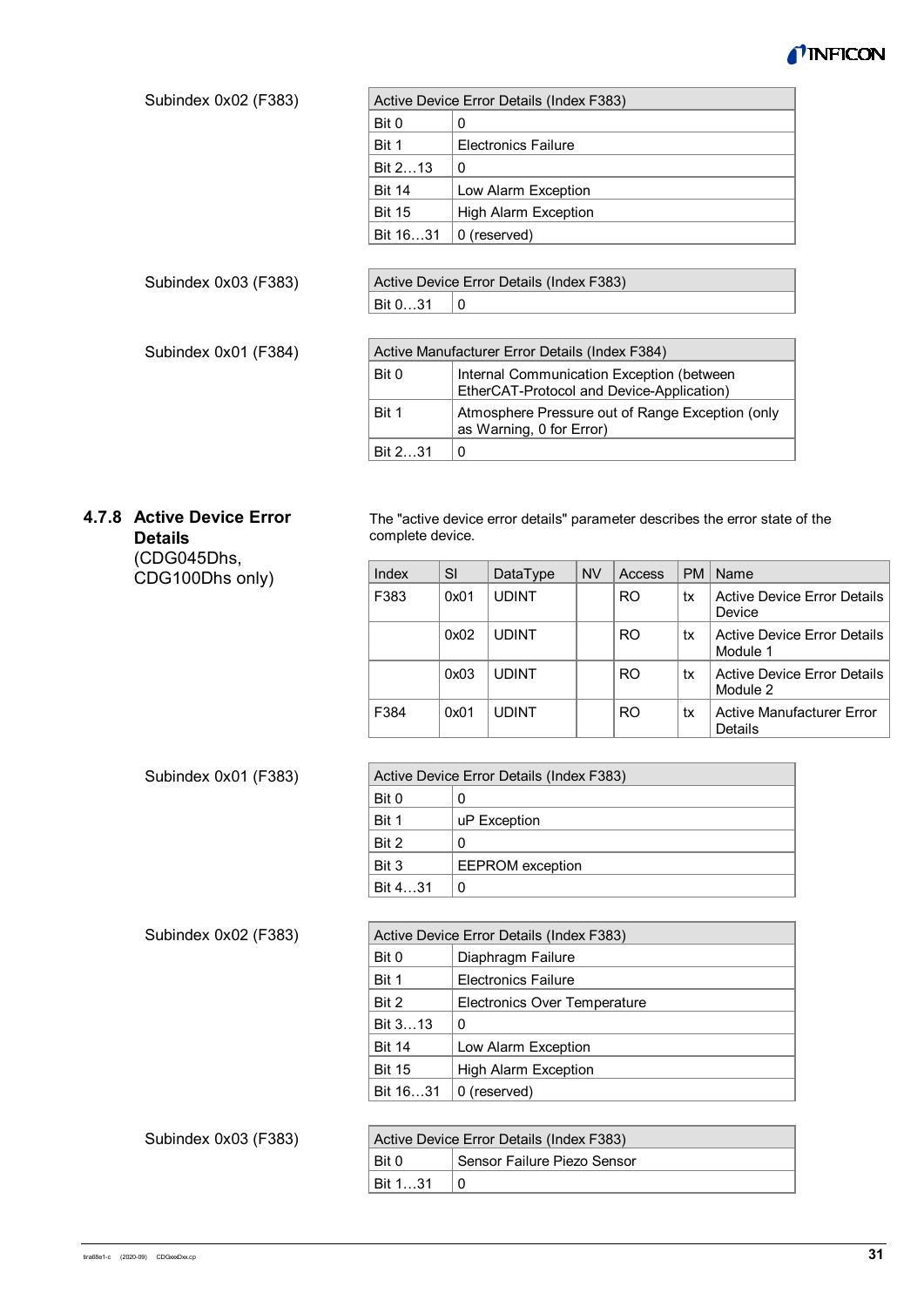

Subindex 0x01 (F384)

|         | Active Manufacturer Error Details (Index F384)                                         |  |  |  |  |  |  |
|---------|----------------------------------------------------------------------------------------|--|--|--|--|--|--|
| Bit 0   | Internal Communication Exception (between<br>EtherCAT-Protocol and Device-Application) |  |  |  |  |  |  |
| Bit 1   | 0                                                                                      |  |  |  |  |  |  |
| Bit 2   | Over temperature board                                                                 |  |  |  |  |  |  |
| Bit 3   | Zero adjust value lager than error limit                                               |  |  |  |  |  |  |
| Bit 4   | Communication with AD-Converter for heat<br>temperature is not possible                |  |  |  |  |  |  |
| Bit 5   | No meaningful temperature value from PT1000<br>sensor                                  |  |  |  |  |  |  |
| Bit 631 | 0                                                                                      |  |  |  |  |  |  |

# <span id="page-31-0"></span>**4.7.9 Latched Device Warning Details**

Subindex 0x01 (F392)

Subindex 0x02 (F393)

Subindex 0x01 (F394)

| Index | SI   | DataType     | <b>NV</b> | Access         | <b>PM</b> | Name                                           |
|-------|------|--------------|-----------|----------------|-----------|------------------------------------------------|
| F390  |      | <b>USINT</b> |           | R <sub>O</sub> | tx        | <b>Latched Exceptions Status</b>               |
| F391  | 0x01 | <b>UDINT</b> |           | RO.            | tx        | Latched Device Warning<br>Details Device       |
|       | 0x02 | <b>UDINT</b> |           | R <sub>O</sub> | tx        | Latched Device Warning<br>Details Module 1     |
|       | 0x03 | <b>UDINT</b> |           | R <sub>O</sub> | tx        | Latched Device Warning<br>Details Module 2     |
| F392  | 0x01 | <b>UDINT</b> |           | R <sub>O</sub> | tx        | Latched Manufacturer<br><b>Warning Details</b> |

- Latched version of 0xF380. Latched Exceptions Status
- Latched Device Warning Details Device: Latched version of 0xF381:01. Subindex 0x01 (F391)
- Latched Device Warning Details Module 1: Latched version of 0xF381:02. Subindex 0x02 (F391)
- Latched Device Warning Details Module 2: Latched version of 0xF381:03. Subindex 0x03 (F391)

Latched Manufacturer Warning Details: Latched version of 0xF382:01.

#### <span id="page-31-1"></span>Index SI DataType NV Access PM Name F393  $\vert$  0x01 | UDINT  $\vert$  | RO | tx | Latched Device Error Details Device  $0x02$  UDINT  $\vert$  RO  $\vert$  tx Latched Device Error Details Module 1  $0x03$  UDINT  $\vert$  RO  $\vert$  tx Latched Device Error Details Module 2 F394  $\vert$  0x01 UDINT  $\vert$  RO  $\vert$  tx Latched Manufacturer Error Details **4.7.10 Latched Device Error Details**

Latched Device Error Details Device: Latched version of 0xF383:01. Subindex 0x01 (F393)

Latched Device Error Details Module 1: Latched version of 0xF383:02.

Latched Device Error Details Module 2: Latched version of 0xF383:03. Subindex 0x03 (F393)

Latched Manufacturer Error Details: Latched version of 0xF384:01.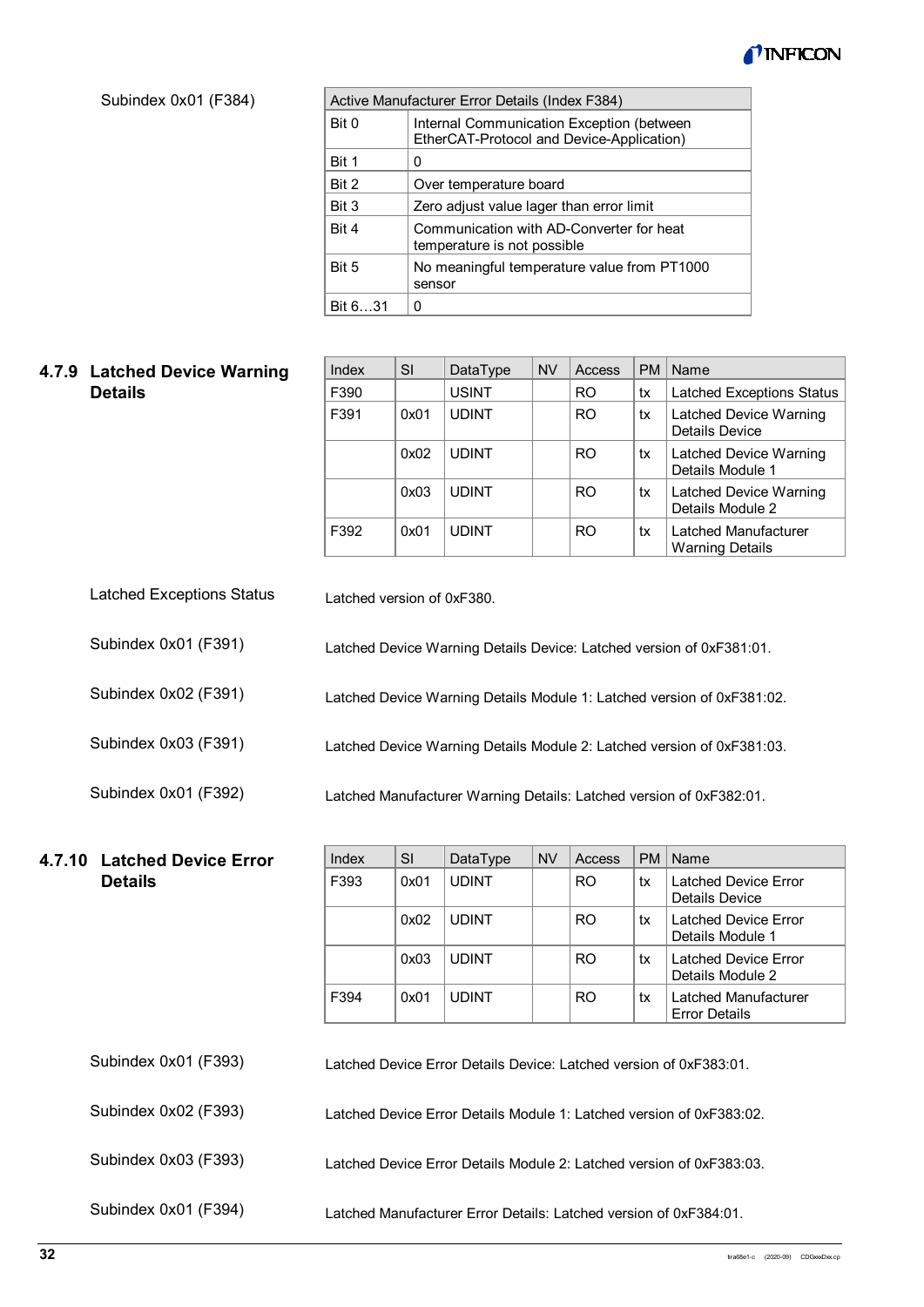

#### <span id="page-32-0"></span>**4.7.11 Device Warning Mask**

| Index | SI   | DataType     | <b>NV</b> | Access    | <b>PM</b> | Name                            |
|-------|------|--------------|-----------|-----------|-----------|---------------------------------|
| F3A1  | 0x01 | <b>UDINT</b> | X         | <b>RW</b> |           | Device Warning Mask<br>Device   |
|       | 0x02 | <b>UDINT</b> | X         | <b>RW</b> |           | Device Warning Mask<br>Module 1 |
|       | 0x03 | <b>UDINT</b> | X         | <b>RW</b> |           | Device Warning Mask<br>Module 2 |
| F3A2  | 0x01 | <b>UDINT</b> | X         | <b>RW</b> |           | Manufacturer Warning<br>Mask    |

- Device Warning Mask Device: Mask bits for 0xF381:01 and 0xF391:01. Subindex 0x01 (F3A1)
- Device Warning Mask Module 1: Mask bits for 0xF381:02 and 0xF391:02. Subindex 0x02 (F3A1)

Device Warning Mask Module 2: Mask bits for 0xF381:03 and 0xF391:03.

Manufacturer Warning Mask: Mask bits for 0xF382:01 and 0xF392:01. Subindex 0x01 (F3A2)

# <span id="page-32-1"></span>**4.7.12 Device Error Mask**

Subindex 0x03 (F3A1)

| Index | SI   | DataType     | <b>NV</b> | Access    | PM   Name                     |
|-------|------|--------------|-----------|-----------|-------------------------------|
| F3A3  | 0x01 | <b>UDINT</b> | x         | <b>RW</b> | Device Frror Mask Device      |
|       | 0x02 | <b>UDINT</b> | x         | <b>RW</b> | Device Error Mask<br>Module 1 |
|       | 0x03 | <b>UDINT</b> | x         | <b>RW</b> | Device Frror Mask<br>Module 2 |
| F3A4  | 0x01 | <b>UDINT</b> | X         | <b>RW</b> | Manufacturer Error Mask       |

Device Error Mask Device: Mask bits for 0xF383:01 and 0xF393:01. Subindex 0x01 (F3A3)

Device Error Mask Module 1: Mask bits for 0xF383:02 and 0xF393:02. Subindex 0x02 (F3A3)

Device Error Mask Module 2: Mask bits for 0xF383:03 and 0xF393:03. Subindex 0x03 (F3A3)

Manufacturer Error Mask: Mask bits for 0xF384:01 and 0xF394:01.

Subindex 0x01 (F3A4)

#### <span id="page-32-2"></span>**4.7.13 Manufacturer Information Device**

#### <span id="page-32-3"></span>**4.7.14 Trip Point Output All**

| Index | SI | DataType | <b>NV</b> | Access | PM   Name                                   |
|-------|----|----------|-----------|--------|---------------------------------------------|
| F500  |    | V STRING |           | RO     | <sup>I</sup> Manufacturer's Model<br>Number |
| F501  |    | V STRING |           | RO     | Device Configuration                        |

| Index | <b>SI</b> | DataTvpe     | NV Access |    | PM   Name                         |
|-------|-----------|--------------|-----------|----|-----------------------------------|
| F641  | 0x01      | <b>UDINT</b> | <b>RO</b> | tx | Trip Point Output All<br>Instance |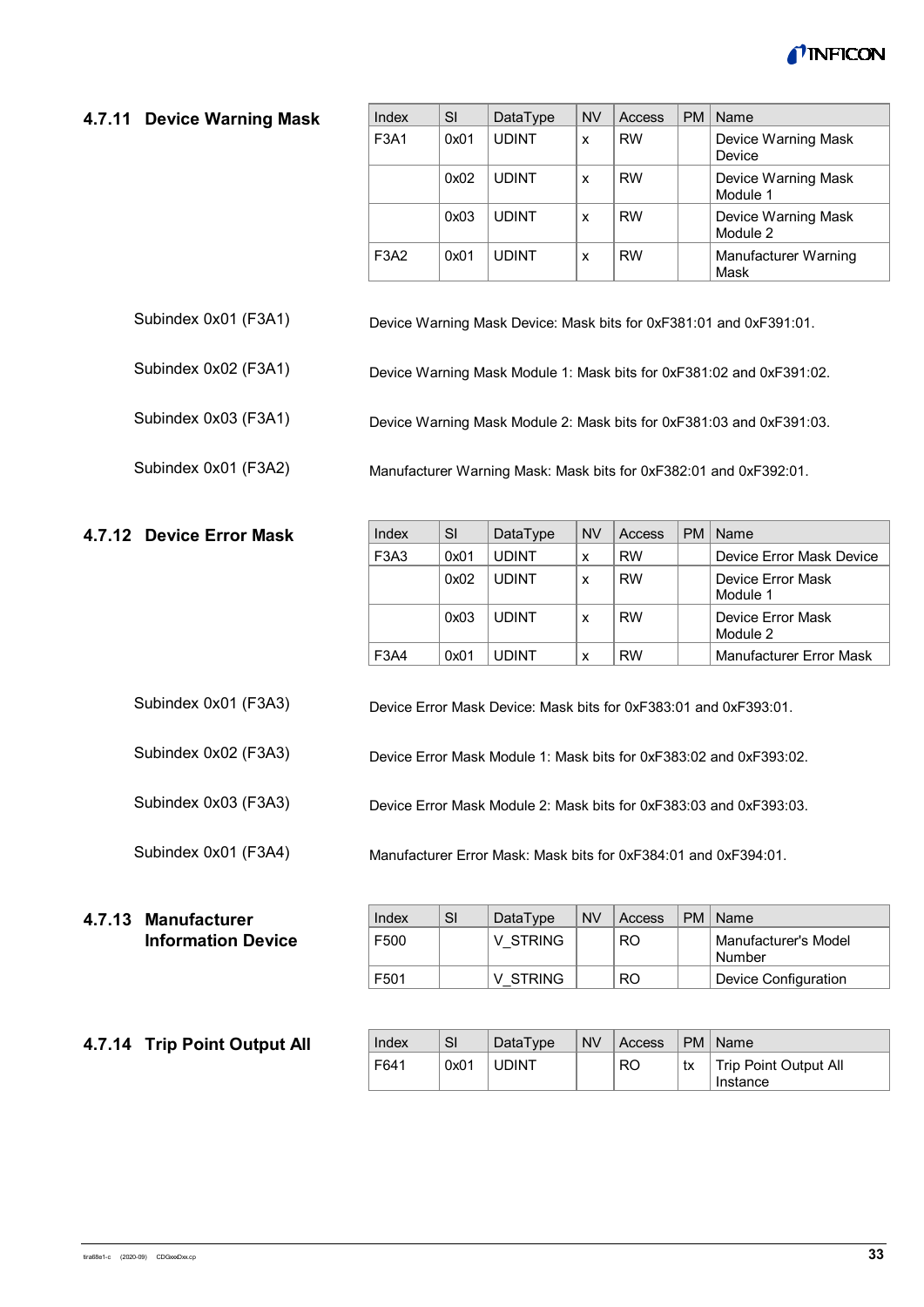

Status of Trip Point instances.

|               | <b>Trip Point Output All Instance</b> |  |  |  |  |  |
|---------------|---------------------------------------|--|--|--|--|--|
| Bit 0         | Status High Trip (I 0x600E, SI 0x01)  |  |  |  |  |  |
| Bit 1         | Status Low Trip (I 0x600E S,I 0x02)   |  |  |  |  |  |
| Bit 2         | Status High Trip (I 0x600F, SI 0x01)  |  |  |  |  |  |
| Bit 3         | Status Low Trip (10x600F, SI 0x02)    |  |  |  |  |  |
| .             | .                                     |  |  |  |  |  |
| <b>Bit 30</b> | Status High Trip (I 0x608F, SI 0x01)  |  |  |  |  |  |
| <b>Bit 31</b> | Status Low Trip (I 0x608F, SI 0x02)   |  |  |  |  |  |

<span id="page-33-0"></span>

| 4.7.15 | <b>Input Latch Local</b> | Index      | SI   | DataType                                        | <b>NV</b> | <b>Access</b> | <b>PM</b> | Name                                                                                                                                                                                                                                                      |
|--------|--------------------------|------------|------|-------------------------------------------------|-----------|---------------|-----------|-----------------------------------------------------------------------------------------------------------------------------------------------------------------------------------------------------------------------------------------------------------|
|        | Timestamp                | F6F0       | 0x01 | <b>UDINT</b>                                    |           | <b>RO</b>     | tx        | Input Latch Local<br>Timestamp. Mandatory if<br>device has inputs<br>(TxPDOs)                                                                                                                                                                             |
|        |                          |            | 0x02 | <b>UDINT</b>                                    |           | <b>RO</b>     | tx        | Input Latch Local<br>Timestamp. Mandatory if<br>device has inputs<br>(TxPDOs)                                                                                                                                                                             |
|        | Subindex 0x01            | SM.        |      |                                                 |           |               |           | Local controller time corresponding to the input latch time in microseconds. It<br>starts at zero on device power-up. Mandatory if device has inputs. If device has<br>no inputs defined, this corresponds the time immediately prior to writing to input |
|        | Subindex 0x02            | SM.        |      |                                                 |           |               |           | Local controller time corresponding to the input latch time in microseconds. It<br>starts at zero on device power-up. Mandatory if device has inputs. If device has<br>no inputs defined, this corresponds the time immediately prior to writing to input |
|        | 4.7.16 Configure Device  | Index      | SI   | DataType                                        | <b>NV</b> | Access        | <b>PM</b> | Name                                                                                                                                                                                                                                                      |
|        |                          | F840       | 0x01 | <b>UDINT</b>                                    | X         | <b>RW</b>     |           | Data Units                                                                                                                                                                                                                                                |
|        | Subindex 0x01            | 0x00220000 |      | <b>Trip Point Output All Instance</b><br>Pascal |           |               |           | Unit of the Value of the Analog Input Sensor Instance and all related parameters.                                                                                                                                                                         |

<span id="page-33-1"></span>

| Trip Point Output All Instance |       |  |  |  |  |  |
|--------------------------------|-------|--|--|--|--|--|
| 0x00220000   Pascal            |       |  |  |  |  |  |
| 0xFD4E0000                     | ∣mbar |  |  |  |  |  |
| 0x00A10000                     | Torr  |  |  |  |  |  |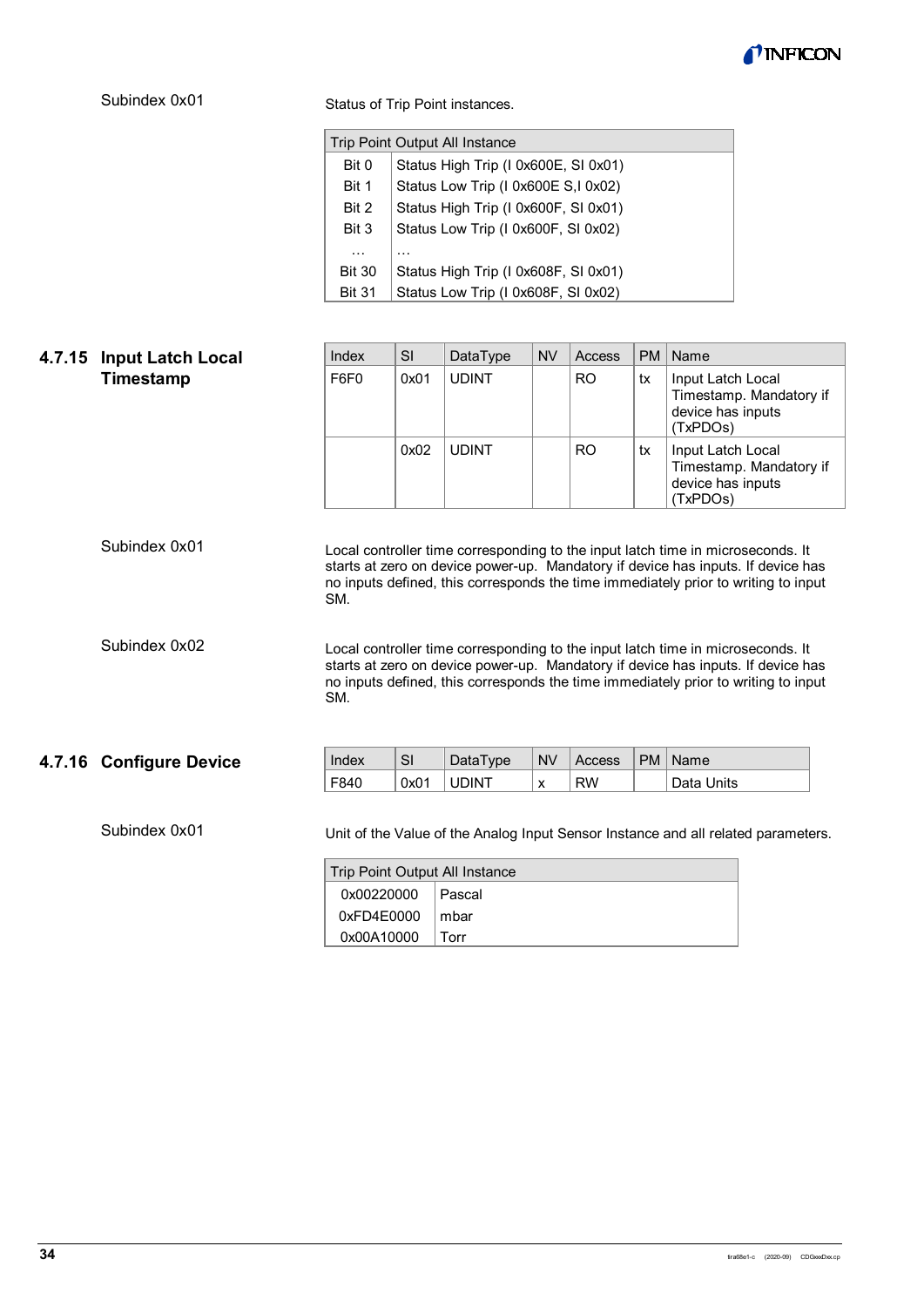

#### <span id="page-34-0"></span>**4.7.17 Information Device**

| Index            | SI   | DataType     | <b>NV</b> | <b>Access</b> | <b>PM</b>       | Name                                                          |
|------------------|------|--------------|-----------|---------------|-----------------|---------------------------------------------------------------|
| F940             | 0x01 | <b>UDINT</b> |           | <b>RO</b>     |                 | Measurement Principle                                         |
|                  | 0x02 | <b>BYTE</b>  |           | <b>RO</b>     |                 | <b>Number of Sensors</b>                                      |
|                  | 0x04 | V STRING     | x         | <b>RO</b>     |                 | SW Version VPG PCB                                            |
| F9F <sub>0</sub> |      | V STRING     |           | <b>RO</b>     |                 | Manufacturer Serial<br>Number                                 |
| F9F1             | 0x01 | <b>UDINT</b> |           | <b>RO</b>     |                 | <b>CDP</b> Functional<br><b>Generation Number</b><br>Module 1 |
|                  | 0x02 |              |           | <b>RO</b>     |                 | <b>CDP Functional</b><br><b>Generation Number</b><br>Module 2 |
| F9F <sub>2</sub> | 0x01 | <b>UDINT</b> |           | <b>RO</b>     |                 | <b>SDP Functional</b><br><b>Generation Number</b><br>Module 1 |
|                  | 0x02 | <b>UDINT</b> |           | <b>RO</b>     |                 | <b>SDP Functional</b><br><b>Generation Number</b><br>Module 2 |
| F9F3             |      | V STRING     |           | <b>RO</b>     |                 | <b>Vendor Name</b>                                            |
| F9F4             | 0x01 | V STRING     |           | <b>RO</b>     |                 | Semiconductor SDP<br>Device Name Module 1                     |
|                  | 0x02 | V STRING     |           | <b>RO</b>     |                 | Semiconductor SDP<br>Device Name Module 2                     |
| F9F5             | 0x01 | <b>USINT</b> |           | <b>RW</b>     | <b>Rx</b><br>Tx | Output Identifier Module 1                                    |
|                  | 0x02 | <b>USINT</b> |           | <b>RW</b>     | <b>Rx</b><br>Tx | Output Identifier Module 2                                    |
| F9F6             |      | <b>UDINT</b> |           | <b>RO</b>     |                 | Time since power on                                           |
| F9F7             |      | <b>UDINT</b> | x         | <b>RO</b>     |                 | Total time powered                                            |
| F9F8             |      | <b>UDINT</b> |           | <b>RO</b>     |                 | Firmware Update<br><b>Functional Generation</b><br>Number     |

#### Subindex 0x01 (F940)

Measurement principle assigned to the object instance.

The most significant nibble of the parameter represents the sensor type of the first Module, the second most significant nibble of the parameter represents the sensor type of the second Module, and so forth.

|   | Measurement Principle (Index F940) |  |  |  |  |  |
|---|------------------------------------|--|--|--|--|--|
|   | Capacitance Manometer              |  |  |  |  |  |
| 2 | Piezo                              |  |  |  |  |  |
| 3 | <b>Heat Transfer</b>               |  |  |  |  |  |
| 4 | Cold Cathode                       |  |  |  |  |  |
| 5 | <b>Hot Cathode</b>                 |  |  |  |  |  |

Subindex 0x02 (F940)

Number of Sensors (Index F940): The number of sensors implemented on the device.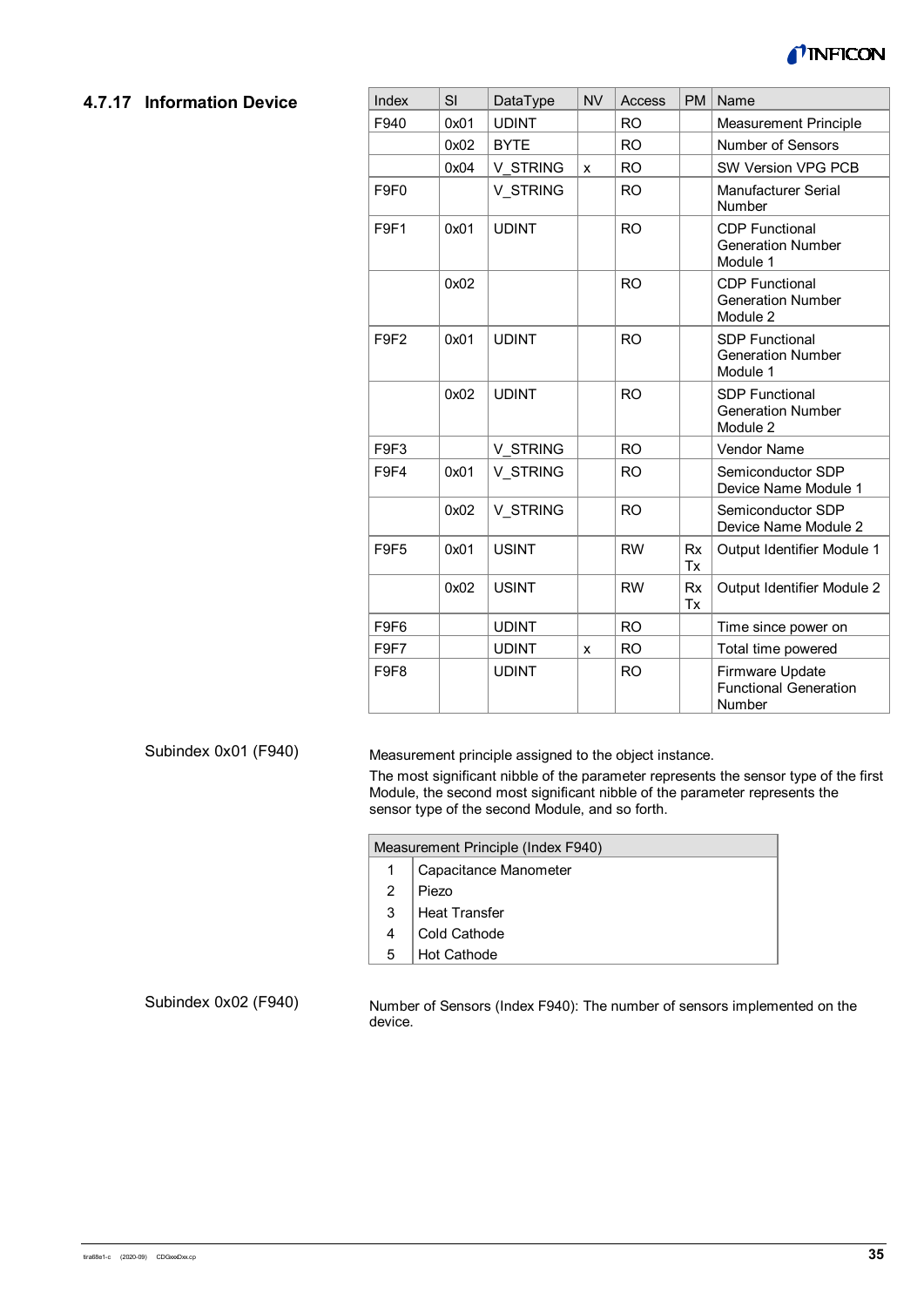

#### Subindex 0x04 (F940)

If the device consists out of several software portions this parameter should be used.

Using standard a.b.c.d format to describe a version:

|              | SW Version VPG PCB (Index F940) |  |  |  |  |  |
|--------------|---------------------------------|--|--|--|--|--|
| a            | Mayor revision                  |  |  |  |  |  |
| b            | Minor revision                  |  |  |  |  |  |
| C            | Development revision            |  |  |  |  |  |
| d            | Vendor specific                 |  |  |  |  |  |
| i.e. 1.0.1.2 |                                 |  |  |  |  |  |

# <span id="page-35-0"></span>**4.7.18 Command Zero Adjust**

Execution of this command will start a Zero Adjust operation.

**REA** The zeroing function is locked in order for operating errors to be prevented, therefore see the operation instructions of the vacuum gauges, refer to the appropriate documents  $(\rightarrow \Box$  [\[1\]](#page-39-0) ... [\[7\]\)](#page-39-6).

| Index | SI   | DataType      | <b>NV</b> | Access         | <b>PM</b> | Name     |
|-------|------|---------------|-----------|----------------|-----------|----------|
| FB40  | 0x01 | $V$ STRING(6) |           | <b>RW</b>      |           | Command  |
|       | 0x02 | <b>BYTE</b>   |           | R <sub>O</sub> |           | Status   |
|       | 0x03 | $V$ STRING(3) |           | R <sub>O</sub> |           | Response |

| Subindex 0x01 | Command       |                                                               |  |  |
|---------------|---------------|---------------------------------------------------------------|--|--|
|               | Byte 0        | 0: Zero adjust with no offset                                 |  |  |
|               | Byte 1        | Index of the Sub Sensor Instance (1)                          |  |  |
|               | Byte 25       | Offset value (Data format: REAL, always 0)                    |  |  |
|               |               |                                                               |  |  |
| Subindex 0x02 |               | Status (supported values)                                     |  |  |
|               | 0             | Last command completed, no errors, no reply available         |  |  |
|               | 1             | Last command completed, no errors, reply available            |  |  |
|               | $\mathcal{P}$ | Last command completed, errors present, no reply<br>available |  |  |
|               | 3             | Last command completed, errors present, reply                 |  |  |
|               | 255           | available                                                     |  |  |
|               |               | Command is executing                                          |  |  |
|               |               |                                                               |  |  |
| Subindex 0x03 | Response      |                                                               |  |  |
|               | Byte 0        | See Subindex 0x02                                             |  |  |

| Response |                                             |  |  |  |  |  |
|----------|---------------------------------------------|--|--|--|--|--|
| Byte 0   | See Subindex 0x02                           |  |  |  |  |  |
| Byte 1   | Unused                                      |  |  |  |  |  |
| Byte 2   | 0: Zeroing successful                       |  |  |  |  |  |
|          | 1: Zeroing failed; out-of-range             |  |  |  |  |  |
|          | 2: Zeroing failed; cumulative out-of-range  |  |  |  |  |  |
|          | 3: Zeroing failed: measurement invalid      |  |  |  |  |  |
|          | 254: No previous Zero Adjust command issued |  |  |  |  |  |

#### <span id="page-35-1"></span>**4.7.19 Full Scale Adjust**

Execution of this command will start a Full Scale Adjust operation.

| Index | SI   | DataType    | <b>NV</b> | Access    | PM | Name     |
|-------|------|-------------|-----------|-----------|----|----------|
| FB41  | 0x01 | V STRING(6) |           | <b>RW</b> |    | Command  |
|       | 0x02 | <b>BYTE</b> |           | <b>RO</b> |    | Status   |
|       | 0x03 | V STRING(3) |           | RO        |    | Response |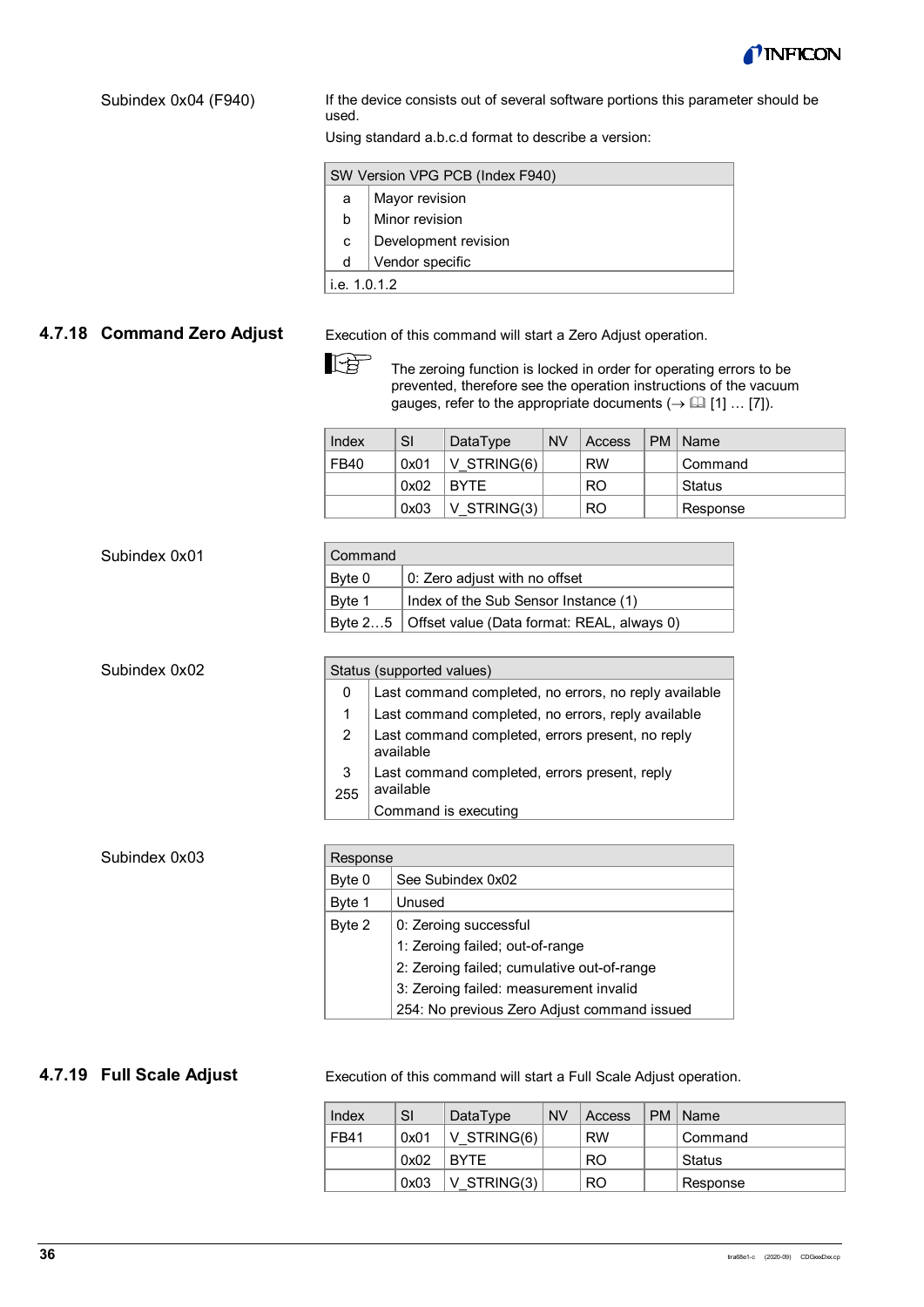

| Command  |                                                              |
|----------|--------------------------------------------------------------|
| Bvte 0   | 0: Full Scale Adjust                                         |
| l Bvte 1 | 2: Index of the Sub Sensor Instance (always 2)               |
|          | │Byte 2…5 │0: Full Scale value (Data format: REAL, always 0) |

|                                                            | Status (supported values)                                     |  |  |  |  |
|------------------------------------------------------------|---------------------------------------------------------------|--|--|--|--|
| Last command completed, no errors, no reply available<br>0 |                                                               |  |  |  |  |
|                                                            | Last command completed, no errors, reply available            |  |  |  |  |
|                                                            | Last command completed, errors present, no reply<br>available |  |  |  |  |
| 3<br>255                                                   | Last command completed, errors present, reply<br>available    |  |  |  |  |
|                                                            | Command is executing                                          |  |  |  |  |

Subindex 0x01

Subindex 0x02

|        | Response                                          |  |  |  |  |  |
|--------|---------------------------------------------------|--|--|--|--|--|
| Byte 0 | See Subindex 0x02                                 |  |  |  |  |  |
| Byte 1 | Unused                                            |  |  |  |  |  |
| Byte 2 | 0: Full Scale Adjust successful                   |  |  |  |  |  |
|        | 1: Full Scale Adjust failed: out-of-range         |  |  |  |  |  |
|        | 254: No previous Full Scale Adjust command issued |  |  |  |  |  |

#### <span id="page-36-0"></span>**4.7.20 Device Reset Command**

Execution of this command causes the device to emulate a complete power cycle. This includes an ESC reset.

llি∯ As consequence of an ESC reset all following devices are disconnected from the network.

There are two versions of this command:

- Standard reset (as described above)
- Factory reset (as described above, but additionally, all parameters are restored to as-shipped defaults).

| ∣ Index | SI   | DataType       | <b>NV</b> | Access    | PM | ∣Name    |
|---------|------|----------------|-----------|-----------|----|----------|
| ∣FBF0   | 0x01 | V STRING $(6)$ |           | <b>RW</b> |    | Command  |
|         | 0x02 | <b>BYTE</b>    |           | RO.       |    | ∣ Status |
|         | 0x03 | $ V$ STRING(1) |           | RO.       |    | Response |

#### Subindex 0x01

A device reset is initiated when the following byte sequence is sent.

| Command |                                                 |  |  |  |
|---------|-------------------------------------------------|--|--|--|
| Byte 0  | 0x74                                            |  |  |  |
| Byte 1  | 0x65                                            |  |  |  |
| Byte 2  | 0x73                                            |  |  |  |
| Byte 3  | 0x65                                            |  |  |  |
| Byte 4  | 0x72                                            |  |  |  |
| Byte 5  | $0x00 =$ Standard reset, $0x66 =$ Factory Reset |  |  |  |

#### Status (supported values) 0 1 2 3 255 Reserved Reserved Last command completed, error, no response Reserved Command is executing Subindex 0x02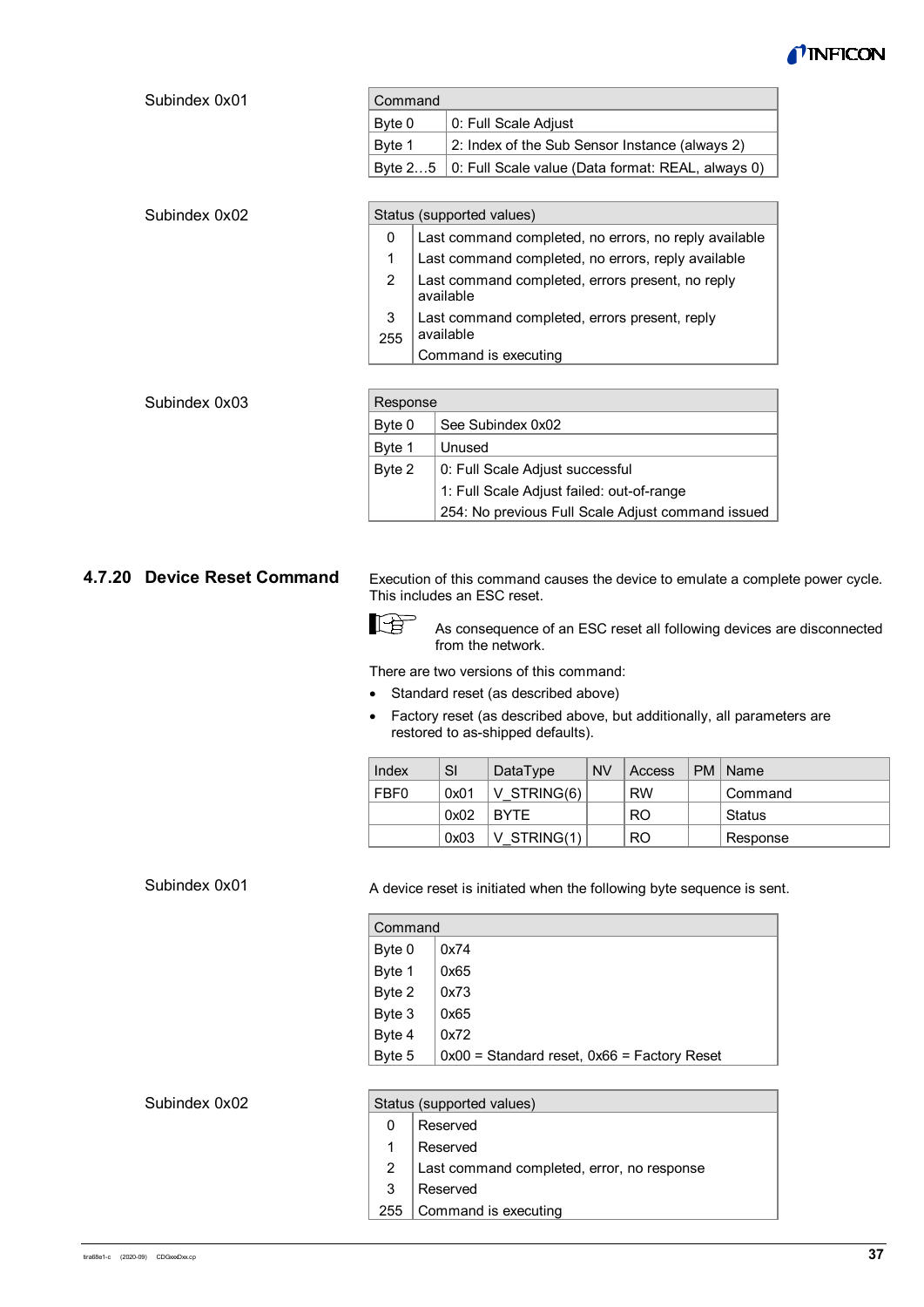

| Response |                   |
|----------|-------------------|
|          | See Subindex 0x02 |

Execution of this command clears the latched exceptions.

### <span id="page-37-0"></span>**4.7.21 Exception Reset Command**

Subindex 0x01

| Index            | SI   | DataType      | <b>NV</b> | Access    | PM   Name |
|------------------|------|---------------|-----------|-----------|-----------|
| FBF <sub>1</sub> | 0x01 | $V$ STRING(5) |           | <b>RW</b> | Command   |
|                  | 0x02 | <b>BYTE</b>   |           | RO        | Status    |
|                  | 0x03 | V STRING(1)   |           | RO        | Response  |

A device reset is initiated when the following byte sequence is sent.

| Command |      |  |  |
|---------|------|--|--|
| Byte 0  | 0x74 |  |  |
| Byte 1  | 0x65 |  |  |
| Byte 2  | 0x73 |  |  |
| Byte 3  | 0x65 |  |  |
| Byte 4  | 0x72 |  |  |

| Subindex 0x02 |          | Status (supported values)                     |  |  |  |
|---------------|----------|-----------------------------------------------|--|--|--|
|               | 0        | Last command completed, no error, no response |  |  |  |
|               | 1        | Reserved                                      |  |  |  |
|               | 2        | Last command completed, error, no response    |  |  |  |
|               | 3        | Reserved                                      |  |  |  |
|               | 255      | Command is executing                          |  |  |  |
|               |          |                                               |  |  |  |
| Subindex 0x03 | Response |                                               |  |  |  |
|               | Byte 0   | See Subindex 0x02                             |  |  |  |

# <span id="page-37-1"></span>**4.7.22 Store Parameters Command**

Execution of this command will store all parameters to non-volatile memory. If a device automatically saves all non-volatile parameters at the time they are set, this command will not take any action.

| Index            | SI   | DataType      | <b>NV</b> | Access         | PM   Name |
|------------------|------|---------------|-----------|----------------|-----------|
| FBF <sub>2</sub> | 0x01 | $V$ STRING(4) |           | <b>RW</b>      | Command   |
|                  | 0x02 | <b>BYTE</b>   |           | R <sub>O</sub> | Status    |
|                  | 0x03 | V STRING(1)   |           | R <sub>O</sub> | Response  |

#### Subindex 0x01

A device reset is initiated when the following byte sequence is sent.

| Command |      |  |
|---------|------|--|
| Byte 0  | 0x65 |  |
| Byte 1  | 0x76 |  |
| Byte 2  | 0x61 |  |
| Byte 3  | 0x73 |  |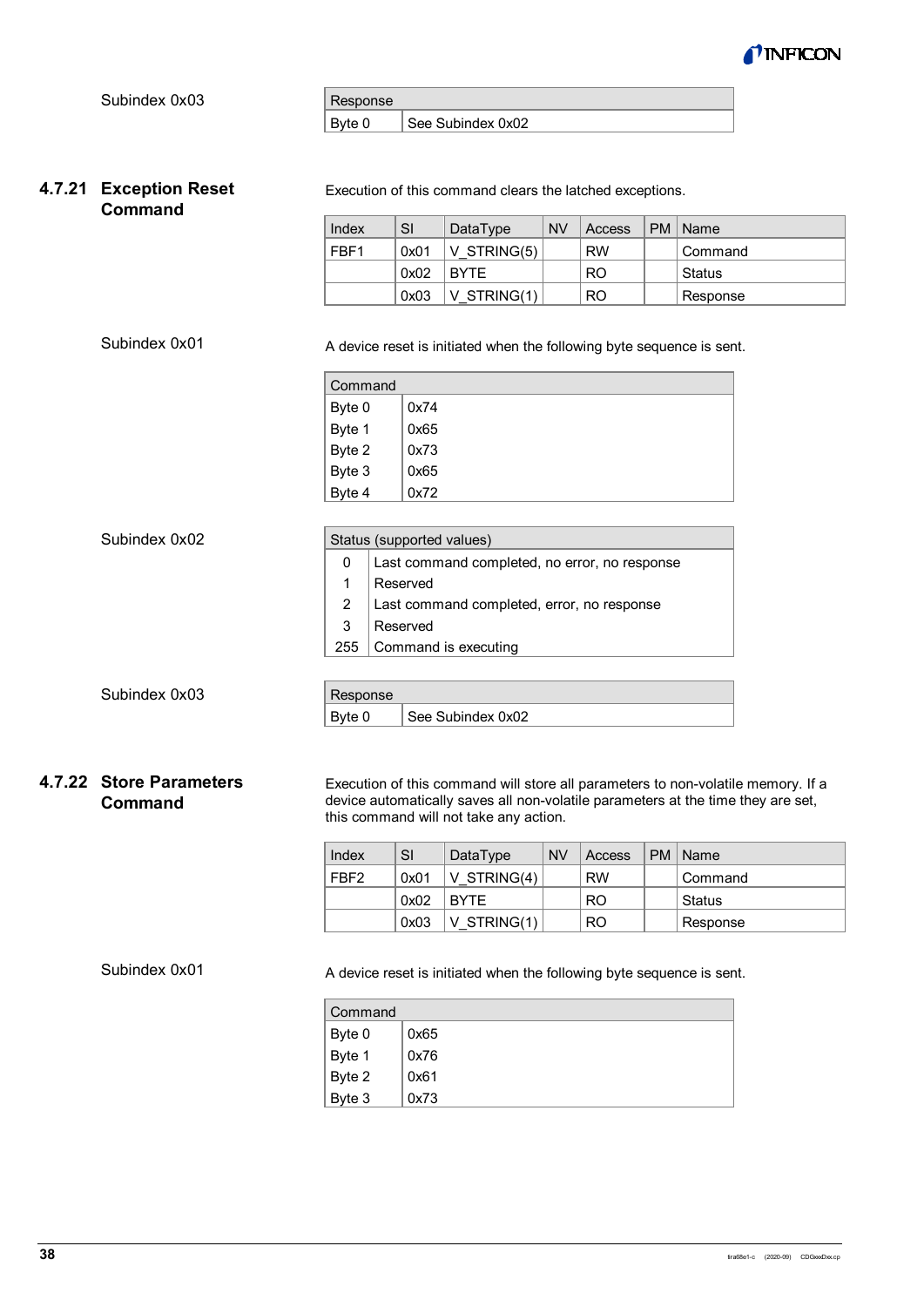

<span id="page-38-0"></span>

| Subindex 0x02                               |                                                                                                                                              | Status (supported values) |                                               |           |                |    |               |  |
|---------------------------------------------|----------------------------------------------------------------------------------------------------------------------------------------------|---------------------------|-----------------------------------------------|-----------|----------------|----|---------------|--|
|                                             | $\mathbf{0}$                                                                                                                                 |                           | Last command completed, no error, no response |           |                |    |               |  |
|                                             | 1                                                                                                                                            | Reserved                  |                                               |           |                |    |               |  |
|                                             | 2                                                                                                                                            |                           | Last command completed, error, no response    |           |                |    |               |  |
|                                             | 3                                                                                                                                            | Reserved                  |                                               |           |                |    |               |  |
|                                             | 255                                                                                                                                          |                           | Command is executing                          |           |                |    |               |  |
|                                             |                                                                                                                                              |                           |                                               |           |                |    |               |  |
| Subindex 0x03                               | Response                                                                                                                                     |                           |                                               |           |                |    |               |  |
|                                             | Byte 0                                                                                                                                       |                           | See Subindex 0x02                             |           |                |    |               |  |
|                                             |                                                                                                                                              |                           |                                               |           |                |    |               |  |
|                                             |                                                                                                                                              |                           |                                               |           |                |    |               |  |
| 4.7.23 Calculate Checksum<br><b>Command</b> | Execution of this command will calculate a checksum for all writable, non-volatile<br>parameters as currently stored in non-volatile memory. |                           |                                               |           |                |    |               |  |
|                                             | Index                                                                                                                                        | SI                        | DataType                                      | <b>NV</b> | Access         | PM | Name          |  |
|                                             | 0xFBF3                                                                                                                                       | 0x01                      | ARRAY [03]<br>OF BYTE                         |           | <b>RW</b>      |    | Command       |  |
|                                             |                                                                                                                                              | 0x02                      | <b>USINT</b>                                  |           | R <sub>O</sub> |    | <b>Status</b> |  |
|                                             |                                                                                                                                              | 0x03                      | ARRAY [05]<br>OF BYTE                         |           | R <sub>O</sub> |    | Response      |  |

**Read**: Returns information about the supported checksum type

| Command         |                                                                                     |  |  |
|-----------------|-------------------------------------------------------------------------------------|--|--|
| Bit 0           | $0 =$ no non-volatile parameters supported<br>1 = non-volatile parameters supported |  |  |
| Bit 1           | $1 = CRC-32$                                                                        |  |  |
| <b>Bit 2.31</b> | Reserved, shall be 0                                                                |  |  |

#### **Write**: Checksum type selection and start calculation A write access to this subindex shall only set one bit true in Bit [0…1]

| Command            |                                                       |  |
|--------------------|-------------------------------------------------------|--|
| Bit 0              | $\pm$ 1 = Use default checksum algorithm of the slave |  |
| <sup>∣</sup> Bit 1 | $1 = CRC-32$                                          |  |
| Bit 231            | Reserved, shall be 0                                  |  |

#### Subindex 0x02

| Status (supported values) |                                                                                         |  |  |
|---------------------------|-----------------------------------------------------------------------------------------|--|--|
| 0                         | Default value if the command has not been initiated. Not<br>a supported value otherwise |  |  |
|                           | Last command completed, no error, reply there                                           |  |  |
| 2                         | Last command completed, error, no response                                              |  |  |
| $3 - 99$                  | Reserved                                                                                |  |  |
| 255                       | Command is executing                                                                    |  |  |
|                           |                                                                                         |  |  |

#### Subindex 0x03

| Response |                                 |
|----------|---------------------------------|
| Byte 0   | See Subindex 0x02               |
| Byte 1   | Unused - shall be zero          |
|          | Byte $25$ Checksum return value |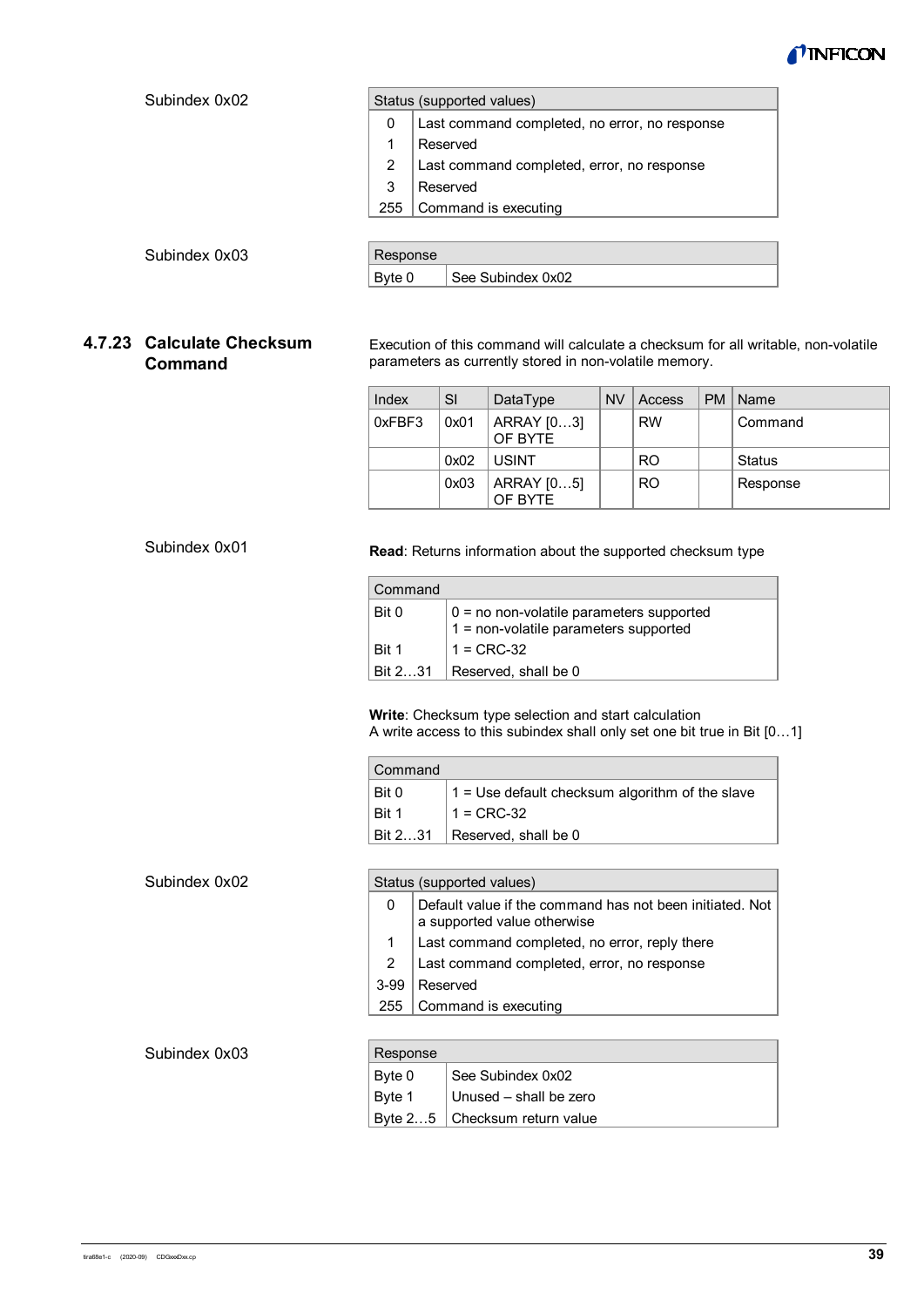# <span id="page-39-8"></span>**Appendix**

<span id="page-39-9"></span>**A: Literature**

<span id="page-39-7"></span><span id="page-39-6"></span><span id="page-39-5"></span><span id="page-39-4"></span><span id="page-39-3"></span><span id="page-39-2"></span><span id="page-39-1"></span><span id="page-39-0"></span>

| Literature | $\mathbb{Q}$ [1] | www.inficon.com<br><b>Operating Manual</b><br>SKY CDG045D<br>tina51d1 (German)<br>tina51e1 (English)<br>INFICON AG, LI-9496 Balzers, Liechtenstein             |
|------------|------------------|----------------------------------------------------------------------------------------------------------------------------------------------------------------|
|            | $\boxplus$ [2]   | www.inficon.com<br><b>Operating Manual</b><br>SKY CDG100D<br>tina52d1 (German)<br>tina52e1 (English)<br>INFICON AG, LI-9496 Balzers, Liechtenstein             |
|            | $\Box$ [3]       | www.inficon.com<br><b>Operating Manual</b><br>SKY CDG160D, CDG200D<br>tina53d1 (German)<br>tina53e1 (English)<br>INFICON AG, LI-9496 Balzers, Liechtenstein    |
|            | $\Box$ [4]       | www.inficon.com<br><b>Operating Manual</b><br>Edge CDG025D<br>tinb28d1 (German)<br>tinb28e1 (English)<br>INFICON AG, LI-9496 Balzers, Liechtenstein            |
|            | $\boxplus$ [5]   | www.inficon.com<br><b>Operating Manual</b><br>Edge CDG045D2, CDG100D2<br>tina86d1 (German)<br>tina86e1 (English)<br>INFICON AG, LI-9496 Balzers, Liechtenstein |
|            | $\Box$ [6]       | www.inficon.com<br><b>Operating Manual</b><br>Stripe CDG045Dhs<br>tina84d1 (German)<br>tina84e1 (English)<br>INFICON AG, LI-9496 Balzers, Liechtenstein        |
|            | $\boxplus$ [7]   | www.inficon.com<br><b>Operating Manual</b><br>Stripe CDG100Dhs<br>tina95d1 (German)<br>tina95e1 (English)<br>INFICON AG, LI-9496 Balzers, Liechtenstein        |
|            | [3]              | ETG.1000.2: Physical Layer service definition and protocol<br>specification                                                                                    |
|            | $\Box$ [9]       | ETG.1000.3: Data Link Layer service definition                                                                                                                 |
|            | <b>■[10]</b>     | ETG.1000.4: Data Link Layer protocol specification                                                                                                             |
|            | <b>Q</b> [11]    | ETG.1000.5: Application Layer service definition                                                                                                               |
|            | 国 [12]           | ETG.1000.6: Application Layer protocol specification                                                                                                           |
|            | 国 [13]           | ETG.1020: EtherCAT Protocol Enhancements                                                                                                                       |
|            | 国 [14]           | ETG.2000: EtherCAT Slave Information                                                                                                                           |
|            | [15]             | ETG.5001.1: Modular Device Profile - Part 1: General MDP Device<br>Model                                                                                       |
|            | 国 [16]           | ETG.5003.1: Semiconductor Device profile - Part 1: Common Device<br>Profile (CDP)                                                                              |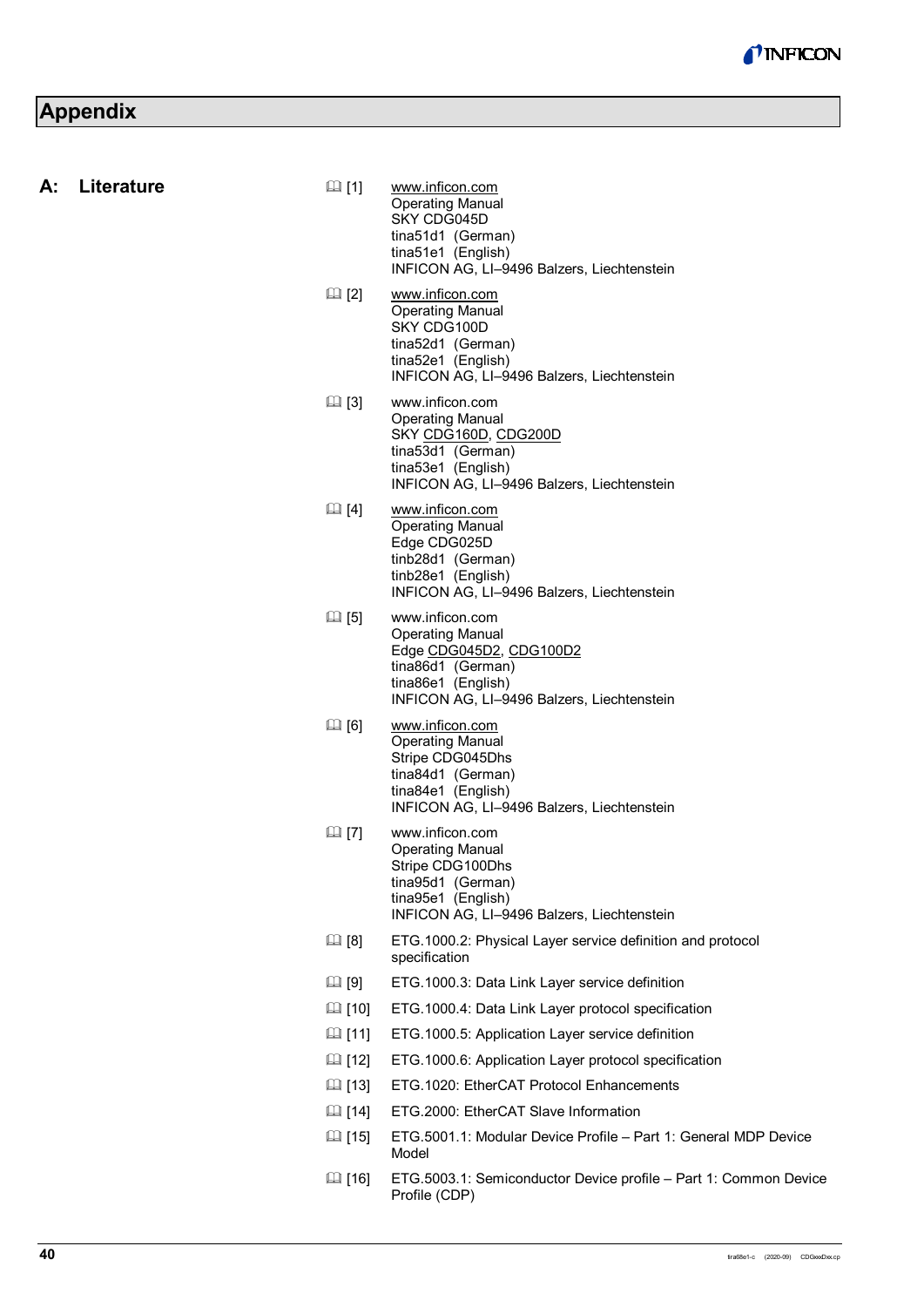

- <span id="page-40-0"></span> [17] ETG.5003.2080: Semiconductor Device profile – Part 2080: Specific Device Profile (SDP): Vacuum Pressure Gauge
- [18] IEC 61158-x-12 (all parts for type 12): Industrial communication networks – Fieldbus specifications
- [19] IEC 61784-2: Industrial communication networks Profiles Part 2: Additional fieldbus profiles for real-time networks based on ISO/IEC 8802-3
- [20] SEMI E54 / Draft 5102A: SPECIFICATION FOR SENSOR/ACTUATOR NETWORK SPECIFIC DEVICE MODEL FOR VACUUM PRESSURE GAUGES
- **[21]** SEMI E52: Practice for referencing gases, gas mixtures and vaporizable materials used in digital mass flow controllers